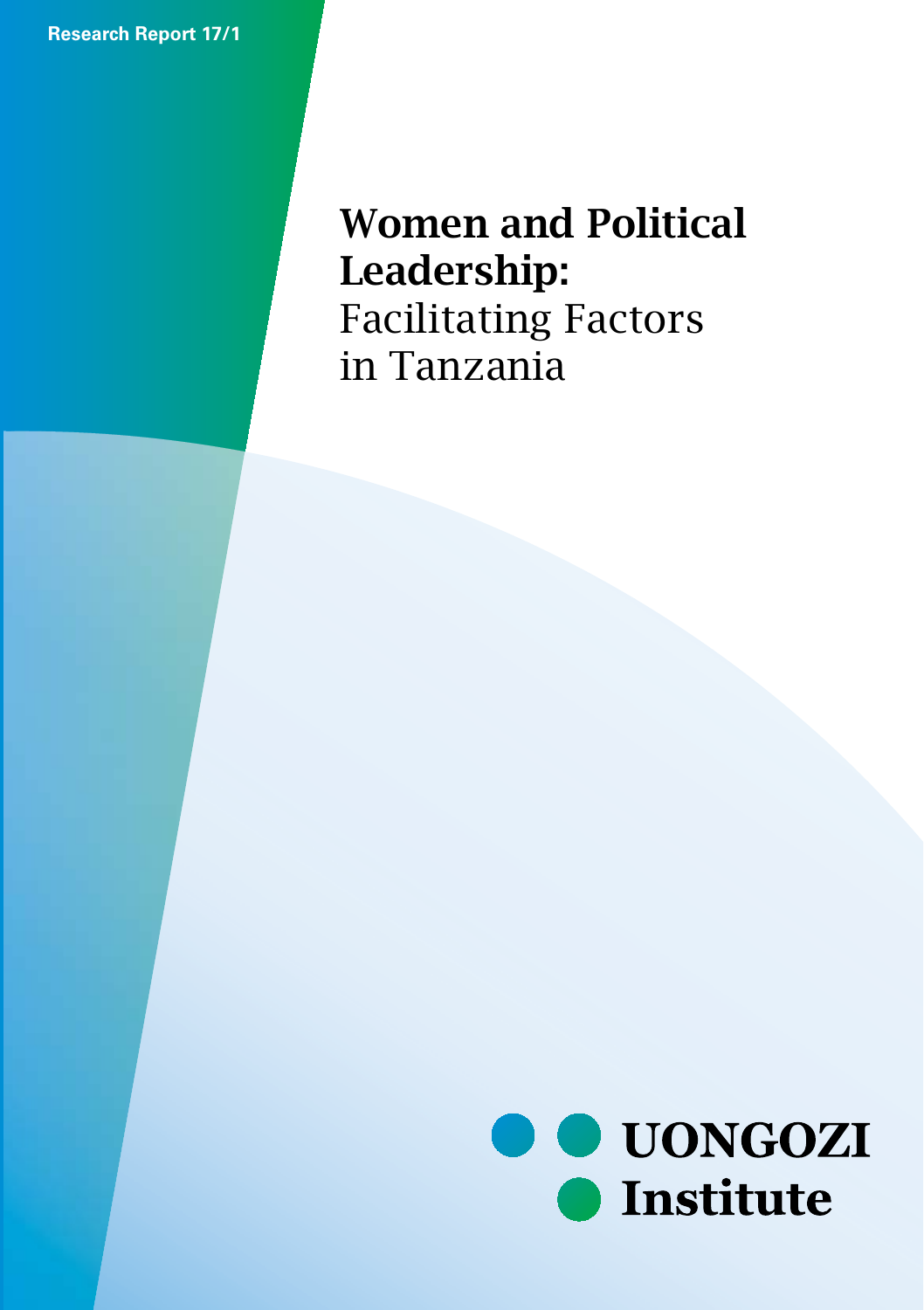# **Women and Political Leadership: Facilitating Factors in Tanzania**

Professor Ruth Meena

Mary Rusimbi

Caroline Israel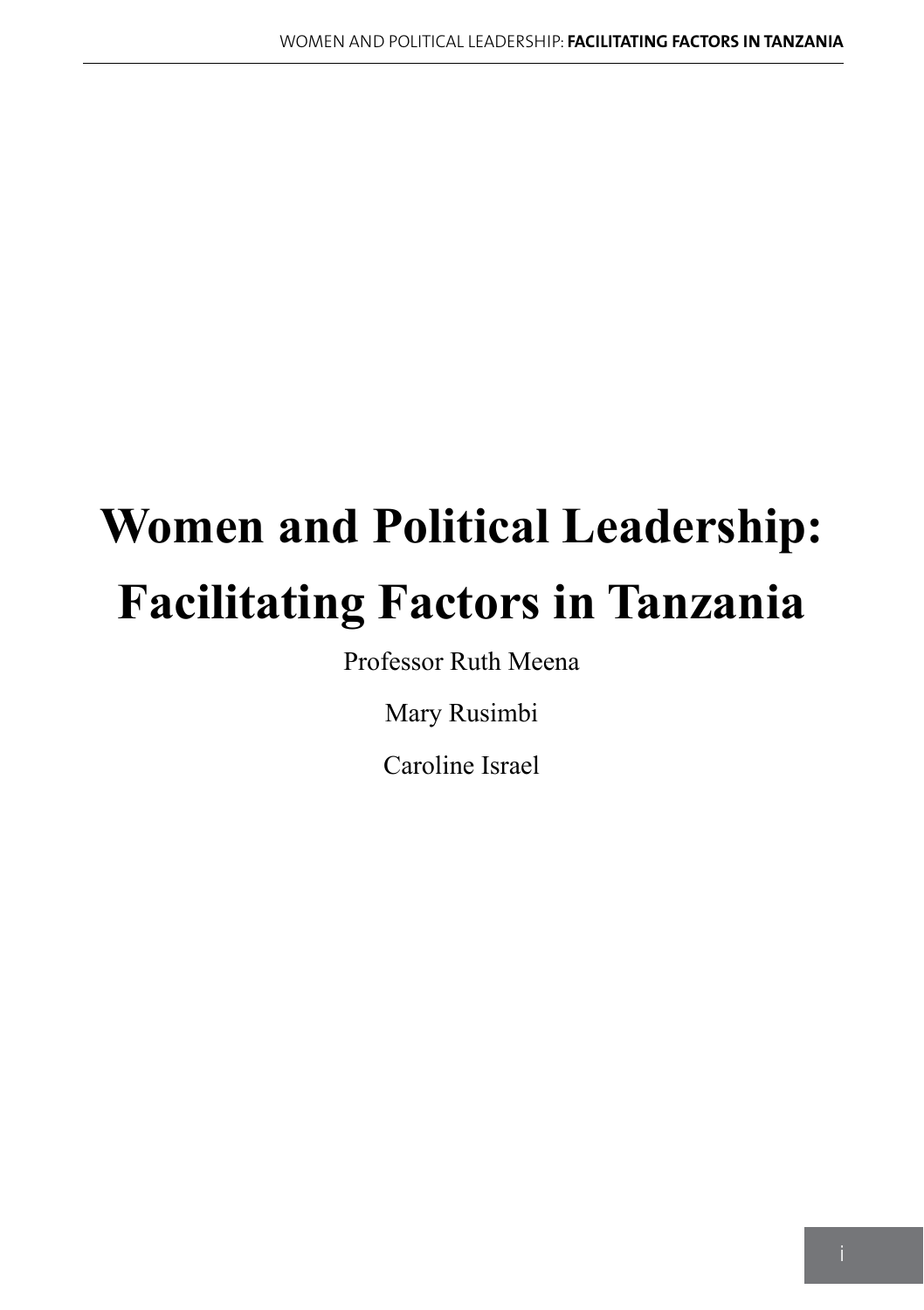# **Preface**

Based on a women and empowerment framework, this study used a life history approach to identify the factors in their life cycle that influenced and helped women during their journey to political empowerment in Tanzania. Twenty women shared with the authors their lived experiences of this journey. This study shows that parents, particularly fathers, played a central role in their empowerment, either by investing in their daughters' education or by inspiring them and serving as role models to them. Further, most of the women interviewed indicated that their spouses supported their leadership journey by providing emotional support and the financial resources needed, and by helping them to maintain a family-work balance. The respondents underscored the importance of these role models, who, as they explained, stirred their interest, supported their determination to make a difference and their personal ambition to attain a leadership role, and inspired in them a personal desire to serve others. Schools and teachers also influenced them on this journey; nurturing the respondents' leadership talents by giving them leadership roles when they were schoolgirls, encouraging their progress, and serving as another form of role model. Both informal and formal networks were key resources in enhancing the participants' capacity and in supporting their aspirations to fulfil their potential.

Although external factors can serve an empowering role, the decision to engage or disengage always originates in the individual. In this respect, their specific traits also played a central role in influencing the choices made by the women in this study. Some of these traits included determination to make a difference, the ambition to lead others, the drive to serve others, and a commitment to the hard work required to realise their goals.

This study recommends collaboration and coordination among key institutions to provide the research, training, mentoring and education needed to nurture and promote women's leadership in their chosen areas of influence.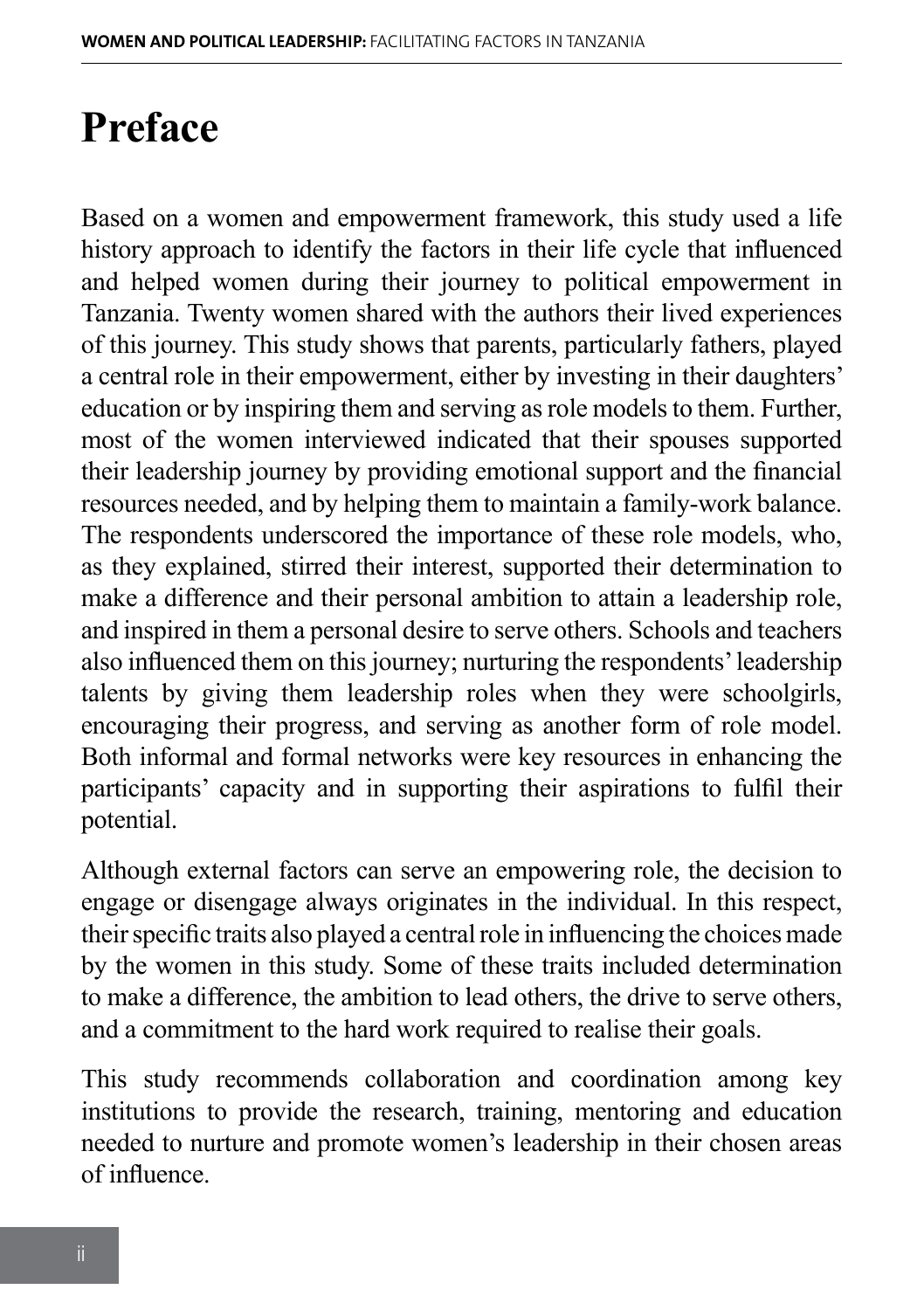# **Acknowledgements**

The research team acknowledges the support and inputs of the individuals and agencies that have made this work possible. We are grateful to the UONGOZI Institute (UI) of Tanzania for sponsoring this work and entrusting the team with the responsibility of conducting the research. The team benefitted from the input of UI staff during the early stages of developing the research problem and tools, and the insightful comments on the drafts by the reviewers and staff of the UI.

We also wish to acknowledge support from the management of the Parliament of Tanzania for permitting us to conduct the interviews during the parliamentary sessions. We particularly appreciate the support of Mr Stanslaus Kagisa, who facilitated contacting and organising the meetings with our respondents. We are also very grateful to the Hon. Anna Abdallah, who encouraged her colleagues to participate in the interviews and organised meetings with some respondents. The team appreciates the support from Tumpe Ndimbwa and Israel Sosthenes, who assisted in transcribing the tapes, and from Julie Kaboko of the UI for facilitating logistical support.

Finally, we wish to acknowledge all 20 women who offered their time to share their stories that constitute the major findings of our study. The seven women whose stories have been covered in detail also volunteered time to go through their stories to validate the information we selected to include in this study. The inputs of the aforementioned notwithstanding, the team is responsible for the final output and nobody mentioned should be held accountable for misinterpretation of any information in this report.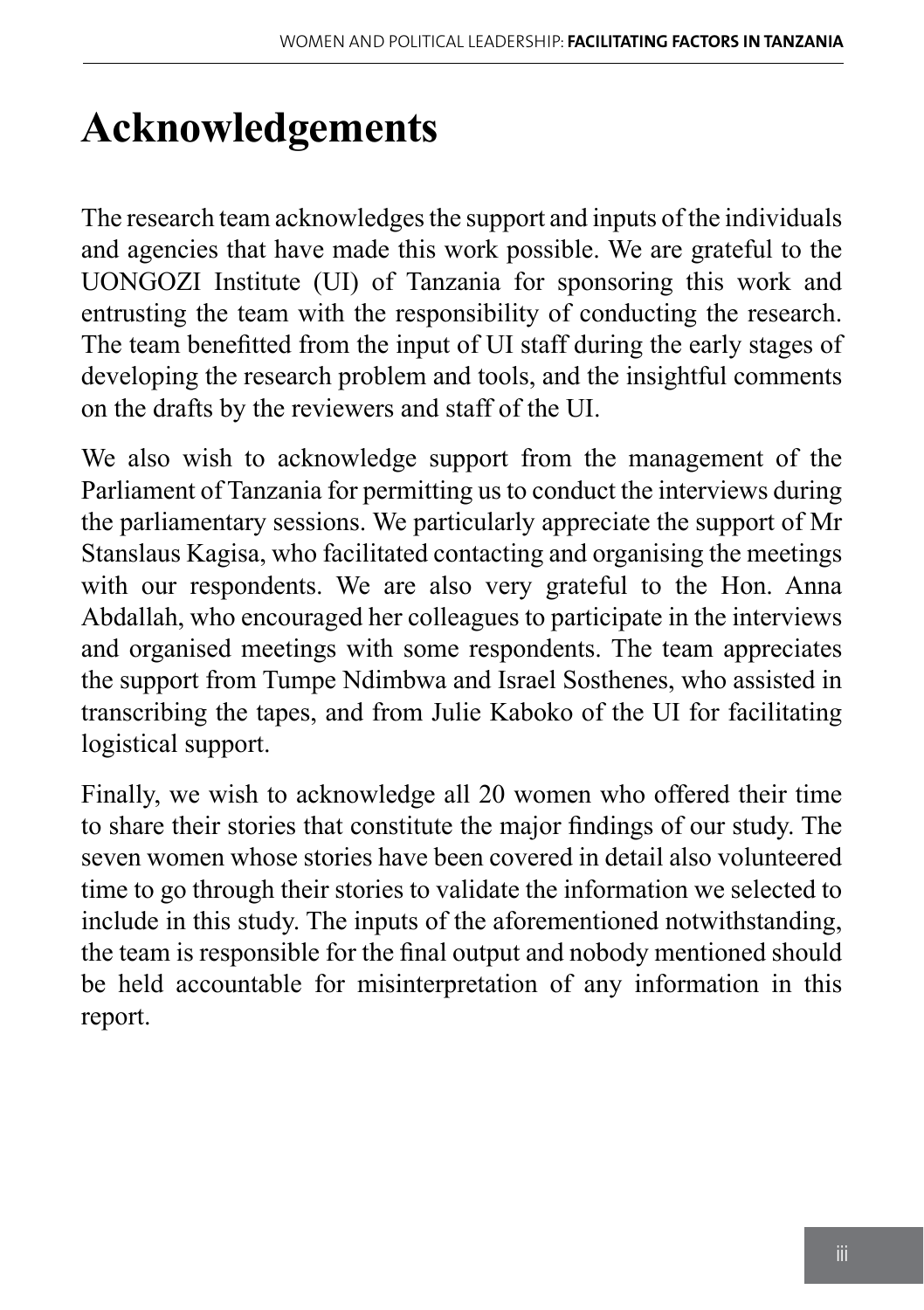# **Contents**

|                                                                                                                      | - ii           |
|----------------------------------------------------------------------------------------------------------------------|----------------|
|                                                                                                                      |                |
|                                                                                                                      |                |
|                                                                                                                      |                |
| <b>Chapter 1: Introduction and Background to the Study </b>                                                          | $\mathbf{1}$   |
|                                                                                                                      | 1              |
|                                                                                                                      |                |
| 1.1.2 Statement of the Problem and Study Rationale                                                                   | $\overline{2}$ |
|                                                                                                                      | 3              |
| to identify the specific factors that facilitate the<br>success of women in attaining political leadership positions | 3              |
| to solicit views on how women can be better prepared for                                                             | 3              |
| to draw policy implications from the results of this study                                                           | 3              |
|                                                                                                                      | 3              |
|                                                                                                                      | $\overline{4}$ |
|                                                                                                                      | 5              |
|                                                                                                                      | 6              |
|                                                                                                                      | 6              |
|                                                                                                                      | 7              |
|                                                                                                                      | 7              |
|                                                                                                                      | 8              |
|                                                                                                                      | 9              |
| 2.1 Women's Participation in Political Leadership                                                                    | 9              |
| 2.2 Socioeconomics and Women's Political Participation                                                               | 10             |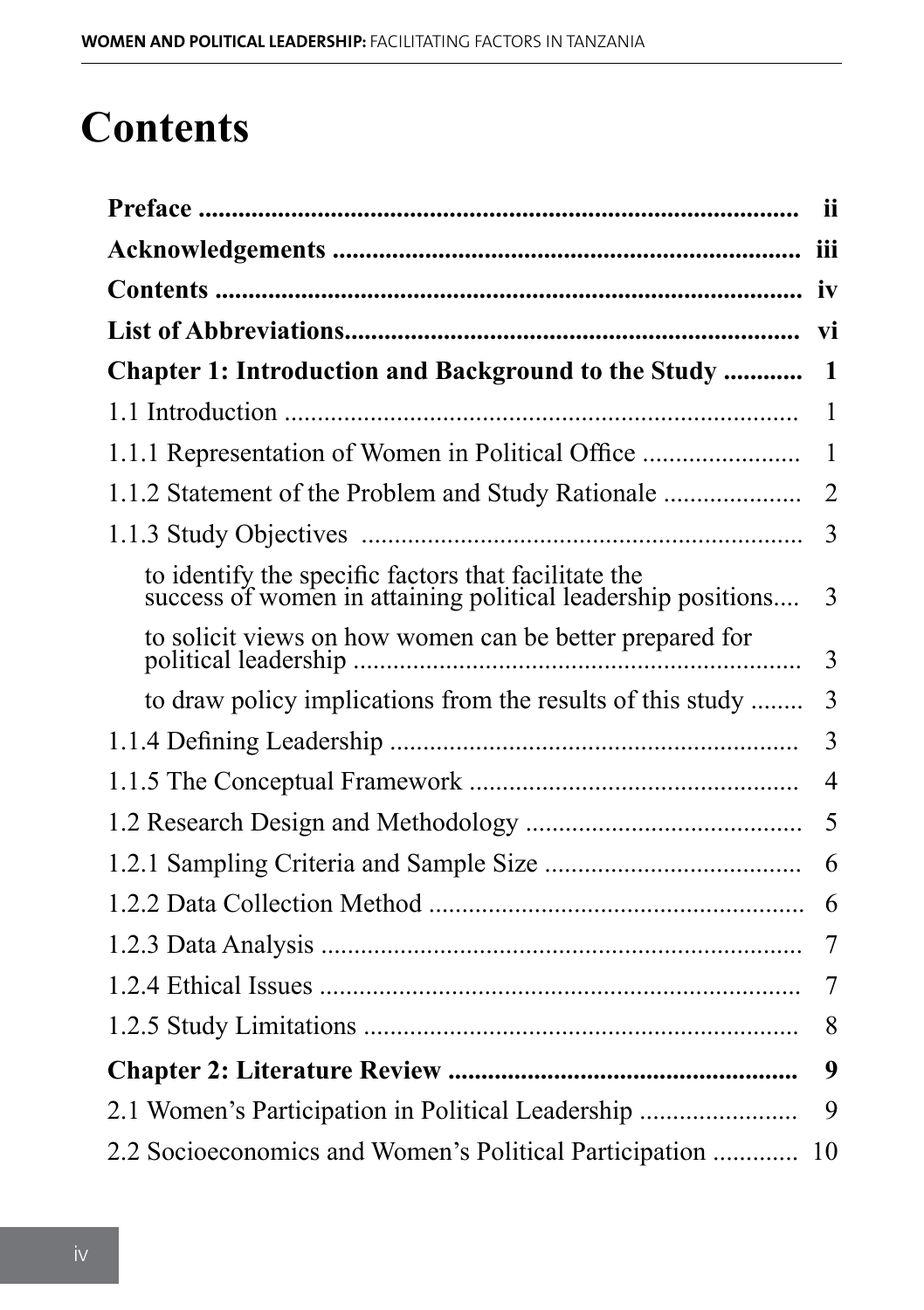| 2.3 Formal Education and Women's Political Participation  11            |  |
|-------------------------------------------------------------------------|--|
| 2.4 Electoral Regimes and Women's Participation in Politics  15         |  |
| 2.5 Political Parties and Women's Participation in Politics  16         |  |
| 2.6 Personal Traits and Values and Women's Participation in Politics 18 |  |
|                                                                         |  |
|                                                                         |  |
|                                                                         |  |
|                                                                         |  |
|                                                                         |  |
|                                                                         |  |
| 3.2 Part B: Factors that Inspired These Women to Join Politics  21      |  |
|                                                                         |  |
|                                                                         |  |
|                                                                         |  |
|                                                                         |  |
|                                                                         |  |
|                                                                         |  |
|                                                                         |  |
|                                                                         |  |
|                                                                         |  |
|                                                                         |  |
|                                                                         |  |
| 3.3 Key Challenges Identified by Respondents  40                        |  |
| Chapter 4: Conclusions and Recommendations  43                          |  |
|                                                                         |  |
|                                                                         |  |
|                                                                         |  |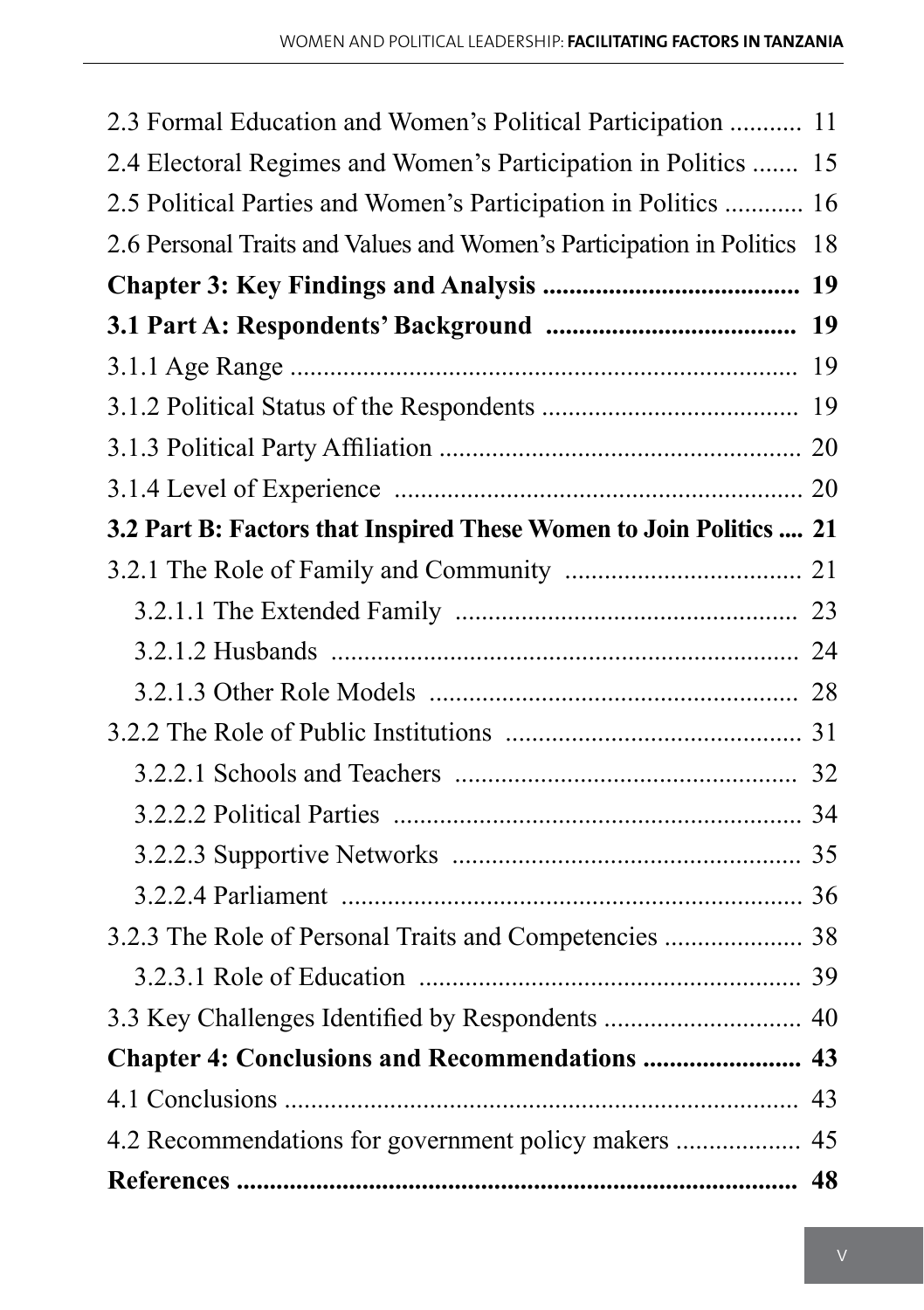# **List of Abbreviations**

| AU          | African Union                                           |
|-------------|---------------------------------------------------------|
| <b>CCM</b>  | Chama Cha Mapinduzi                                     |
| CSO         | Civil Society Organisation                              |
| <b>IPU</b>  | <b>Inter-Parliamentary Union</b>                        |
| MP          | Member of Parliament                                    |
| <b>NCCR</b> | National Convention for Construction and Reform         |
| <b>TGNP</b> | Tanzania Gender Network Programme                       |
| UI          | <b>UONGOZI</b> Institute                                |
| T-WCP       | Tanzania Women Cross-Party Platform                     |
| <b>UWT</b>  | Umoja wa Wanawake Tanzania (Union of Women of Tanzania) |
| VICOBA      | <b>Village Community Banks</b>                          |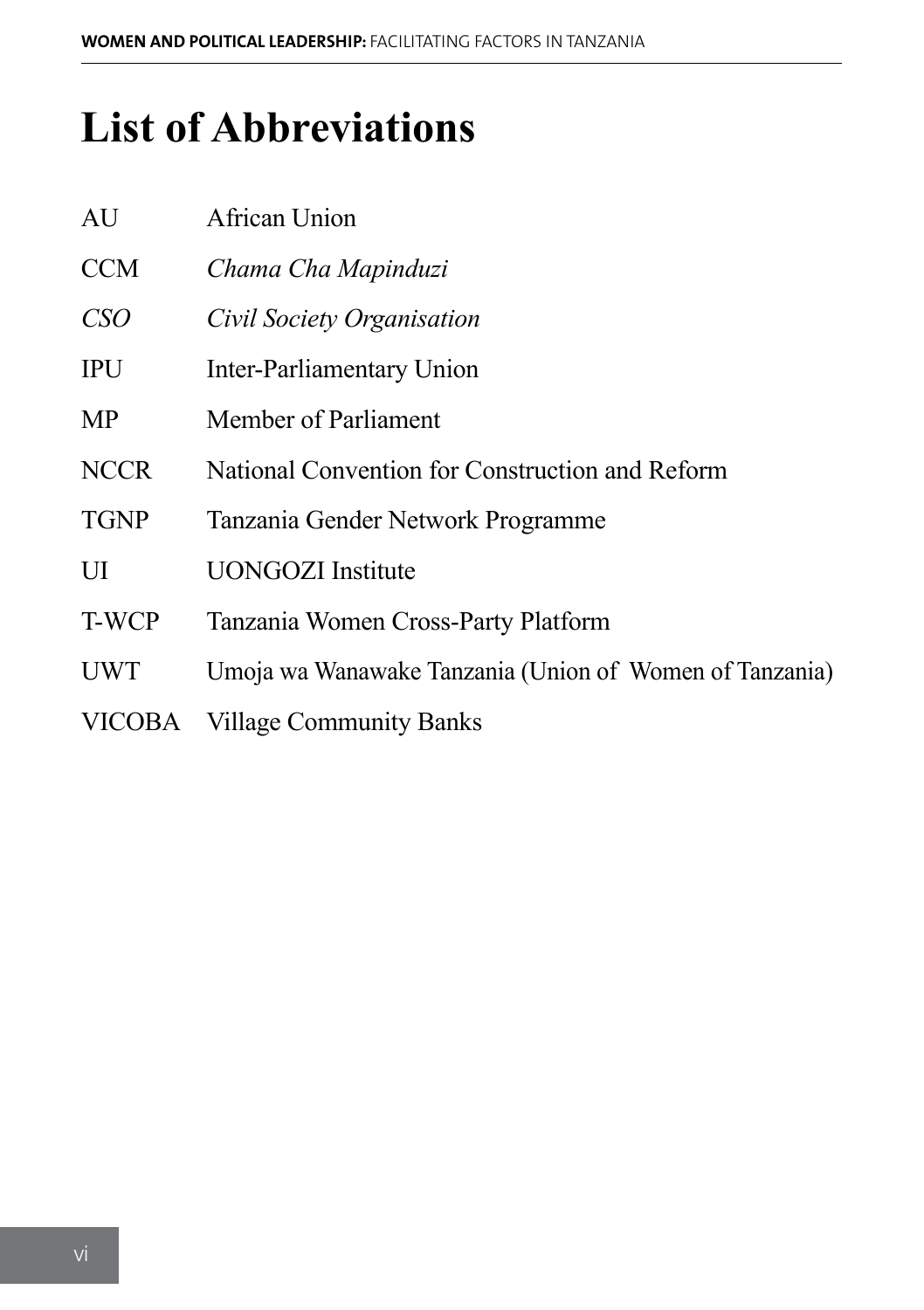# **Chapter 1: Introduction and Background to the Study**

# **1.1 Introduction**

### **1.1.1 Representation of Women in Political Office**

Globally, there has been some progress in terms of women's participation in politics; however, this progress has been slow. In August 2015, only 22% of all national parliamentarians were female—an unimpressive increase from 11.3% in 1995. Worldwide, Rwanda had the highest number of women parliamentarians, having won 63.8% of seats in the lower house (Inter-Parliamentary Union [IPU], 2015). Globally, by August 2015, only 11 women were serving heads of state and 13 were heads of government (IPU, 2015); by January 2015, only 17% of government ministers were women, most of whom were overseeing social sectors. In 37 states, women accounted for fewer than 10% of parliamentarians in single or lower houses, and in six chambers there were no women at all (IPU, 2015). According to UN Women, these statistics are both worrying and impossible to justify (UN, 1995).

Tanzania is making some effort to promote women in leadership, yet advances are going at a slow pace in many of the top political leadership positions. For example, since proclaiming its independence from British rule in 1961, by 2015 no women in Tanzania had occupied a top-level leadership position, such as that of president or vice-president, prime minister, chief minister or attorney general. The first ever woman to become Vice-President was Her Excellency, the Hon. Samia Suluhu Hassan, after the general elections in 2015. In the same 2015 general elections, out of 1250 candidates in total only 238 women, or 19%, won a seat in Parliament (National Electoral Commission, 2015).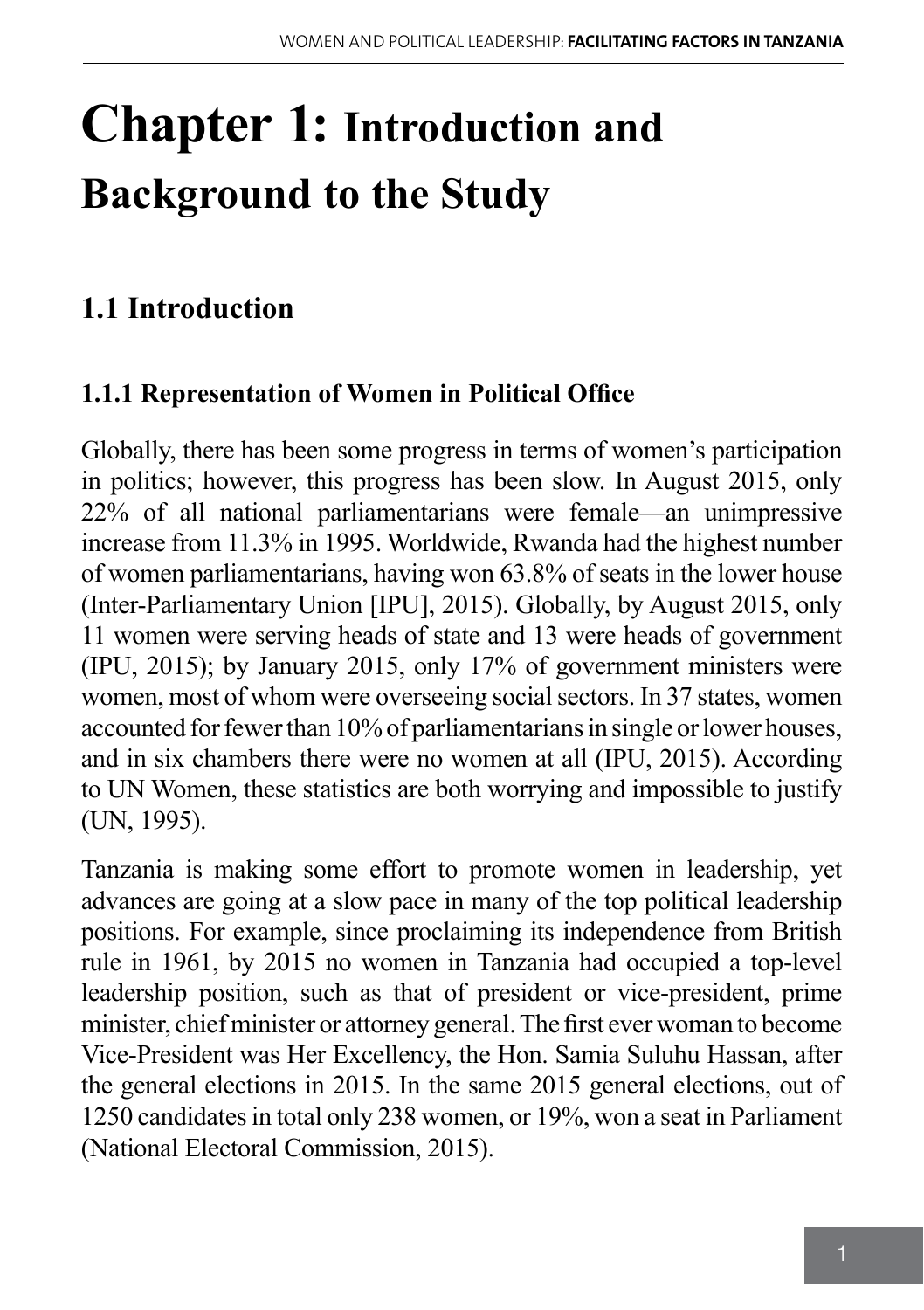These trends do not seem to have improved significantly over the years. For example, from 1961 to 1965 7.5% of members of parliament (MPs) were women, and this percentage dropped to 3.5% during the 1970 to 1975 parliamentary elections. This forced the ruling party to introduce affirmative action to provide a quota of seats for women through their political parties. In the 1985 and 1990 elections, the percentage of women MPs going through the constituency seats was 2%; in 1995, it rose to 2.9% and in 2000, to 4%. In the 2005 Parliament, 97 of 324 seats were held by women, of whom 17 were elected through constituency seats an increase from 12 in 2000 and eight in 1995. In 2010, there were 125 women altogether of a total 339 MPs, and 20 of these were elected from the constituencies (IPU, 2015).

Both these numbers and ratios are inequitable from a human rights perspective. This was eloquently expressed by the UN Women's Executive Director, Ms Phumzile-Mlambo-Ngcuka at a high-level thematic debate on advancing women and girls, who stated: 'Gender equality is a shared vision of social justice and human rights'. She emphasised that sustainable development cannot be achieved if the potential of half the world's population is constrained: 'We cannot win if we leave half of the team out of the game'. The three requirements for promoting gender equality are a tireless political will, unwavering leadership and an unwavering investment in the agenda for women and girls (Mlambo-Ngcuka, 2015).

### **1.1.2 Statement of the Problem and Study Rationale**

While it is clear that there are some women in political leadership positions today, it is not known how and why some women have been able to break through some of the barriers in Tanzania's political environment. There are also few empirical studies on the reasons why women choose to become political leaders, the ways in which women go about getting elected, how leadership affects women, and how to overcome the barriers women encounter on their journeys to become leaders. Existing empirical studies on women and politics in Tanzania have focused on the challenges that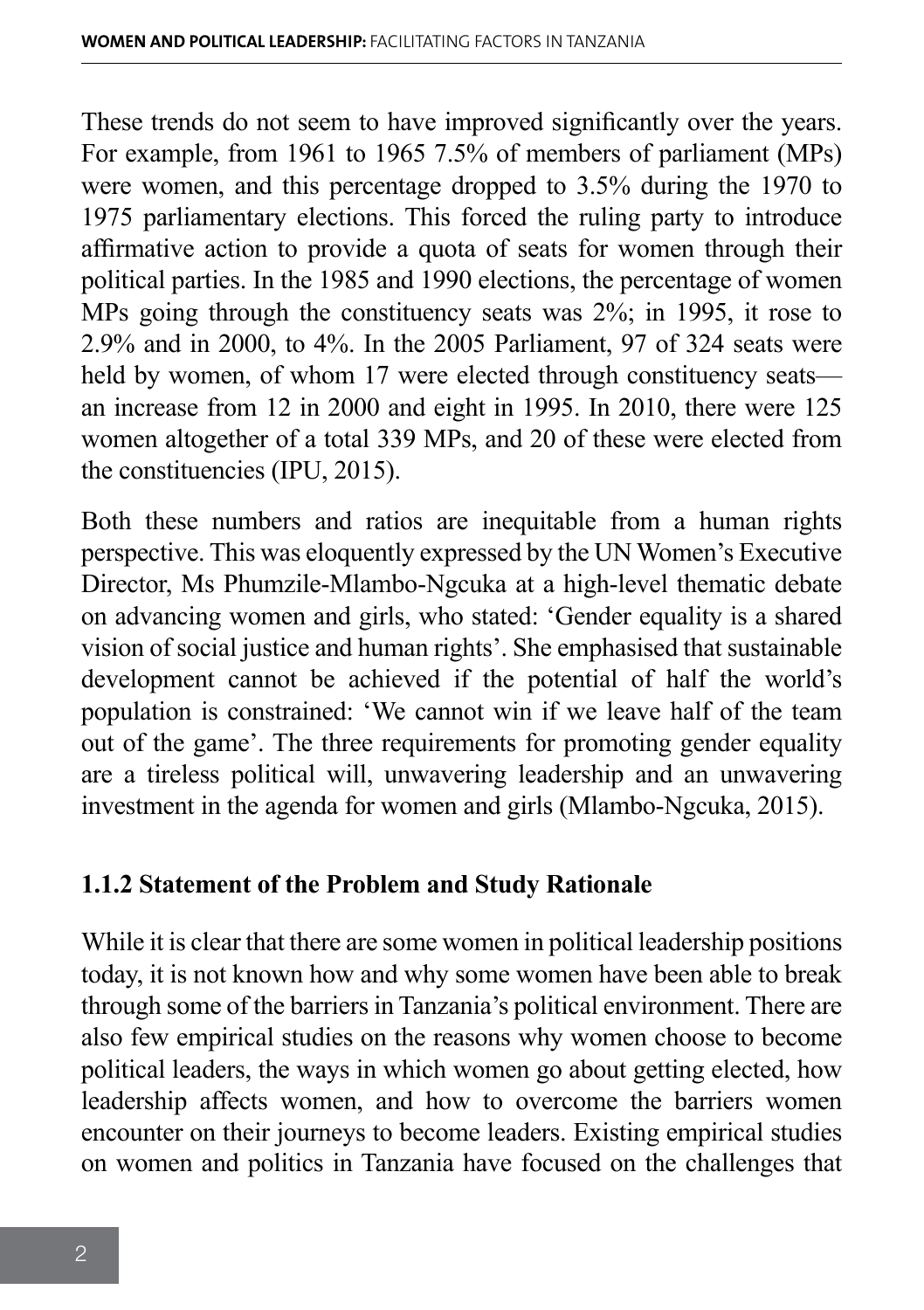women face in political spaces. This research fills this gap by exploring the factors that facilitate women leaders to access and influence the political process at different levels in Tanzania.

### **1.1.3 Study Objectives**

The overall objective of this study was to explore the factors that facilitate the success of women in attaining political leadership positions in Tanzania. The specific objectives of this research were

- to identify the specific factors that facilitate the success of women in attaining political leadership positions
- to solicit views on how women can be better prepared for political leadership
- to draw policy implications from the results of this study.

### **1.1.4 Defining Leadership**

There is no single agreed definition of leadership. Some definitions describe the attributes of leaders, while others describe their functions. The Business Dictionary defines leadership as the activity of leading a group of people or an organisation or the ability to do this. It involves establishing a clear vision and sharing that vision with others so that they will follow willingly, and provide the information and knowledge and methods to realise the vision (Business Dictionary, 2015).

For the purpose of this study, the team adopted Kruse's (2013) statement that 'leadership is a process of social influence, which maximises the efforts of others towards achievement of a goal'. According to Kruse the focus of this definition (which connects to this study) is that leadership stems from social influence and not from power or authority. Further, leadership requires others—and there are many styles of leadership and many paths to being an effective leader.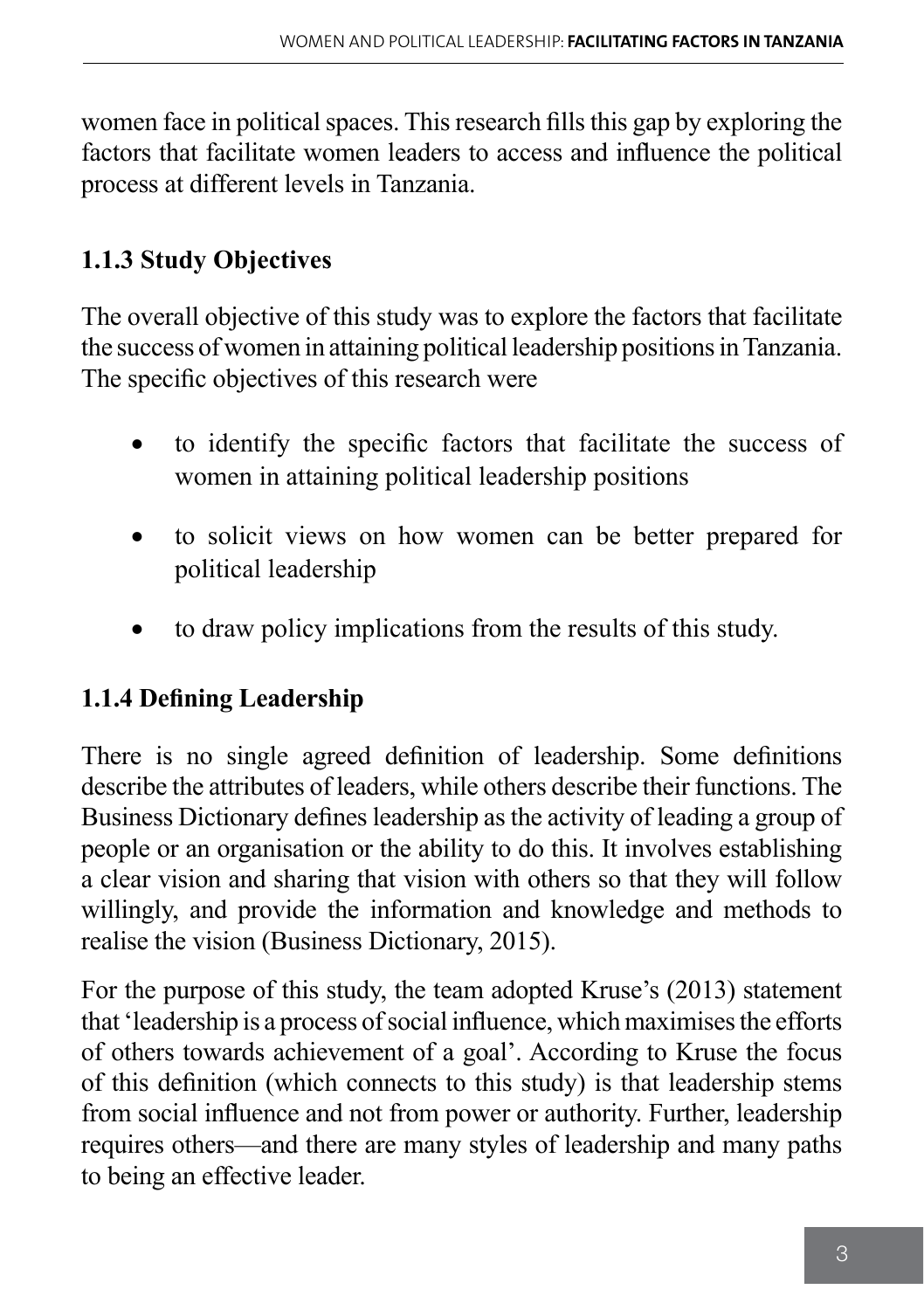#### **1.1.5 The Conceptual Framework**

This study is guided by the conceptual framework of women's empowerment and gender equality (Longwe, 1991), which starts by recognising that gender is a socially and culturally constructed attribute based on the roles that men and women play in their daily lives. Gender refers to the characteristics, opportunities and relationships associated with being a female or male, and the sociocultural relationships between women and men, and girls and boys. These attributes, opportunities and relationships are inculcated through the process of socialisation. Like the concepts of class and ethnicity, the term gender is an analytical tool used to capture a social process. The term sex refers to the biological distinction between females and males with which they are born, while the term gender refers to a socially and culturally learned identity and relationship—what is often referred to as woman or man, girl or boy. Unlike sex, gender identity is not a biological fact and unlike sex, gender relations can and do change over time in different social and political climates. Because it is socially and culturally constructed it can subsequently be deconstructed over time.

In the context of political development, we conceptualise the journey to women's empowerment and leadership as climbing a spiral staircase. At the top, women will have achieved equal control of the factors of production, and participate equally in development. To reach the top, women have to scale five levels:

- equal control in decision making
- equal participation in decision-making processes
- attain an understanding of fair and equal gender roles and the gender division of labour (conscientisation)
- attain equal access to the factors of production
- attain equal access to material welfare (food, income and healthcare).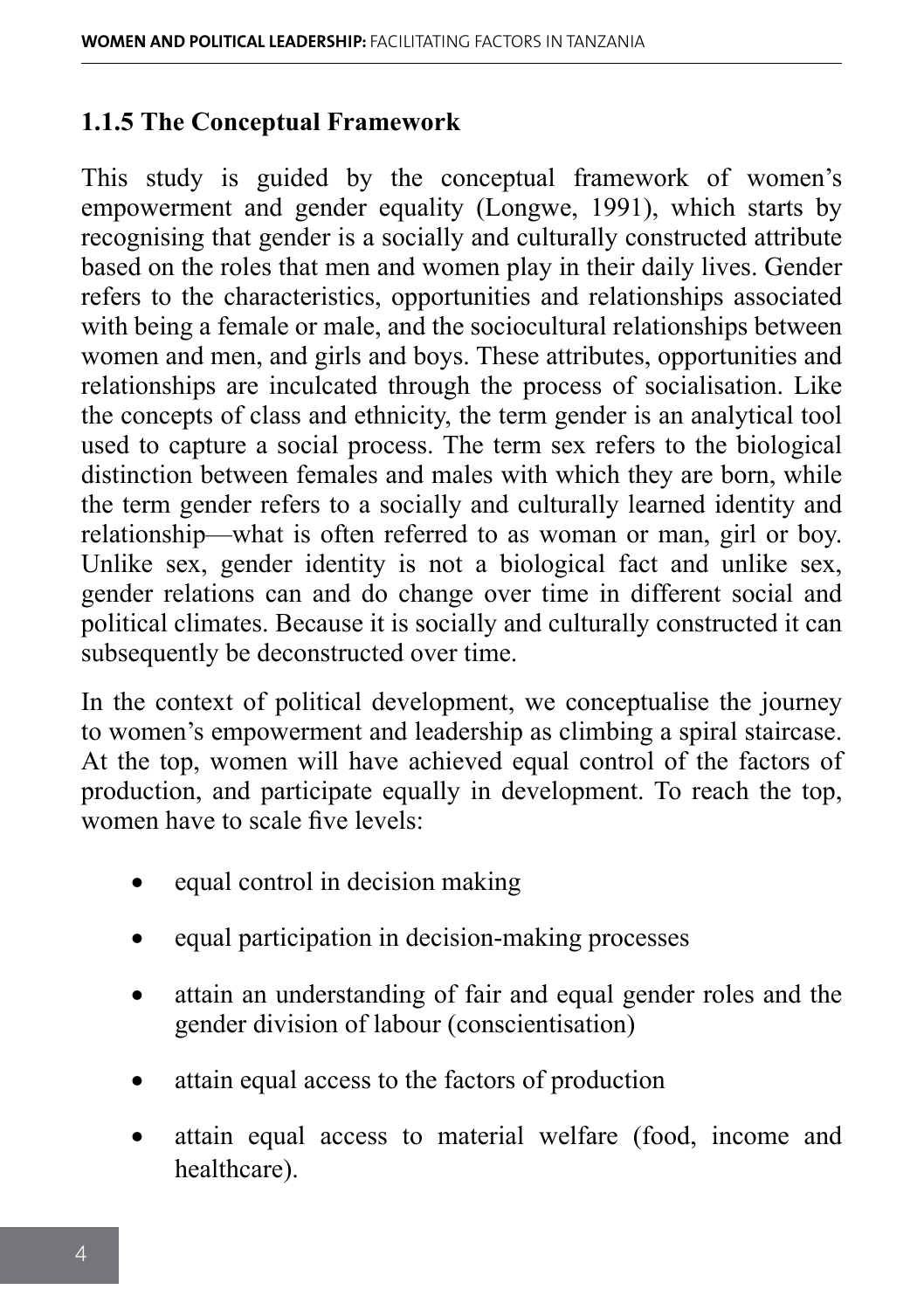The bottom of the ladder provides a foundation upon which basic skills, attitudes and norms are formed—in the context of this study, this constitutes experiences in childhood, the family and surrounding communities. A weak and disempowering foundation can have a lasting negative effect on a young girl. It is at this level that a girl starts realising that she is a worthy human person and affirming her own worth. The second level is attained in formal and informal education, where the individual child is equipped with the tools of what Freire (2005) called 'awakening critical consciousness'. It is at this level that women are able to look critically at the world in a dialogical encounter with others. This is the stage where women form the social networks that express collective discontent with discriminatory processes. It is at this stage that some individuals decide to engage with these discriminatory processes by entering the structures that discriminate against them. At the highest level of the spiral staircase one is fully empowered as an individual.

# **1.2 Research Design and Methodology**

This is qualitative study that sought to explore the factors that facilitate women's access to political positions. This study was based on a life history approach that collected primary information from the 20 women who told the story of their journey to political participation. Bird (2011) maintains that individual life histories can be used to collect data on processes, decision making and perceptions, and to explore complex inter-relationships. She argues that this approach can generate powerful case studies that are useful for becoming politically engaged.

This approach enabled the research team to contextualise the participants' real lived experiences and interpretations in the wider social, economic and political reality. Thus, the study has identified the social reality created by our participants through the meanings and contexts that are jointly created in social institutions and reflected back in the subjectivity of participants in concrete situations (Flick *et al.* (2004).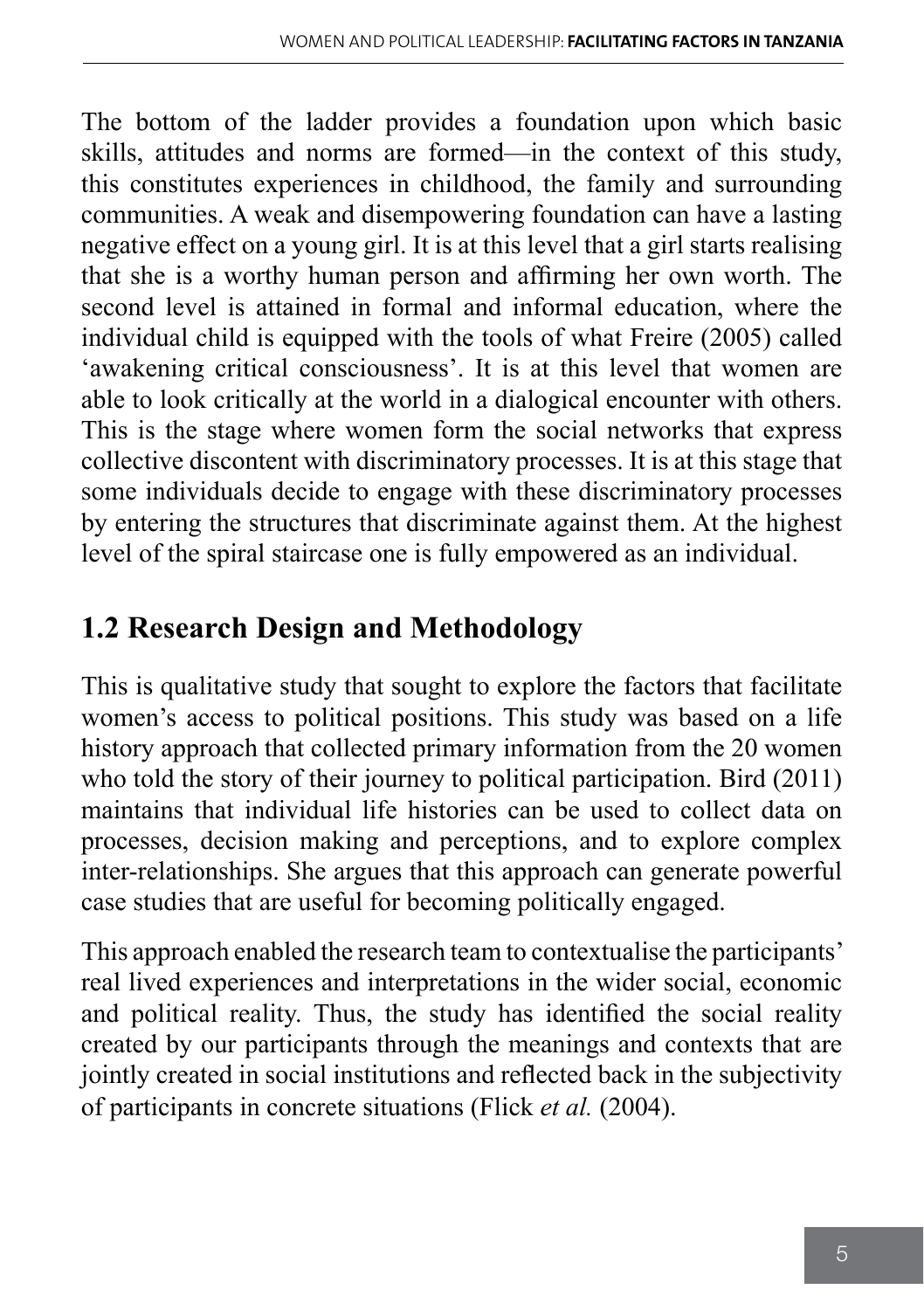#### **1.2.1 Sampling Criteria and Sample Size**

The 20 women in our study were selected randomly from a list of all women MPs from the Parliament website. They were categorised into groups that reflected different features of interest. The first category was based on the manner in which they entered Parliament—that is, whether they were elected, given special seats or appointed. These were further categorised into the five geographical zones that they represent.<sup>1</sup> The other category was their years of experience in Parliament.

Three women respondents were purposefully selected. One was an MP and district commissioner, and another was an MP and regional commissioner. They were chosen to capture the double roles they play, since each role has different responsibilities. The third respondent was Gertrude Mongela, a retired politician who had filled various positions, including that of the UN Assistant Secretary-General responsible for organising the Fourth UN Conference on Women who was also the first President of the Pan-African Parliament. Therefore, in total, we interviewed 20 women politicians. Specifically, we interviewed two regional commissioners, one district commissioner, 16 MPs and one retired MP. The diversity represented by this selection enabled the team to access rich and varying perspectives of women in politics.

### **1.2.2 Data Collection Method**

The data collection technique for the study was based on both secondary and primary sources. The primary source used a life history approach that was supplemented by documentation. We used a semi-structured interview guide, which allowed our respondents to engage in an in-depth narration of their lived experiences. The role of the researchers was to listen, record and probe further into areas that needed clarification or where more information was required. The life narratives were preceded

<sup>&</sup>lt;sup>1</sup> The five geographical zones were the Central, Coastal, Northern, Lake and Southern Highlands Zone.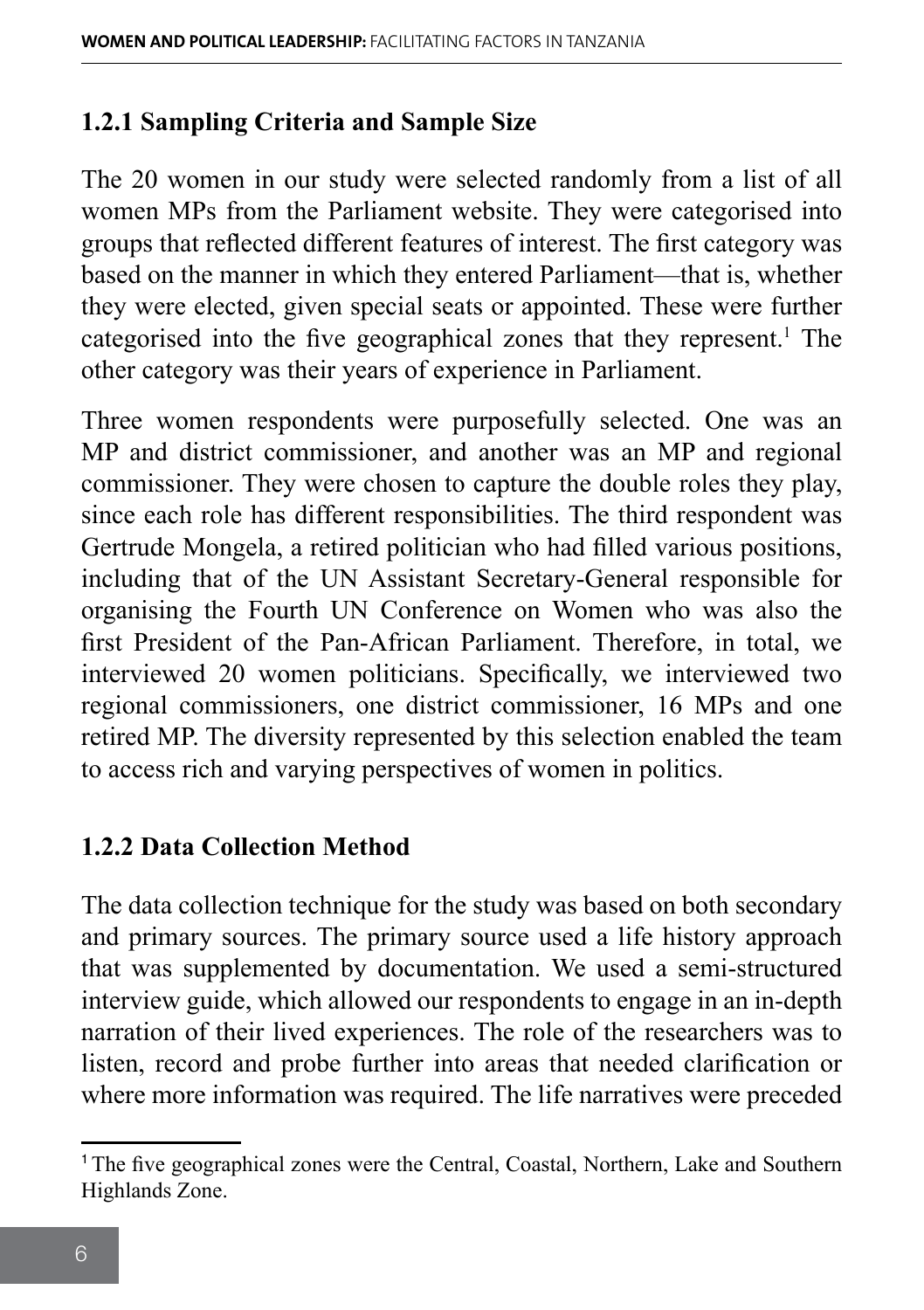by some closed-ended questions that probed into the pre-determined background factors that are historically assumed to be main enablers or barriers to leadership.

### **1.2.3 Data Analysis**

The analytical procedures we used were based on textual interpretations and descriptions of the real-life experiences of the respondents. During the data collection process, the interviews were conducted in Swahili and audio taped or recorded with the permission of the respondents. Before the analysis, the recordings were transcribed by experienced transcribers under the guidance of the research team.

To monitor and control the quality of the text, the researchers crosschecked the transcripts while listening to the tape recordings. In addition, the transcripts were translated into English by the researchers themselves. The data were sorted into themes and systematically analysed to identify issues emerging from the discussion and to interpret meanings under thematic areas. Some detailed narratives and quotations have been used in the findings chapter to provide evidence, explanations and a deeper understanding of the issues raised by the research, as well as to give the respondents voice as a way to demonstrate the value of their narratives.

## **1.2.4 Ethical Issues**

For ethical purposes, the respondents were asked to be part of the team after sharing the objectives of the research. They agreed to use a tape recorder to record the interviews. They also agreed to have their views shared in the report. The team has made extensive use of the respondents' views in the data findings.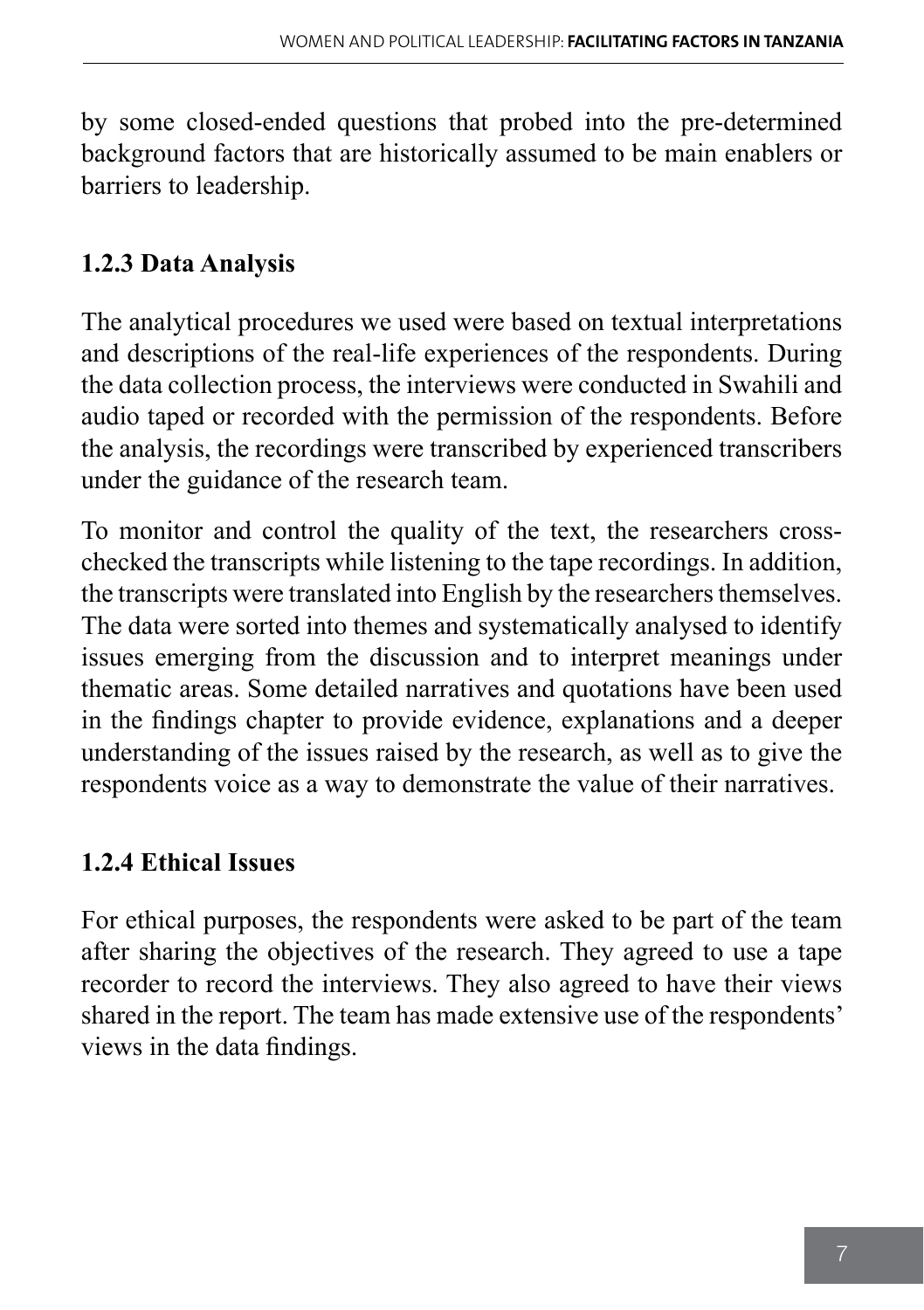### **1.2.5 Study Limitations**

The qualitative nature of this research and the life history approach used in this study have the weakness of limiting the level of generalisation of the analysis. However, the combination of the approach of primary data with secondary data from the literature review enabled the team to overcome this limitation.

The timing of the research was a challenge that forced the team to scale down the number of participants from 40 to 20 and to change the approach. The research team had planned to conduct most of the interviews during Parliament sessions. However, the team underestimated the election fever that was generated during the previous Parliament session, so that most MPs were divided between preparing the groundwork for their campaigns and attending Parliament sessions. Thus, it was difficult to attain the targeted number of participants when Parliament was in session. Thus, the team decided to reduce its sample to 20 women who agreed to be interviewed at different times—a feature that forced the team to change its approach from a triangulation method to a purely qualitative method based on a life history approach. Further, discussing the individual pathway of each woman's political journey took the research team longer than anticipated.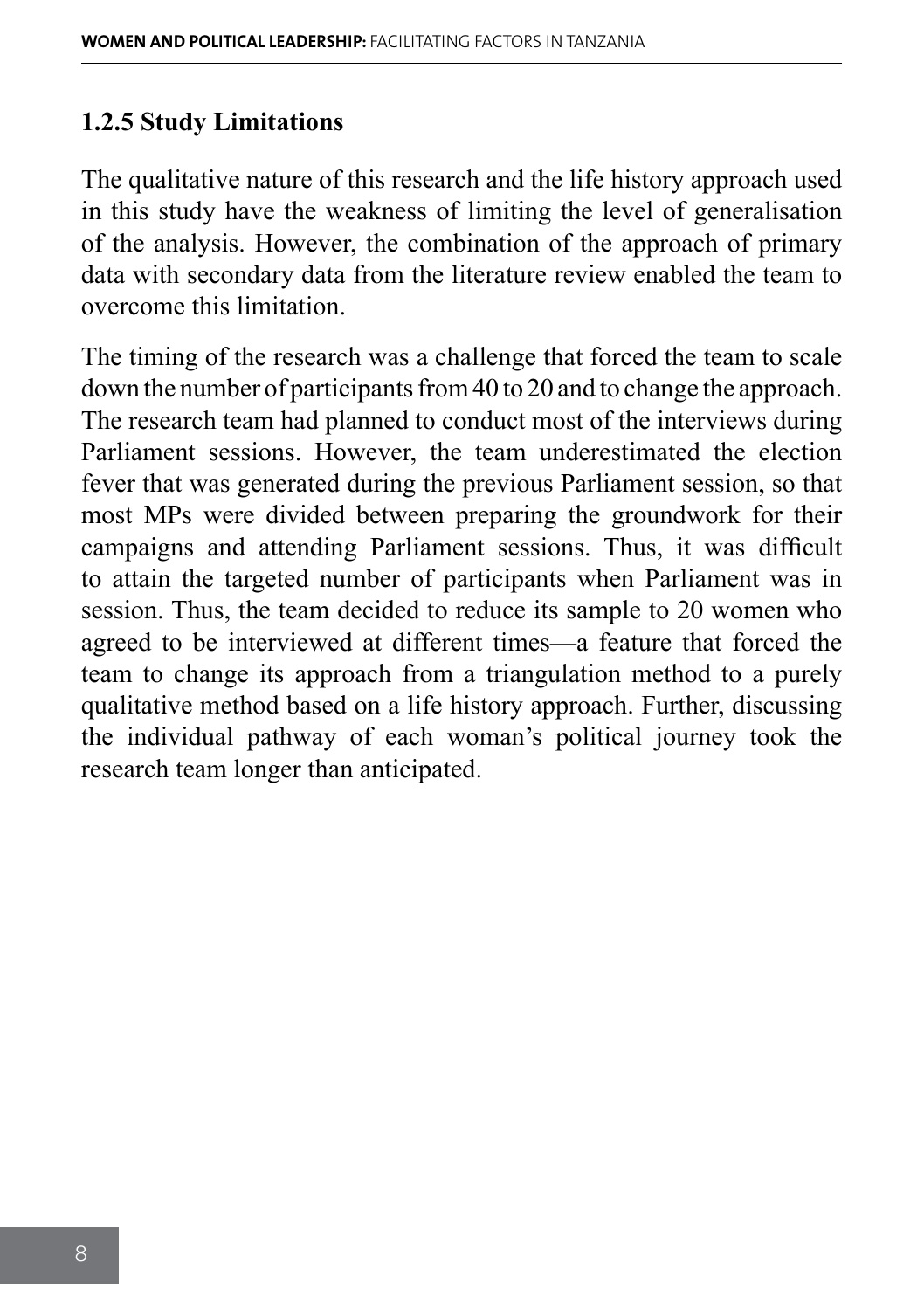# **Chapter 2: Literature Review**

# **2.1 Women's Participation in Political Leadership**

Most of the literature on women's participation in political leadership has revolved around the barriers or limiting factors that hinder many women from accessing political spaces. There is a paucity of information on the factors that have enabled some women to break through the multitude of barriers that women face throughout their life cycle. Nevertheless, throughout the political history of the world there have been powerful women who have occupied various political spaces. For example, as far back as the seventeenth century, the Kahina—a queen of a powerful Berber tribe of Djeraous in what is now Algeria—is believed to have provided both the spiritual and military leadership that prevented Arab expansion into her country (Becker, 2015). In Ghana, Yaa Asantewaa (who was nicknamed by the British the 'Joan d'Arc of Africa') led the last combat against the British in the famous Yaa Asantewaa War (Moore, 2013).

Similarly, in Zimbabwe, Mbuya Nehanda, a nineteenth-century spirit medium, provided military and spiritual leadership during the First Chimurenga War of resistance against the British (Gabriel 2007). More recently, Margaret Thatcher—known as the Iron Lady—became the first female leader of the British Conservative Party and later the Prime Minister, earning the party three consecutive victories. Angela Merkel, the Chancellor of Germany, has been ranked by Forbes (2015) as the world's most powerful female politician and is reputed to have strengthened the German economy to become the fifth-largest economy in the world. It is also believed that Merkel has been instrumental in influencing the stability of the Euro in the European Union. In Tanzania, the late Bibi Titi Mohamed was a historical icon in the struggle for independence through her persuasive skills.

The many women who have attained political leadership positions have had a significant influence on their country; however, compared with men,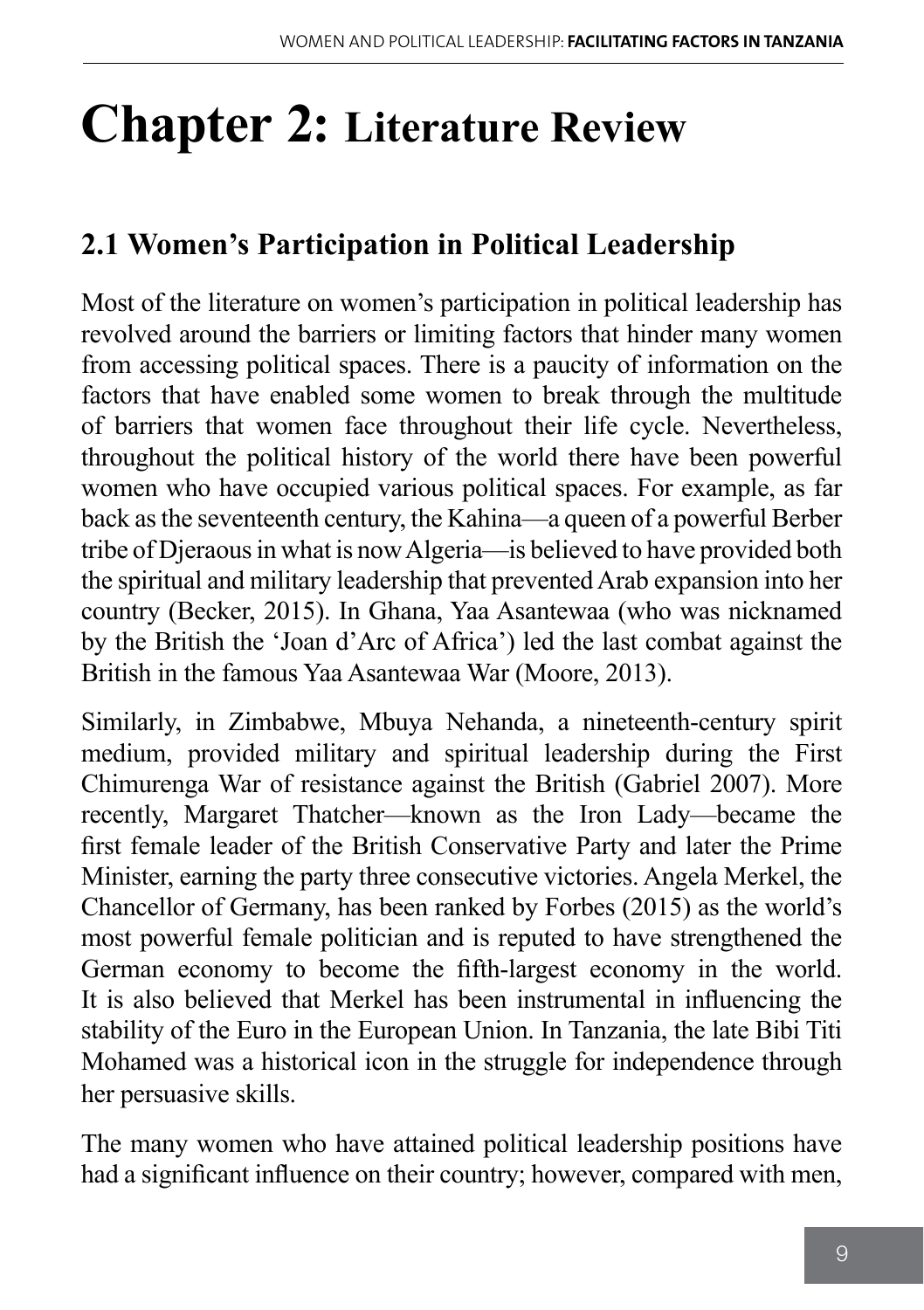the number remains small. Thus, the general focus of the current study is to devote attention to the features that have allowed women to rise to leadership positions, without downplaying the barriers that have stood in their way.

Tanzania has had a number of women holding powerful international and regional positions. Of these, Gertrude Mongella has already been named. The Hon. Asha-Rose Migiro became the first woman to hold the position of Deputy Secretary-General of the UN—the second highest civil service position in the world. Further, Anna Tibaijuka became the first African woman to head UN Habitat, while Amina Salum is Tanzania's permanent representative to the UN and is also a representative of the AU in the UN.

The following section examines the literature on the factors that have helped women overcome some of the barriers facing them in accessing positions of political leadership. There seems to be a general consensus that a legal framework is central to facilitating an enabling environment for women with political ambitions. This framework also provides a basis for women to demand the right to participate in politics.

## **2.2 Socioeconomics and Women's Political Participation**

The political practices, norms and values that govern electoral processes have the potential either to enable or to restrict women from political participation. Most gender norms are learned at home as they are transmitted from parents to their children. The factors that constitute culture are learned through a socialisation process that begins at home and then extended to communities and translated into political norms and practices. As the chairperson of the AU until 2017, Nkosazana Dlamini-Zuma (2015), stated when addressing the Women in Parliament Global Forum: 'Gender equality begins at our homes'.

A study conducted by Steele and Barling (1996) on how socialisation processes affect the career choices of young women concluded that mothers had a stronger effect on transmitting values and attitudes to daughters than fathers. Mothers influence young women's perceptions of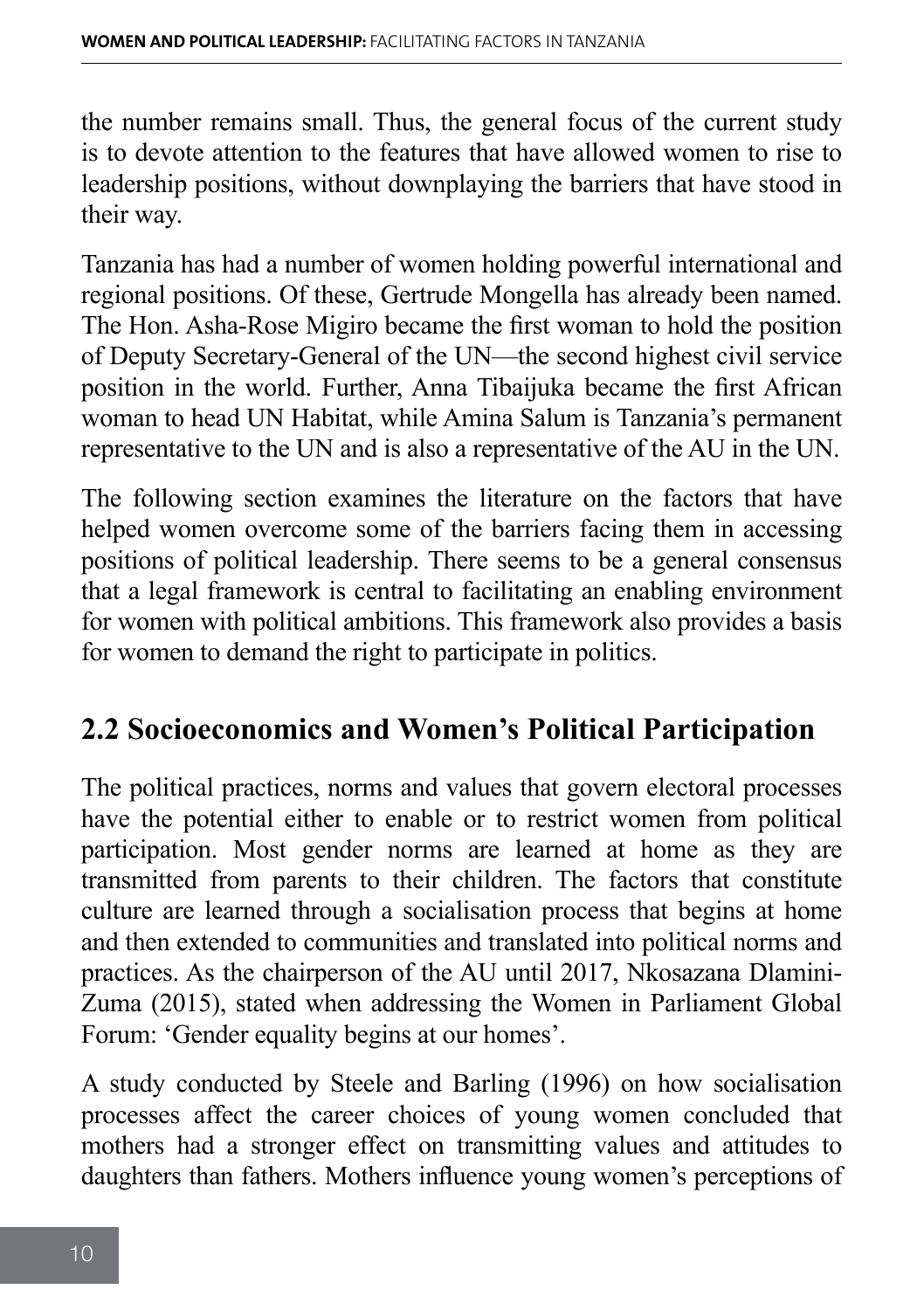what is considered 'appropriate' behaviour (Steele & Barling, 1996). By implication, if a mother has internalised the stereotyped roles that assign political roles to men, her daughter will more likely be influenced by such attitudes, which will not motivate her to seek a political career. However, Steele and Barling's (1996) study has not stood the test of time, as more and more women enter what were previously considered male-dominated fields, including political spaces. Additionally, this study does not explain why and how daughters protest against mothers' attitudes on gender stereotyped roles, or consider the alternative possibility that daughters may be influenced by their fathers' attitudes.

There are few studies in the Tanzanian context that have examined the power of parents in influencing the career choices of their children generally, and their daughters in particular. Most studies rely on generalisations of the socialisation process leading to gender-prescribed roles. Peterson and Runyan (1993) argued that the socialisation process defines the level of political engagement for women and men. The agents of socialisation include the family, schools, religious institutions and the state apparatus and the media. The authors further assert that sociocultural factors contribute to the structural obstacles by which institutions and practices sustain the gender hierarchy by generating conformity and compliance. This focus does not engage with processes of resistance to gender stereotypes.

A study conducted by Lavine (1982) administered a multiple regression analysis and indicated that girls' perceptions of higher maternal power are significantly related to a preference for a less feminine stereotyped career. Further, the same study revealed that the presence of a career mother in a family was not related to girls' future career choices. As will be discussed in the findings chapter, the current study's respondents held different views about their parents' influence on their own political ambitions.

A study conducted by Kandusi and Waiganjo (2015) examined how sociocultural factors affect women's participation among the Maasai communities in Tanzania. The results indicate that a belief in male supremacy and dominance has made it difficult for both women and men to accept women as political leaders. It has also tended to create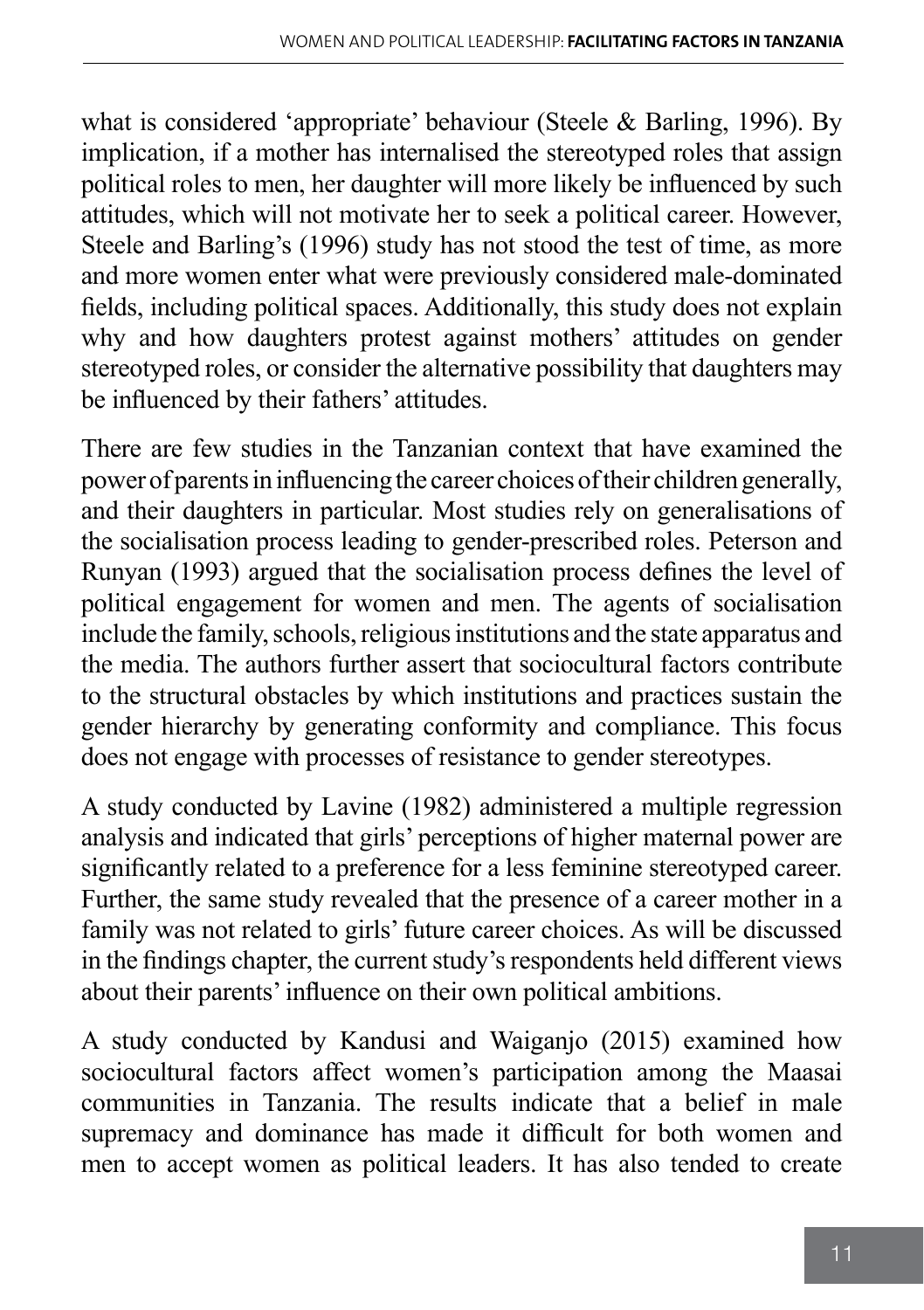the perception that women are not capable of assuming formal political leadership positions. When women internalise these attitudes, they tend not to see that taking a leadership position has benefits, even when they are in leadership roles. Thus, by implication, the features that determine the careers women choose are largely influenced by their parents and surrounding communities.

However, while the social construction of gender is learned, it can also be deconstructed. Various studies show that undergoing formal education has the potential to deconstruct gender roles and provide an enabling environment for women to participate in politics.

## **2.3 Formal Education and Women's Political Participation**

In an article on the education of women and girls in Tanzania, Meena (1996) locates existing educational gender inequalities in the socioeconomic and cultural norms and attitudes in Tanzanian society. She asserts that the relationship between women and men affects their participation in formal education. This subsequently shapes the perceptions that inform curriculum designers, textbook writers, audio-visual aids designers, teachers and pupils. In the field of knowledge, it has constrained women's participation as producers and consumers of knowledge because of the low participation of women in institutions of higher learning. Thus, education plays a vital role in the social construction of gender in Tanzanian society by allocating gender-specific packages that reinforce existing gender gaps.

Many structural factors influence whether women and men derive equitable benefits from educational processes. Education on the social capacity to transform gender relations can occur in the home, the school, the community and the workplace. Education can conscientise men and women on the need to transform oppressive gender relations and create empowering social relations that consider women and men equal partners in development. The liberating effect of understanding gender as a social construct makes it possible to appreciate how the relationship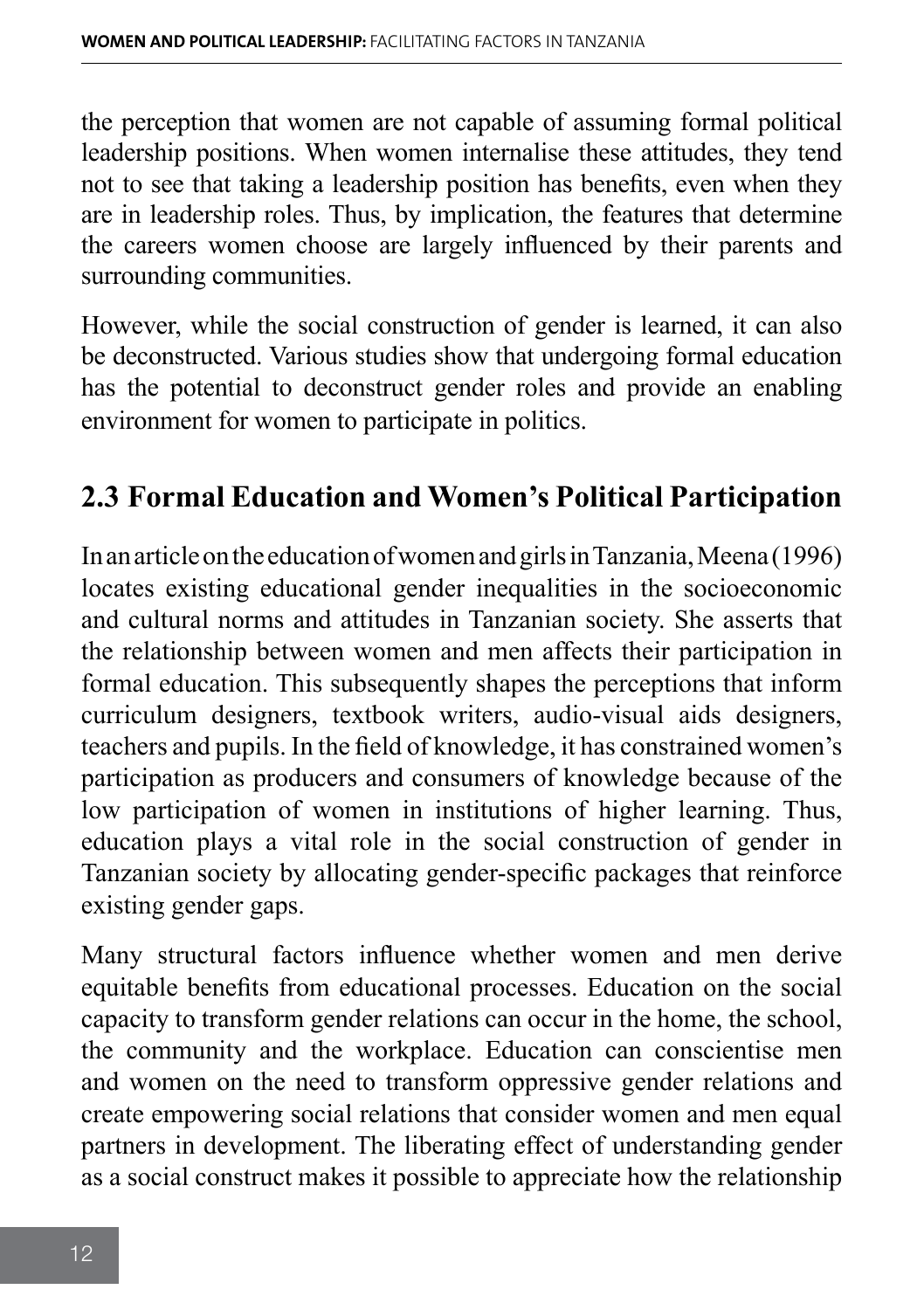is constructed attitudinally, socially, institutionally, politically and economically.

A study conducted by Sidney *et al.* (1997) asserts that 'Education is an especially powerful predictor of political participation'. The authors identify a range of the direct and indirect effects of formal education on political participation. in women and men. Its direct effects include the acquisition of knowledge and communication skills useful for public debate, and direct training in political analysis in courses with relevant content. Further, the authors claim that the school experience offers young people an early apprenticeship in politics, where they can exercise leadership, develop the civic skills of cooperation and negotiation, and acquire the bureaucratic and organisational skills useful for political activity. This is because individuals are exposed to a variety of activities, including participation in school governments, clubs and voluntary community-based activities. Additionally, schools open the door for future access to high-paying jobs and networks, which are an asset for political engagement (Sidney *et al.* 1997).

Expanding on the role of education in political participation, Burns *et al.* (1997) identifies several factors that motivate women and men to participate in politics, including a childhood socialisation in politics, educational levels, participation in high school clubs, employment in jobs providing political connections and opportunities, participation in non-political organisations, participation in religious organisations, available time, family income, own income, and experiences of genderbased discrimination. The study concluded that women had a higher endowment than men in some factors positively related to political participation, such as participation in high school clubs and religious associations, as well as the experience of gender-based discrimination. However, women's endowments in these participatory skills were outstripped by that of men. Men's advantages in political participation were linked to their stronger access to two key factors: education and the types of jobs that provide the resources and contacts needed for political participation.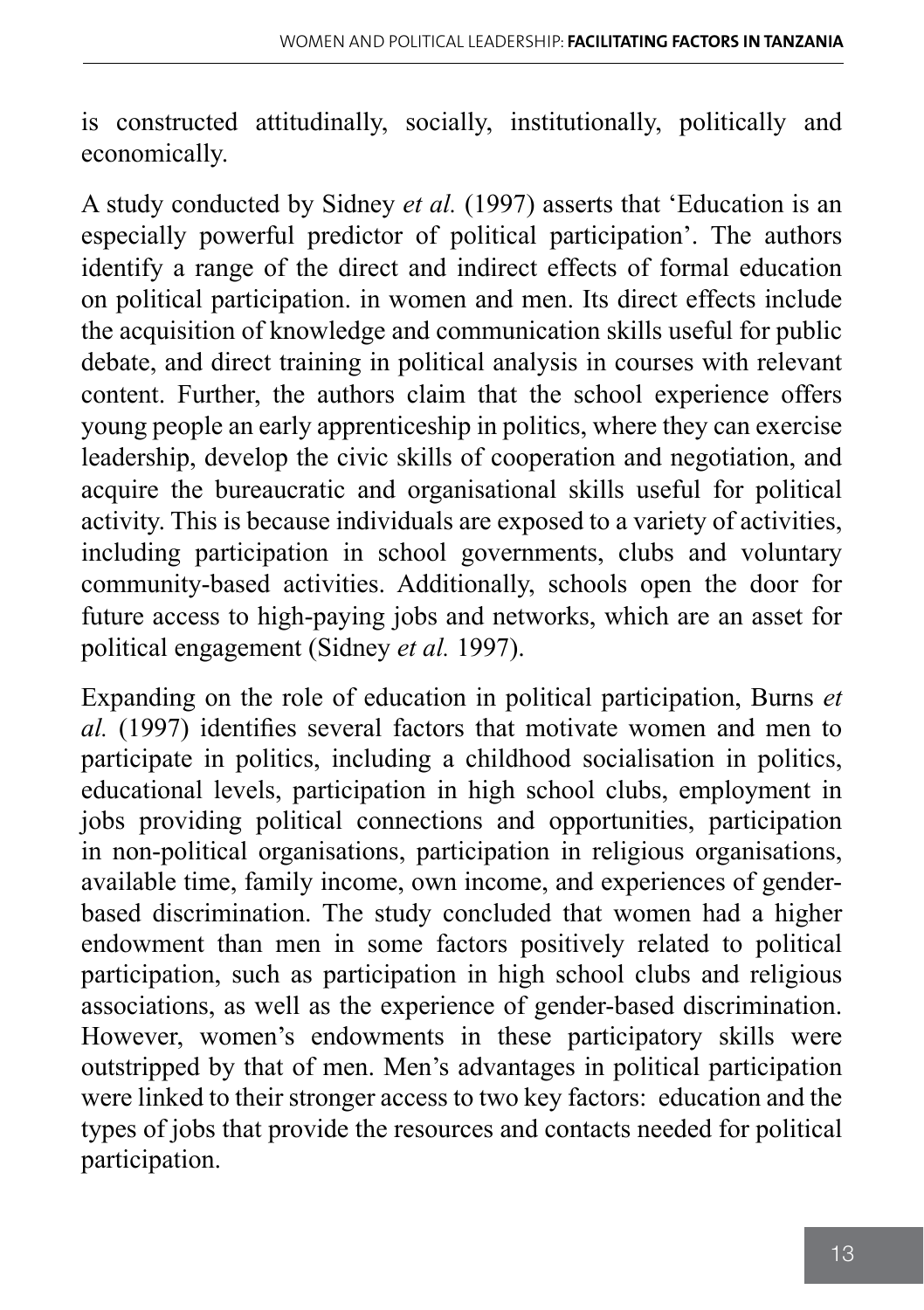However, Goetz's (2003) study cautioned that educational attainment does not automatically result in increased numbers of women in formal politics, and referenced the USA, where gender parity in education has been attained, yet a gender gap persists in political participation. Alternatively, countries such as Rwanda, Uganda and Tanzania, as well as a few Asian countries, have managed to reduce the gender gap in political participation despite a remaining gender gap in educational attainment.

Other studies have focused on the indirect effect of education on individual development. Sylva (1994) argues that social sentiments and cognitive capacities, such as intelligence and school curriculum, are also influenced by schools, and may be just as powerful in predicting outcomes in later life. The indirect effects of education include development of habits, traits, social responsibility and dispositions that enable individuals to perform tasks and relate to others. Sylva (1994) further argues that it is at school that the child starts to develop feelings of self-efficacy and a belief in the power of effort, as well as defining what the child considers to be success or failure. The author concludes that 'The impact of school is potentially powerful' (Sylva, 1994), and most of the effects of school are indirect because they are mediated by the change and development of individual cognition and motivation. She asserts that 'social responsibility is perhaps the most important of all other effects' (Sylva, 1994). This position was confirmed by the current study's dialogue with 20 Tanzanian women on the effect of education on their political path.

In linking education and political consciousness in *Pedagogy of the Oppressed*, Freire (2005) states:

Every human being no matter how ignorant or submerged in a culture of silence he/she may be, is capable of looking critically of the worlds in a dialogical encounter with others if provided with proper tool for such an encounter. The 'awakening of critical consciousness' leads to the expression of real discontent precisely because the discontents are real components of real situations.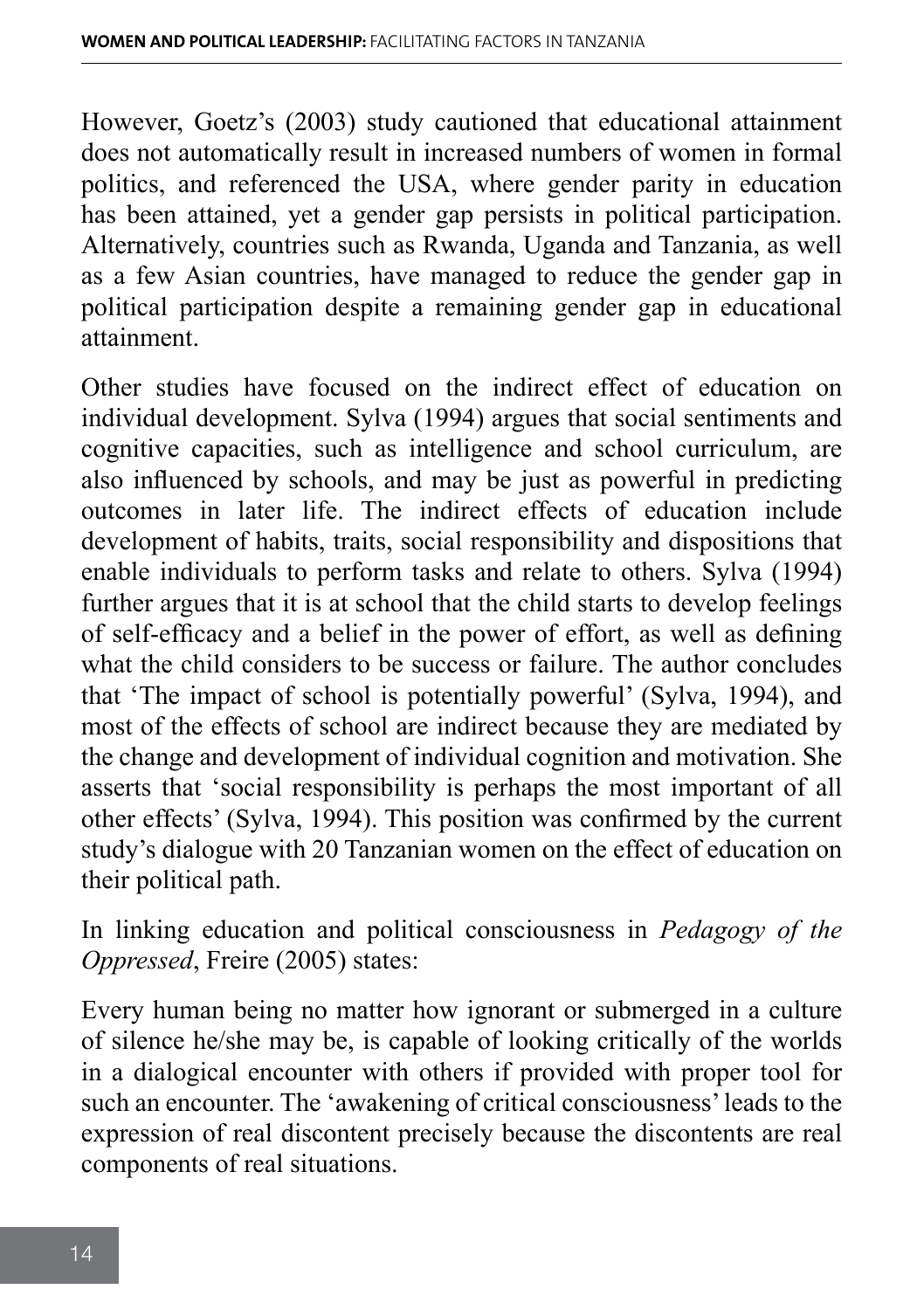Although Freire was writing for the oppressed masses generally, with a focus on the Brazilian context, his key message on education for liberation is relevant to all oppressive systems, including the patriarchal system.

In summary, sociocultural factors shape and influence the nature and level of women's political participation. Such norms influence the design of political rules, laws, processes and institutions. Such institutions include the type of electoral regime, as well as the type and practices of political parties.

# **2.4 Electoral Regimes and Women's Participation in Politics**

Matland (1998, 2006) classes world electoral systems into three main groups: plurality majorities, semi-proportional representative systems and proportional representative systems. The *Election Act of Tanzania Section 81* and the *Election Act of Zanzibar Section 80* provide a 'first past the post' system—also known as a plurality majority. This system is guided by the principle that the winner takes all. In this system, the contest is held in a single member district, and the winner is the candidate who has the most votes, who is not necessarily one with an absolute majority of votes. In contrast, the proportional representative system is based on conscious efforts to reduce the disparity between the party's share of national votes and parliamentary seats. This system is supposed to make it possible for very small minorities to be represented. Most studies claim that proportional systems are likely to promote gender equality than the first past the post system. However, electoral regimes do not operate in a vacuum—they are influenced by the socioeconomic context within which they operate.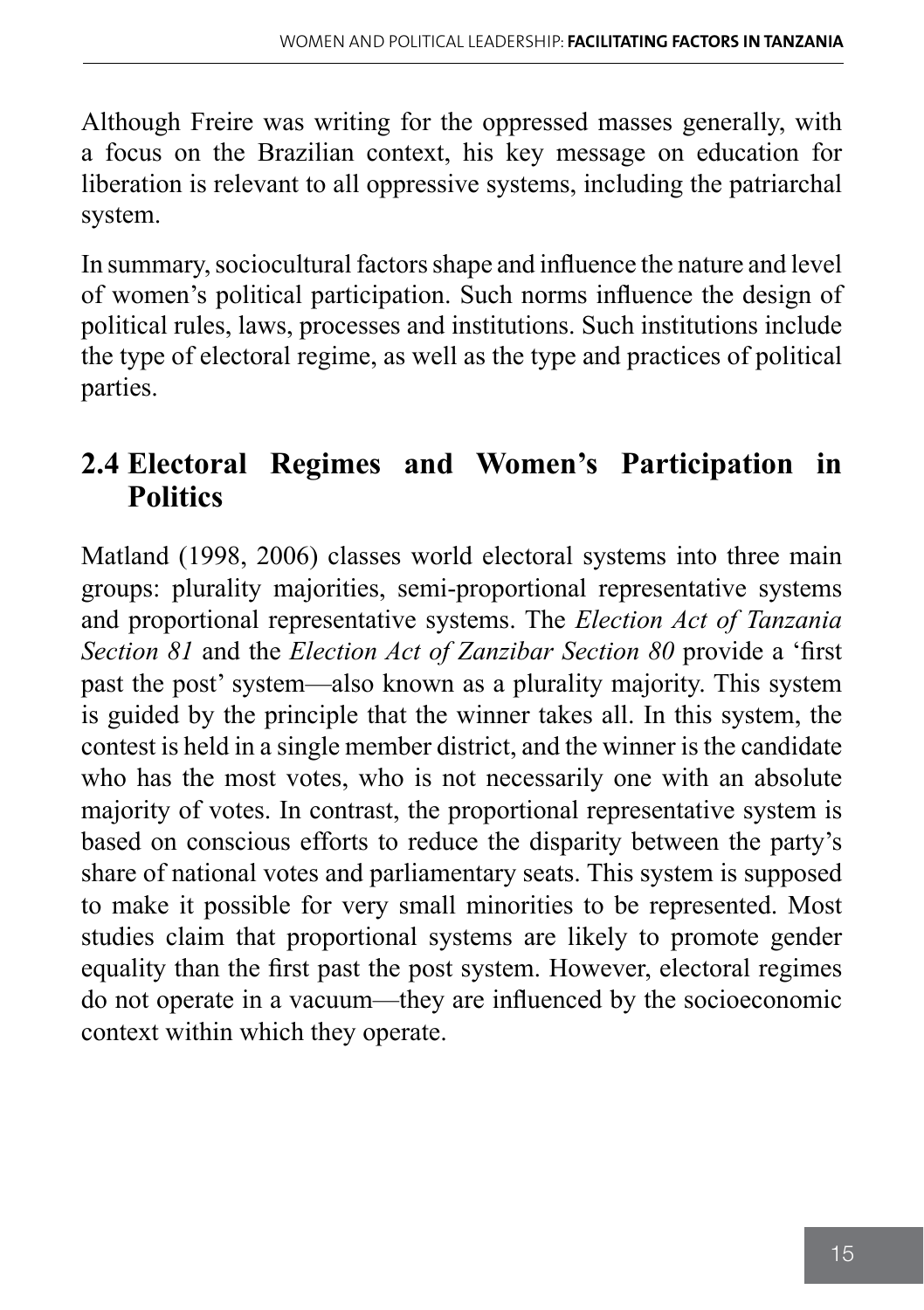## **2.5 Political Parties and Women's Participation in Politics**

Political parties are the major gatekeepers in determining which candidates will be put up for election. They play a critical role in enabling or blocking women's participation in decision-making processes by using existing internal leadership structures that determine who leads the parties and who makes decisions about the nomination processes of electoral candidates. Various studies on internal party democracy in Tanzania have concluded that most political parties are male dominated and decision-making processes are hierarchal, and that women play a minimal role in these decisions (Makulilo, 2014; Meena & Makulilo, 2015), which affects the nomination of candidates.

Several studies have identified different nomination procedures that affect the participation of women in electoral positions. One body of work has identified two types of nomination: one that is rule oriented and one that is not guided by formal rules (Czudnowski, 1975; Lovenduski & Norris, 1993; Maitland & Studlar 2004). The rule-oriented type sets a benchmark for the minimum number of women to be nominated as candidates, while the type without rules does not define any such limits. Previous research claims that in the rule-oriented system there is a higher probability of improving women's participation because these rules and procedures are open and subsequently enable women to hold their political parties accountable if they fail to comply. Additionally, political parties that are guided by formal rules are more likely to build a culture of dialogue, which will enable members to present creative strategies to increase women's representation (Maitland, 2006).

A study commissioned by the International Institute for Democracy and Electoral Assistance (2014) identified three ways that candidates can be nominated: via legislated candidate quotas, legislated special reserve seats, and voluntary party quotas. These three systems differ in terms of helping to increase the number of women in representative organs of the state. The voluntary system involves political parties setting their own benchmarks for the number of women and men for party candidates. This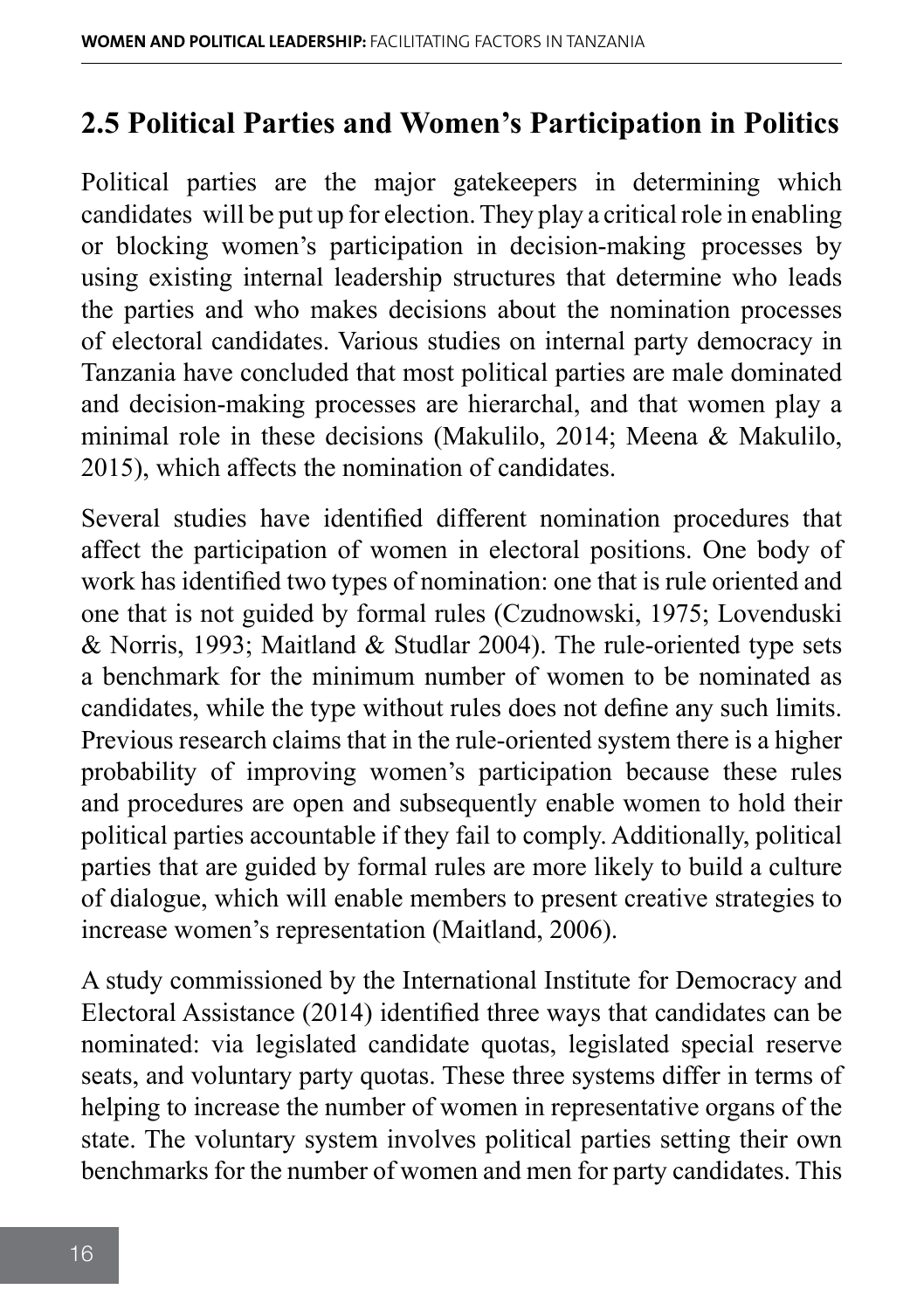system is practised in some Scandinavian countries, such as Sweden, and in Africa it was adopted by the South West Africa People's Organisation in local government elections.

Tanzania uses legislated reserve seats. In Tanzania, special parliamentary seats for women were first introduced during the one-party era in order to increase female representation in the legislature. The quota system was not applied to women only. Other groups that received these seats included youths and members of the defence force. The idea of special seats was to ensure that the voices of special categories of citizens were heard in Parliament. The goal was not to create a balance, but to incorporate these voices, which otherwise would have been at a disadvantage in the normal electoral process. However, studies have expressed concern over the effect of the quota system on women's competitiveness (Maitland, 2006; Makulilo, 2009; Meena, 2003).

While the effect of quotas has increased the number of women in representative organs of the state, Tanzania's special seats modality raises several questions. For example, there is an issue of representation whose interests are these women representing? These MPs do not enjoy the full status of MPs—they are not eligible for certain positions, such as that of prime minister or as chairs of parliamentary committees. They do not have constituencies and subsequently do not qualify for constituency funds, which means they do not have the resources to engage with the women they are supposed to represent. Thus, quota systems should go together with processes that seek to create a level field for women and men to compete and win fairly.

Regardless of whether sociocultural factors, electoral regimes and political institutions enable or constrain women, the decision to engage in electoral politics ultimately belongs to individual women. The elements that motivate individuals to make the best of the factors that facilitate development and overcome the obstacles are connected to their own personal traits and values.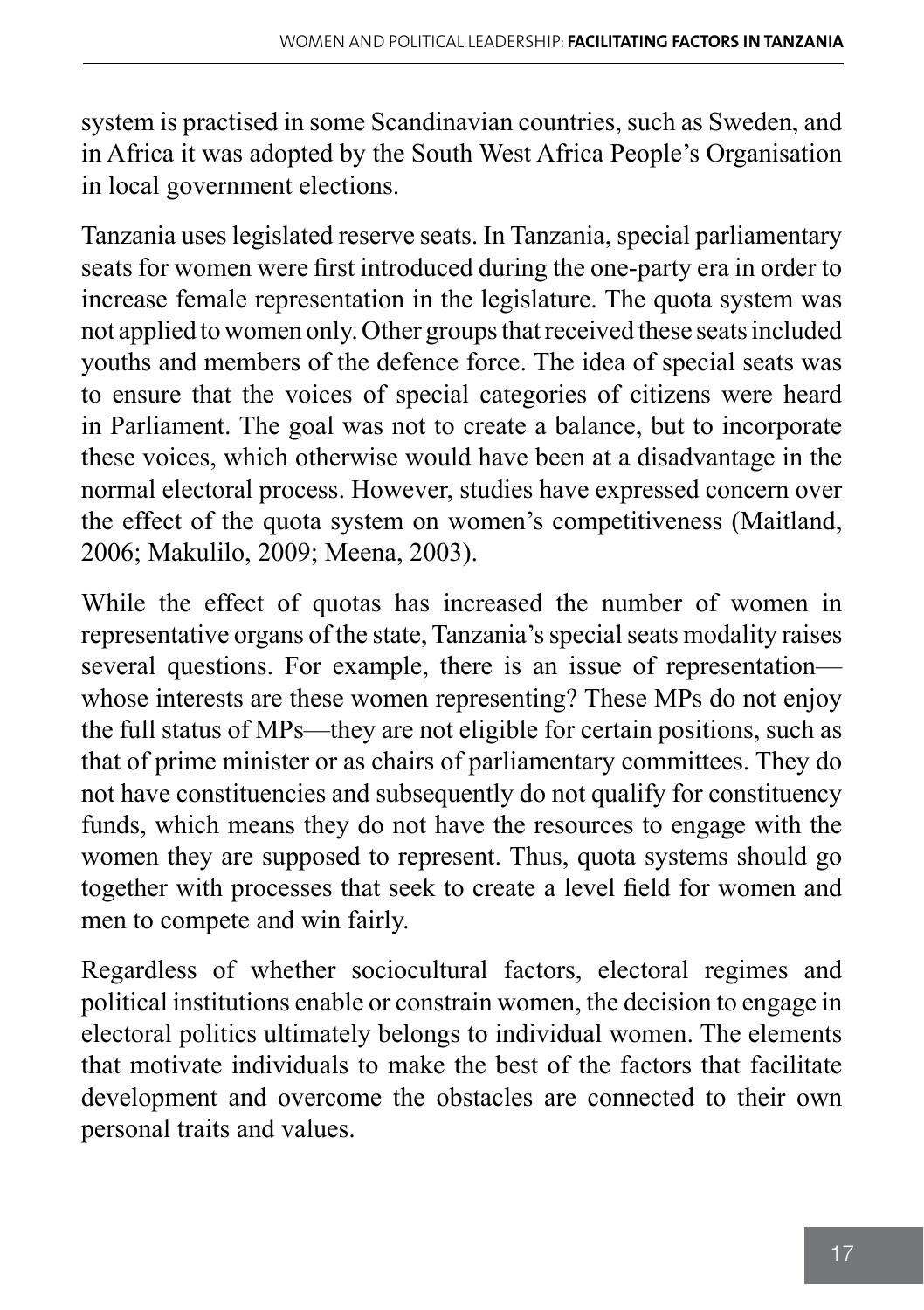### **2.6 Personal Traits and Values and Women's Participation in Politics**

Schwartz's (1992) theory defines ten universal values humans need to thrive. These are power, achievement, hedonism, stimulation, selfdirection, universalism, benevolence, tradition, conformity and security. Each of these values expresses a distinct goal. Schwartz further specifies the structure of the relationships among these values; for example, the goal of openness to change is related to self-direction and stimulation. This encourages independence of thought, feeling and receptiveness to change. The author claims that these qualities contradict the conservative values of conformity, tradition and security. The conservative values call for submissiveness, self-restriction, preserving traditions and maintaining stability. In contrast, transcendence values include universalism and benevolence. This conflicts with self-enhancement values.

Meanwhile, McCrae and Costa (1996) define personal traits as 'dimensions of individual differences in tendencies to show consistent patterns of thought, feelings, and action'. In differentiating values from traits, Roccas et al (2002) maintain that traits are enduring dispositions, while values are enduring goals. Traits describe what people are like, while values refer to what people consider important. Thus, values serve as guiding principles in people's lives (Schwartz, 1992). The issue of how personal values and traits influence a woman's choice to engage in politics, and subsequently influence her political style, has not been researched in Tanzania. While this study cannot claim to fill this gap, the life experiences of the 20 women in this study include what they perceive to be the personal values and traits that they bring to politics. The personal experiences described here provide some insight into the way in which the individuals in this study have been products of their larger context, and show how their individual traits have helped each individual to overcome the multitude of barriers she encountered in becoming a politician.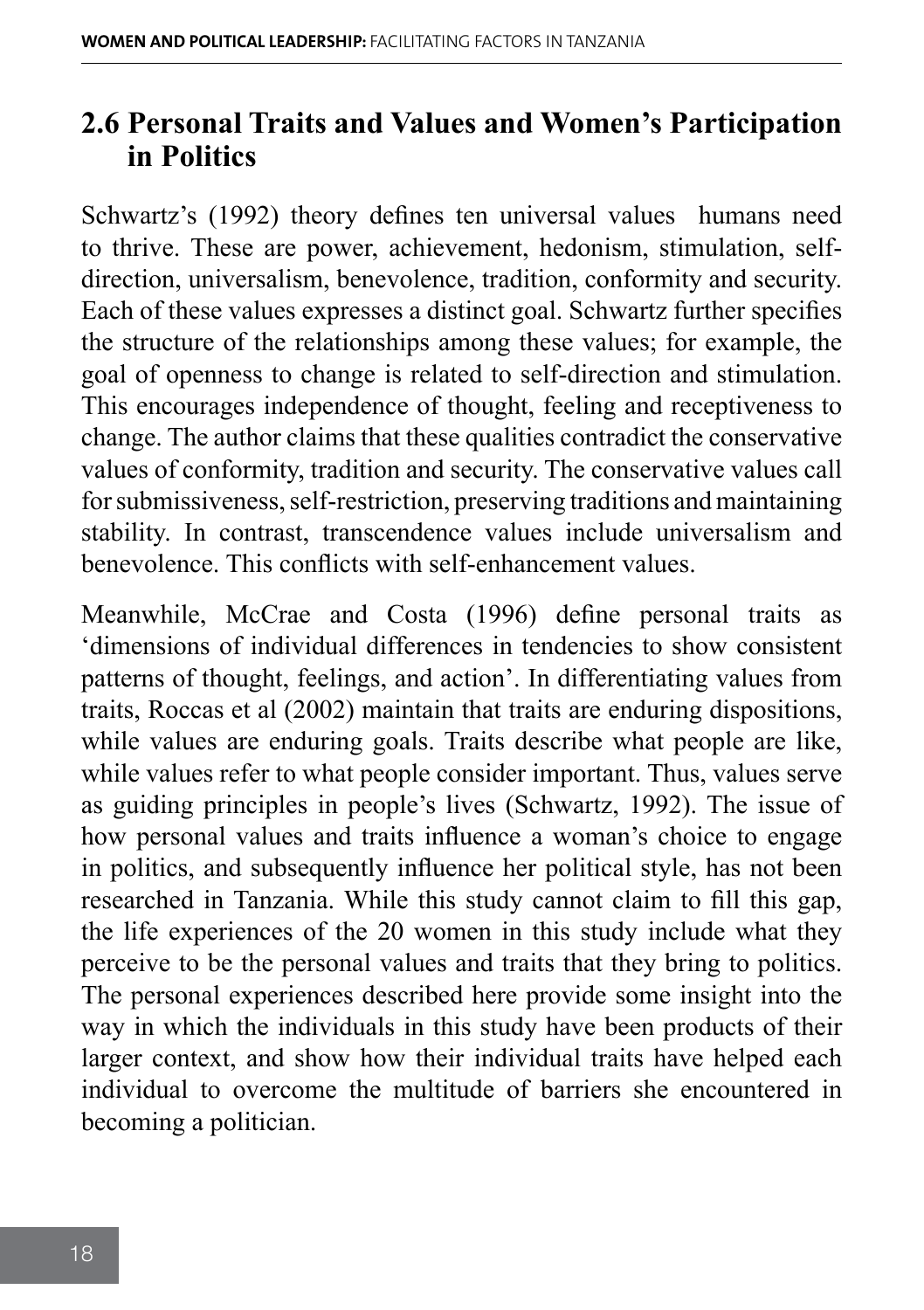# **Chapter 3: Key Findings and Analysis**

# **3.1 Part A: Respondents' Background**

Part A of this section describes the background information of our respondents, including their age, education and experience in leadership, while Part B describes the factors that played a role in nurturing the respondents' political leadership talents. These include the educational background of the respondents' parents, support given to them by family members, the role of their teachers, the type of studies they undertook, their role models and their networks.

### **3.1.1 Age Range**

Only one of these respondents was between 20 and 35 years of age, two were between 35 and 45 years old, five were between 45 and 55 years old and 12 respondents were aged 55 or above. This age range provided the researchers with a variety of issues on the intergenerational features that may facilitate women's participation in politics. It also included a variety of challenges specific to an age cohort. This age range also mirrors the composition of female MPs, which probably results from the challenges of balancing child-rearing tasks with political responsibilities and demands.

### **3.1.2 Political Status of the Respondents**

Of the 20 respondents, 12 held special seats, three were in opposition parties and five in constituency seats. One respondent was a regional commissioner, one was a former MP and one MP was appointed by the President. This representation generally reflects the picture of women in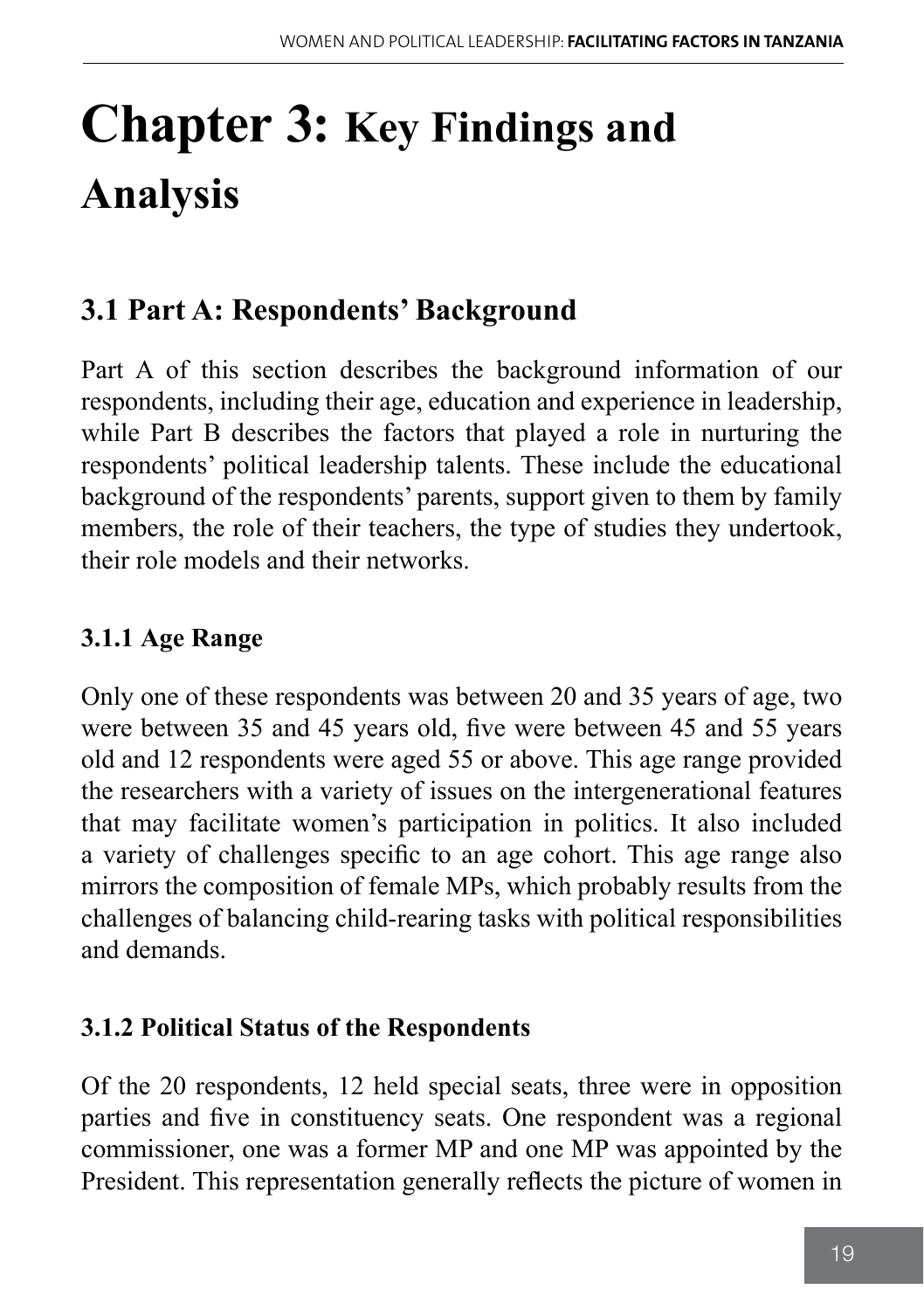Parliament, most of whom hold special seats, while a very small minority enter Parliament through constituency representation. According to our research findings, women who go through constituency seats have to prepare themselves more as they attempt to break through a maledominated space.

### **3.1.3 Political Party Affiliation**

Of the 20 respondents, 16 were from the ruling party, *Chama Cha Mapinduzi* (CCM) and four were from opposition parties. Of the latter, two were from Chadema, one from the Civic United Front and one from the National Convention for Construction and Reform (NCCR-Mageuzi). Again, this mirrors the representation of ruling party women in Parliament. Historically, the ruling party, CCM, has had most the MPs and most women MPs. For example, in the 2010 election, only 21 women were elected in the 239 constituency seats. Of these, 19 were from the ruling party, one was from Chadema and one was from NCCR-Mageuzi. The ruling party has more resources and a well-established electoral base from village to national level, and subsequently has a greater chance of opening doors to women through constituency competitions if its leadership has the will to do so.

### **3.1.4 Level of Experience**

The respondents had a mixture of experience of serving in parliamentary politics. Seven had been in Parliament for less than 10 years, six had between 10 and 20 years, two had between 20 and 30 years of experience and five had more than 30 years of experience. One of the respondents had served in Parliament for only one term.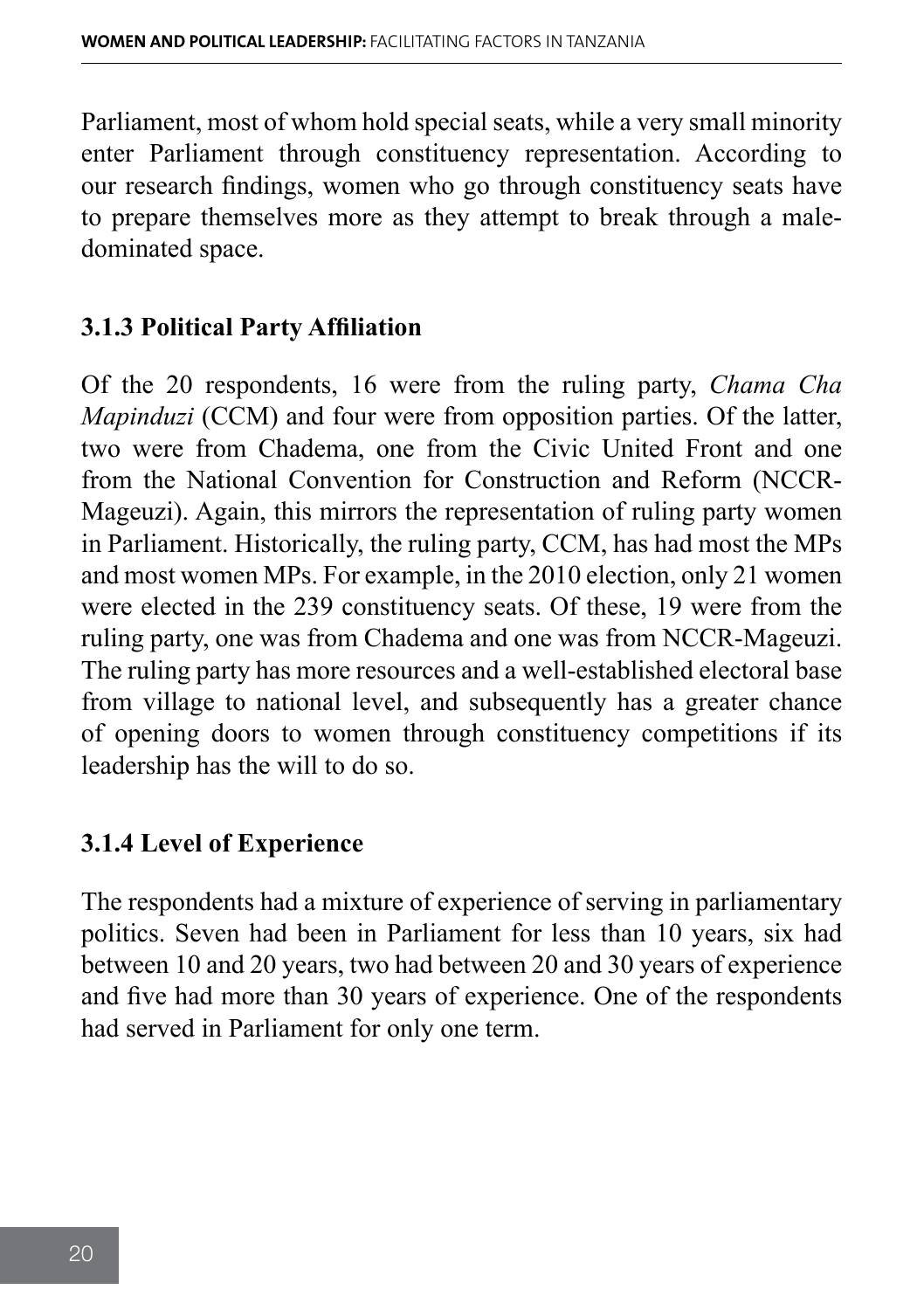## **3.2 Part B: Factors that Inspired These Women to Join Politics**

This part of the study explores some of the features that inspired and nurtured individual women who entered the field of politics. They are grouped into three categories: (i) the role of family and community; (ii) the role of public institutions, including schools (teachers) and formal networks (such as political parties and civil society organisations [CSOs]; and (iii) their personal traits.

### **3.2.1 The Role of Family and Community**

Family background plays a critical role in providing enabling cultural practices and a supportive environment to girls, which are important foundations for grooming women for political leadership. The social construction of gender starts at the household level, and parents and family members play a central role in the process.

Of the 20 respondents, 15 strongly agreed that their parents' level of education played a significant role in preparing them for political leadership, while two respondents agreed, one respondent agreed to some extent and two respondents strongly disagreed. These data are supported by several stories they told. For instance, the Hon. MP and Minister Jenister Mhagama said:

Although my mother was in politics for a long time as a regional chairperson of the UWT [Umoja wa Wanawake Tanzania], it was my father who inspired me because of his career as a teacher. After his official hours of work, my father used to give adult literacy classes to women. This community work inspired me to want to take up a position that would enable me to also to support communities, particularly women.

All respondents said that their fathers were instrumental in inspiring them to excel in school—which they considered important in opening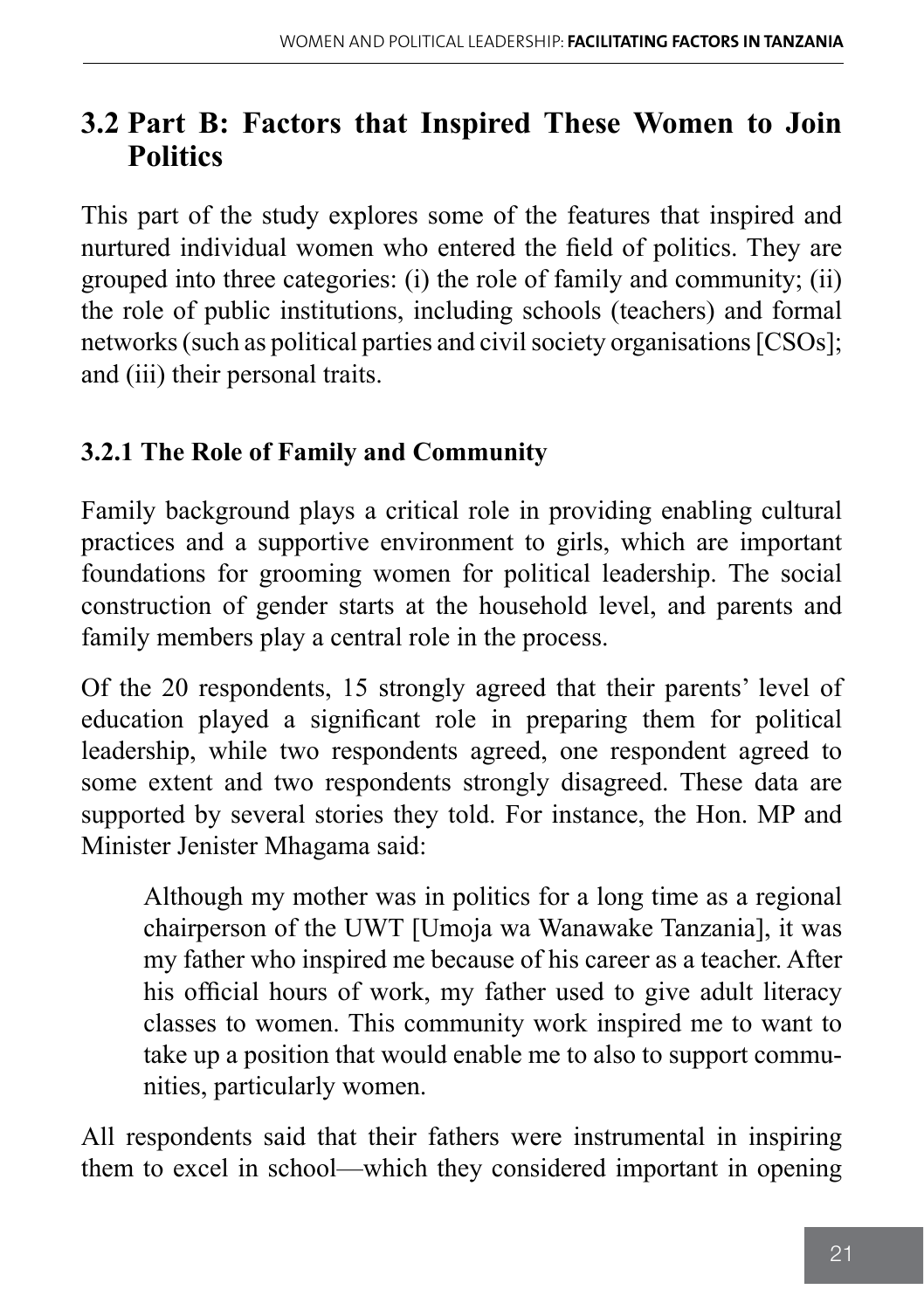doors for their political career. There were very few who mentioned the direct role of their mothers. The Hon. Susan Lyimo said that her father's education had enabled him to overcome the patriarchal values that acted as a barrier to girls' education: 'My father was among very few men who believed in girls' education in my village during our time'. A similar sentiment was echoed by the Hon. Agripina Buyogera:

My mother had not gone to school. She did not know how to read and write, but my father was an educated person. Nevertheless, both parents encouraged me to go to school and inspired me to do well.

The Hon. Stella Manyanya observed that, while her father (a teacher) supported her to go to school, it was her mother (who did not have a similar level of education) who provided financial support to her children to go to school, as she was an entrepreneur:

My mother brewed local beer, made pots and sold rice, and was able to raise sufficient funds for our fees. Our father's salary was not sufficient to provide for our upkeep and meet school fees at the same time.

The Hon. Anna Abdallah noted that the educational background of her entire family laid a foundation for her own education and, later, her political career:

I come from an elite family. My father was a Grade C teacher during the colonial period, my mother was a nursery teacher, and my maternal grandmother was literate. All the family supported and inspired me to perform well in school.

However, although these observations might reflect the growing trend in Tanzanian society, there are times when the parents' level of education does not help to open doors for women's political leadership careers. For instance, two respondents indicated that their parents supported them despite their low level of education. The Hon. Assumpter Mshama noted: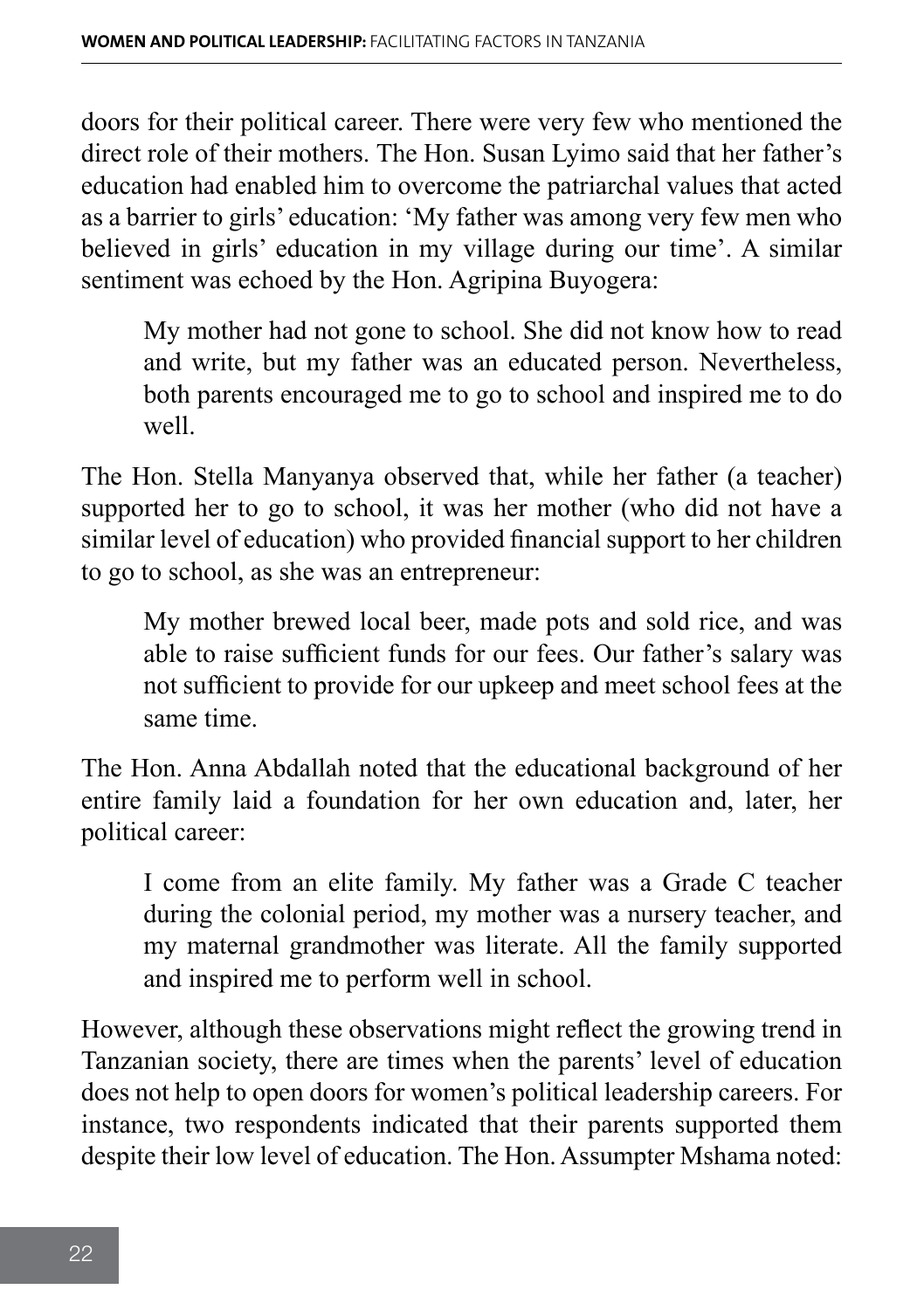There is no direct link between the level of my parents' education and my political career. My mother had four years of primary education, but I do not remember the level of my father's education. He was a businessperson and both my parents supported us and encouraged me to do well in school. For reasons that I cannot explain, my father's business went bankrupt and suddenly the family sank into poverty. This is what motivated me to invest in my education, as I realised this was the only investment that no one can steal, or that can be bankrupted..

Similar sentiments were expressed by the Hon. Zarina Madabida, who saw no direct link between her parents' education and her political career, but she admitted that her mother initially challenged her to join politics whenever she complained about issues not progressing in the direction she wanted. Her mother would say: 'Why are you always complaining? Why don't you join them and bring about the changes you want to see?'

Overall, all the respondents' parents seemed to have been instrumental in building a foundation for the respondents' political careers, particularly in supporting them to have an education, regardless of their parents' educational backgrounds. Fathers, in particular, had a positive effect on their daughters' education.

## *3.2.1.1 The Extended Family*

We sought to examine the extent to which the extended family may have helped to build a strong foundation for the respondents' future leadership careers. The research team was guided by the assumption that the communities in which women live reinforce gender roles and stereotypes, either by evaluating positively the behavioural traits associated with being a female, which suppresses some leadership talents, or by challenging the stereotype. We found that members of the extended family, including grandparents, aunts and the surrounding community, played a role in influencing the respondents' in aiming for a political career, although in a limited manner.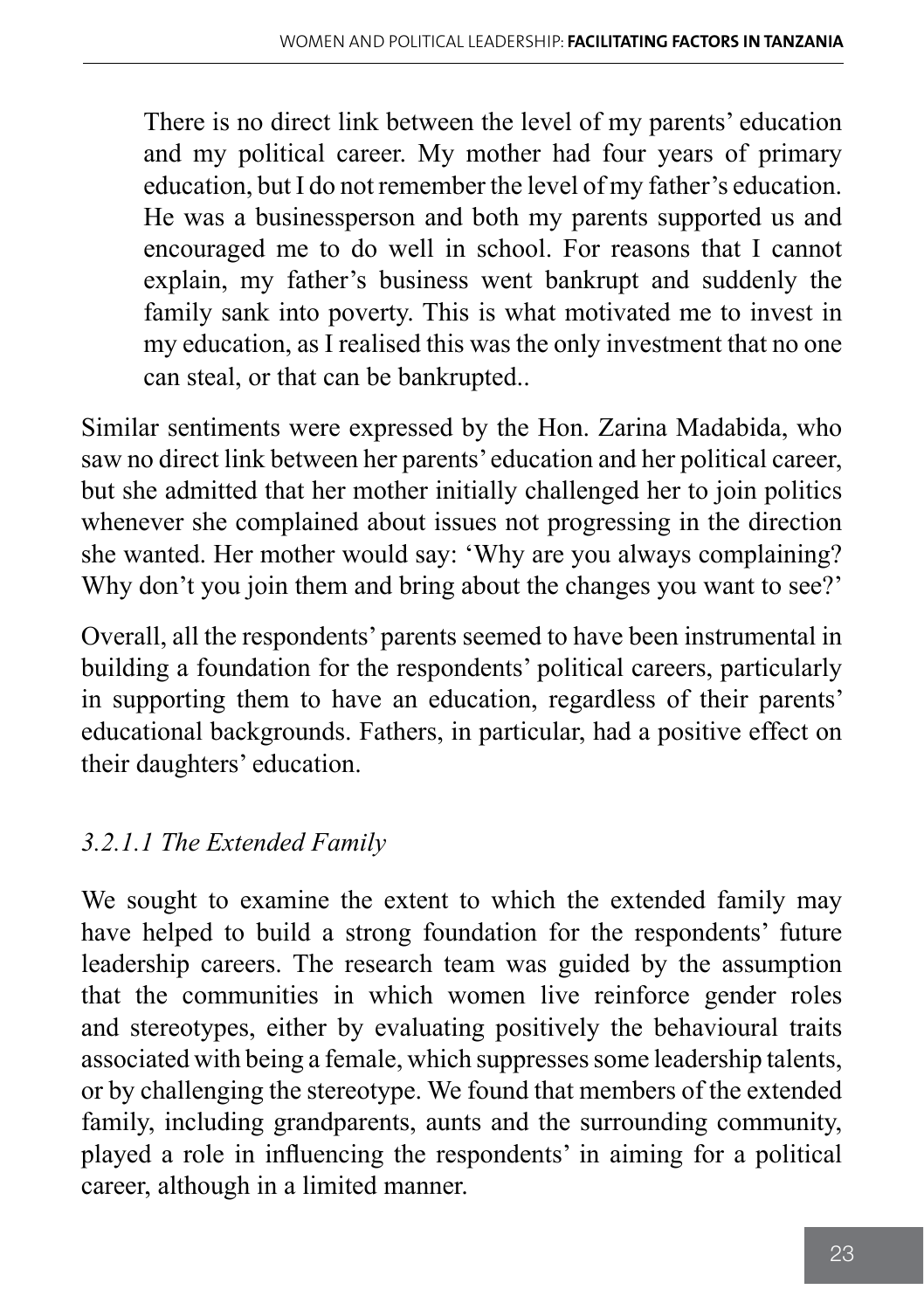The responses on this topic were mixed. Only seven agreed strongly, five agreed, three agreed to some extent, three disagreed and one disagreed strongly that the extended family had influenced them. The Hon. Beatrice Shelukindo commented that no one in her extended family motivated her in her aim for a political career. The Hon. Naomi Kaihura told an interesting story about her extended family, stating that her immediate aunts did not want her to go to school because her family was from a chiefly clan. According to chiefly clan belief, if women go to school they will be reduced to servants. It was her father who encouraged her to pursue an education—which she considered instrumental in her aiming for a political career.

### *3.2.1.2 Husbands*

Spouse support was identified as a key enabling factor in the development of women's political careers. While this was important for all women political leaders, it was even more critical for young women MPs who were of reproductive age. This finding aligns well with emerging discussions in the literature suggesting that lack of support in the household, particularly from spouses or husbands, is a factor limiting women's participation in politics.

In Tanzania, women carry a heavy burden in most reproductive roles at the household level. When women at reproductive age decide to join politics, they therefore need extra help in what is constructed as their traditional roles. Additionally, when individual women join politics for the first time, they need resources to meet electoral-related expenses, which might include their household resources. Thus, spouse support can be critical in determining women's success in an election.

Responses to this topic again varied. In total, 14 respondents strongly agreed that their spouses supported them in pursuing their political goals, while two agreed to some extent and two strongly disagreed. There were some who said they had the full support of their spouses while they were trying to win an election, then had to persuade their family members,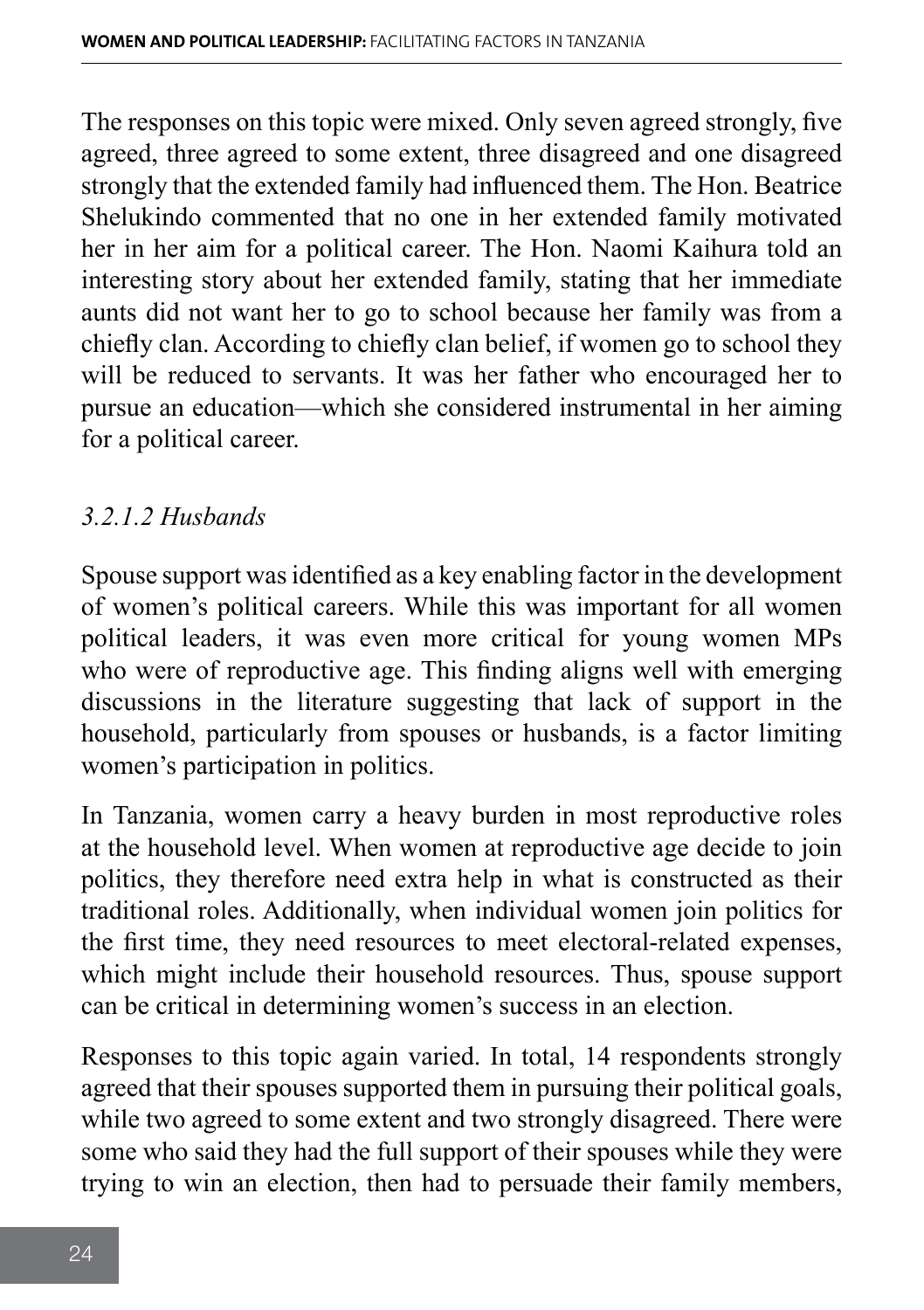particularly their spouses, to support them in their political career once they had won. First, they had to grapple with the dilemma of how to break the news of their political aspirations to their immediate family members. One respondent said that, in contrast, men announce their decision to stand and expect automatic support from their family. Thus, the first challenge is to address the traditional view that the man is the head of the household. Another respondent had to deal with wounded pride by convincing her spouse that her decision to enter politics would not alter the expected gender relationship in their home. Another issue is to convince the family that the decision will not negatively affect household resources. Thus, these women require negotiation skills. Spouse support can influence women's decision to join politics and chances of winning, while also influencing women's performance during a political career.

The Hon. MP and Regional Commissioner Stella Manyanya commented that her husband has been a great support and inspiration to her political career:

To be honest, my husband has been very supportive throughout my political career. I am probably lucky in the sense that both of us are interested in politics, but I was the first to run for election. So when I attempted to get into Parliament for the first time in 2005 and did not succeed, he encouraged me not to give up. In 2010 he was part of my campaign team and, after I won, he has been there for me to support the family in activities that otherwise would have been my responsibility. I must admit I have never experienced the type of prejudice or oppression that other women politicians go through. This is what has enabled me to balance my three responsibilities as Member of Parliament, a Regional Commissioner and a mother.

Similar sentiments were expressed by the Hon. Agripina Buyogera, who explained that her husband was proud to have a wife who was a politician, and that he frequently supports her by running errands for her when her driver falls sick. She gave examples of her husband's supportive attitude: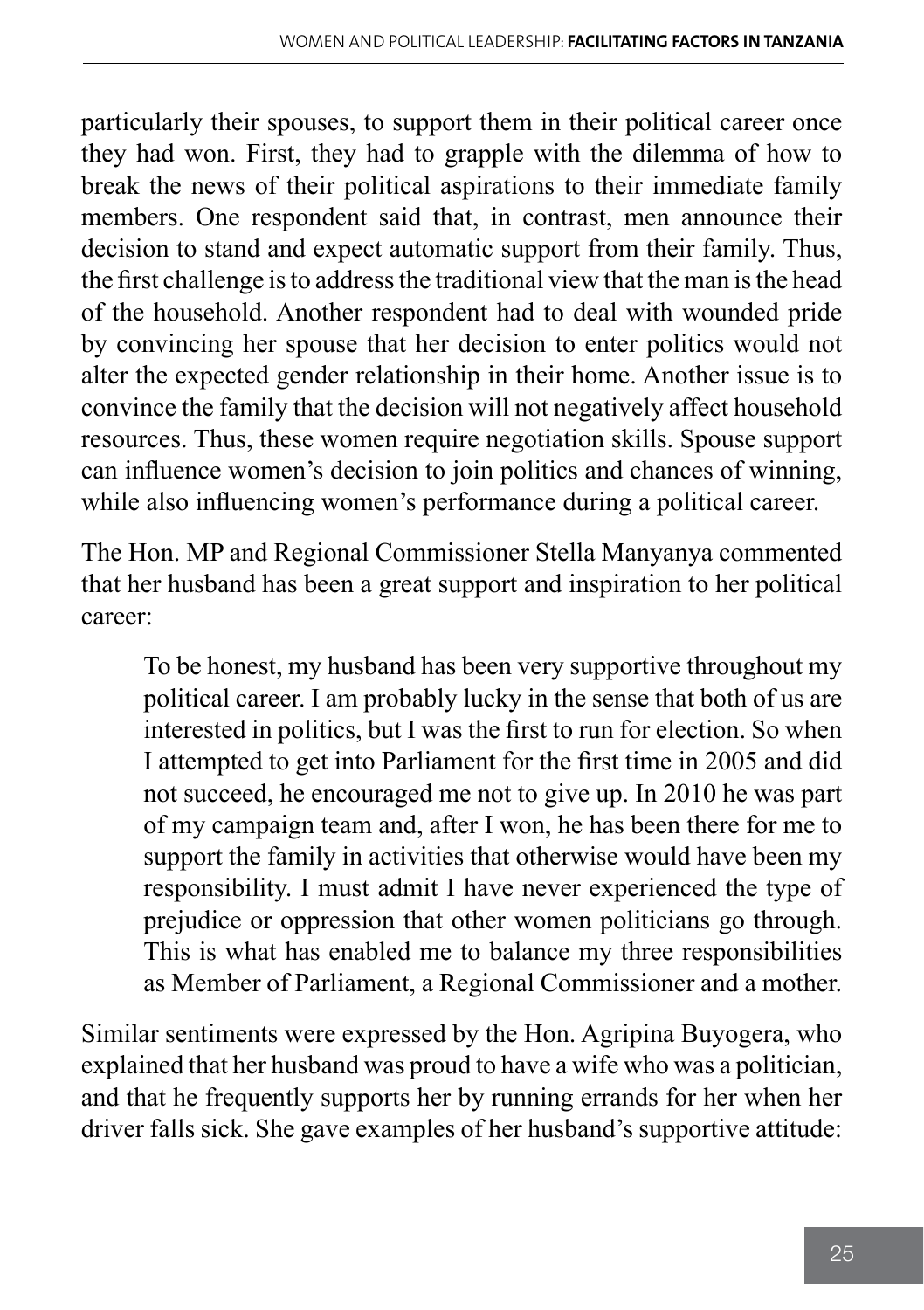My husband has no complex at all, and this has made my career less challenging, particularly in the area of negotiating the demands of time at home. My husband gave me enormous support during the campaign. There were times I was confronted with false accusations from my opponents whose mission was to weaken me. But my husband encouraged me, he told me to go and face them, not to cry in front of the crowd and not to show weakness. 'Instead, go and fight them with all your strength. Then when you come home, lock yourself in the room to cry and tell me what happened.'

Similar sentiments were shared by the Hon. Angellah Kariuki:

To tell the truth, my husband has been my anchor. He supports me in fundraising, he edits my speeches and at times he organises my transport. In a way, I am very lucky. As you can tell, I am a young mother—if you do not get the support you need, it can be very hard to balance roles.

Similarly, the Hon. Subira Mgalu—a young woman politician with young children—explained that, if it were not for the understanding and support of her husband, she would find it very difficult for her to balance her roles as District Commissioner, MP, mother of two children and wife:

Because of my career we have been forced to live apart, and there have been many times where he has had to live with one of our children. My parents also supported us by looking after our sickly young child from the tender age of six months until she turned four. For us young mothers, politics is not supportive, and if you are not supported by your own spouse, it really becomes a challenge to balance the multiple roles.

Interestingly, those who partially agreed with this statement claimed that initially their spouses were reluctant to let them go into politics and did not fully support them, but once they were elected, their spouses began to support them. This could be explained in three ways. Firstly,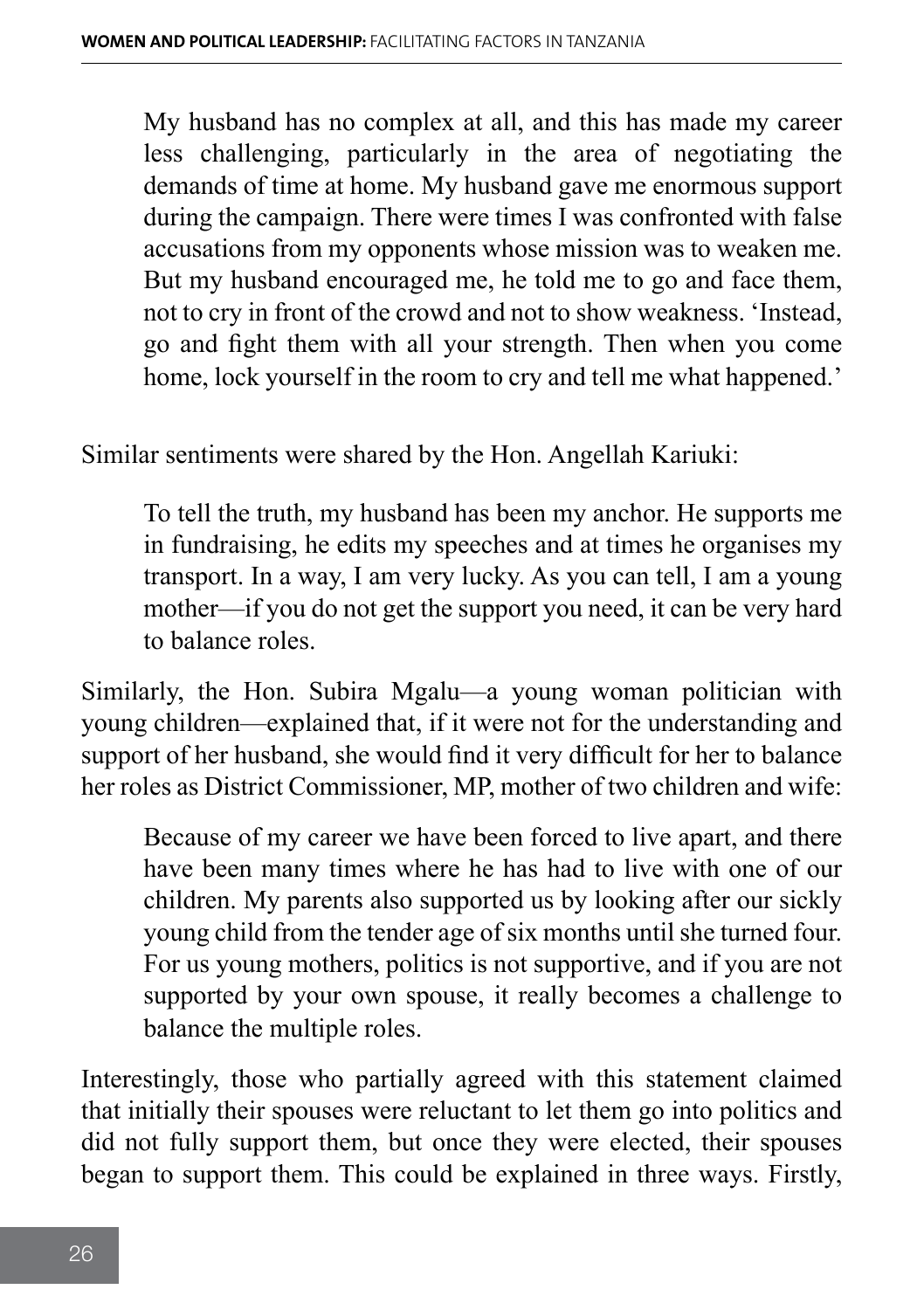it is probable that the political position resulted in improved household income, which contributed to improved welfare at home. Secondly, the engagement of the individual in parliamentary politics did not result in threatening the power structure at home. Thirdly, the spouses may have come to terms with their fear of having a powerful wife by realising that personal relationships are not necessarily anchored in external power relationships.

When the Hon. Dr Mary Nagu was persuaded by the UWT to stand for a special seat she had a managerial position with an income of more than USD 2000 in the 1990s. The salary of an MP was then TZS 80 000 per month. The first problem was how to convince her family to accept that she was giving up a lucrative salary package for such a small income. Surprisingly, her husband received the news positively, telling her: 'This is a calling. You never know, the women need you now—if you turn them down, when you need them next, they won't be there for you'.

Some spouses completely disagreed with their wives' decision to enter politics, and their marriage broke up. However, the respondents said that this was not the only factor that led to their marriage ending. For example, the Hon. Al Shamai noted that, initially, her first husband was fully supportive; but, his attitude changed after she was elected and she had to undergo a divorce as per Islamic law. After this, she remarried and has since received a lot of support from her current spouse.

The question here is what causes these differences in the way spouses react when their wives decide to enter politics, and, in particular, why some are fully supportive of their spouses when they choose to enter a political career. One possible explanation is that some men believe in the principles of gender equality and have been able to overcome cultural barriers to the position of women in society. In addition, some men see women's political roles as adding value to their family's social and economic status.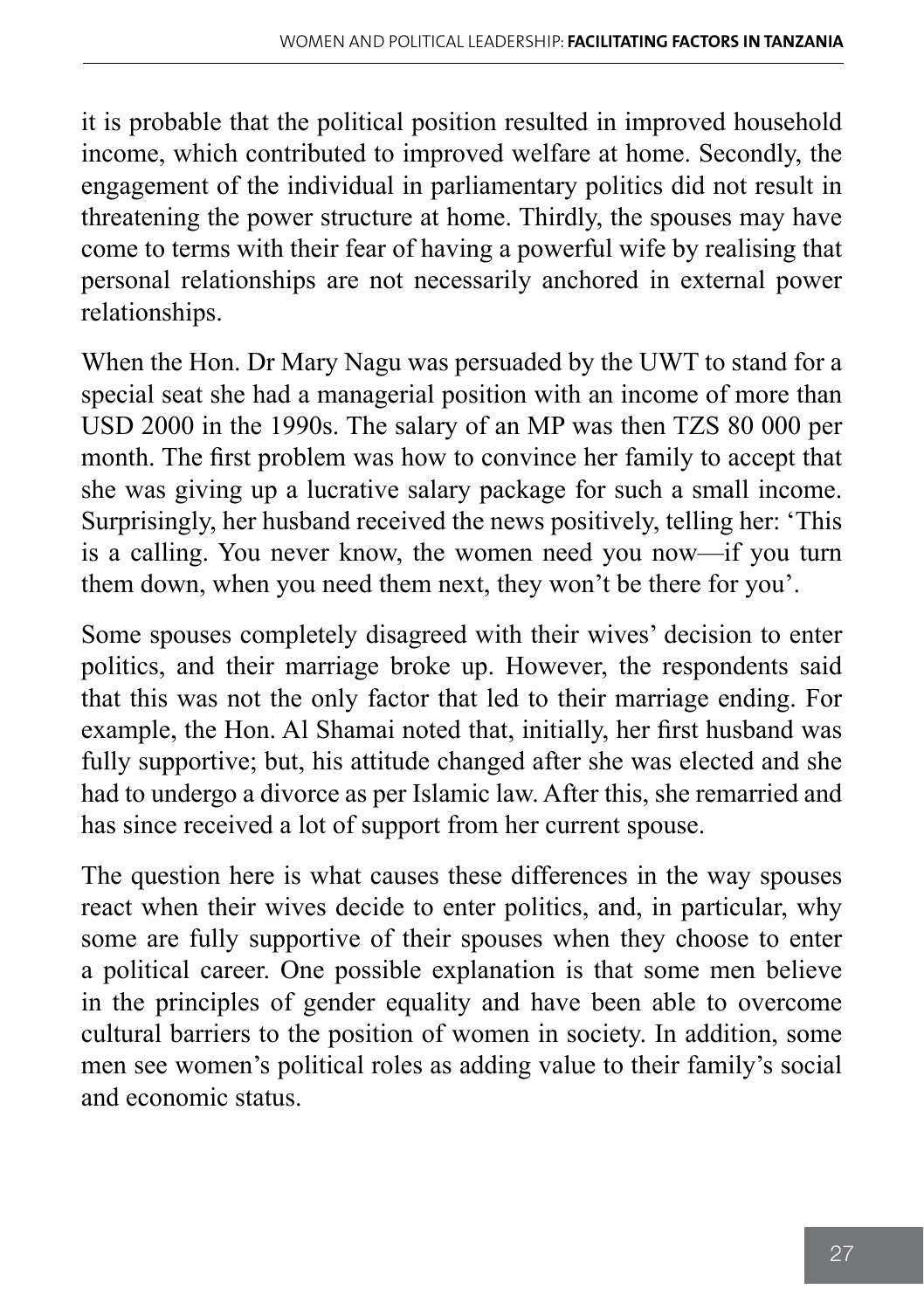### *3.2.1.3 Other Role Models*

Women politicians, especially young women leaders, are motivated and influenced to enter politics by various others, including women and progressive male politicians. The research findings revealed that most of the women politicians interviewed (17 of 20 respondents) strongly agreed that role models have made a positive contribution to their political path. Several mentioned their women family members, such as their mothers, grandmothers and aunts, as role models to them. For example, the Hon. Anna Abdallah said:

My first role model was my own mother—a strong, passionate woman. After completing Class 4 in Masasi primary school, I was selected to join Loleza Girls Secondary School in Mbeya—1122 kilometres from Masasi. She used to escort me on the journey, which took us 15 days! For me, this woman symbolised courage, resilience and love.

In addition to having relatives as role models, some respondents said that other women politicians motivated them to seek parliamentary office. These leaders included Anna Abdallah, who was the first woman regional commissioner, and who has been able to support women across party lines, and Gertrude Mongella, the Hon. Anna Makinda, a former regional commissioner, MP, Minister and first woman speaker; Sophia Kawawa, the first chairperson of the UWT and Bibi Titi Mohamed, a veteran political activist. Other women leaders were mentioned as role models from sectors beyond politics, including Professor Penina Mlama, the first woman chief academic officer at the University of Dar es Salaam, who later headed the Forum of African Women Educationalists whose focus is on educating African girls. Professor Mlama was described as being gentle and humble, with a unique way of handling problems that made one believe there was no problem that did not have solution.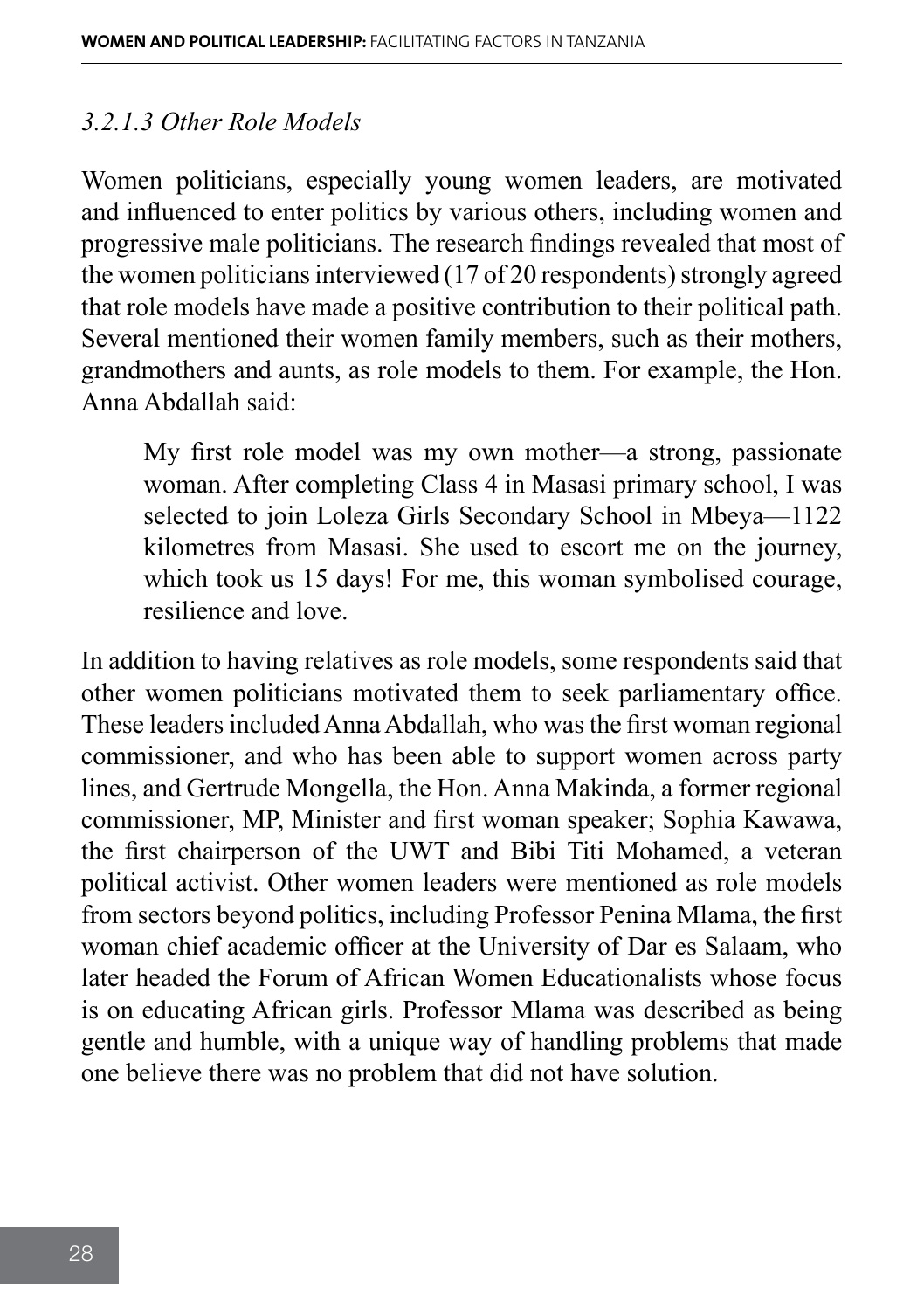Several respondents identified the late Mwalimu Julius Kambarage Nyerere , the first President of Tanzania as a role model for his commitment to building a just and peaceful society. He was described as a progressive male politician who provided these women with a role model and the motivation to become political leaders. For example, four respondents said Mwalimu Nyerere was a man with leadership qualities that included humility, personal integrity and honesty and as being someone who lived and died by his word. He was also admired for being a firm leader who was humble and down to earth. The qualities that attracted most respondents to their role models included humility, honesty, passion and firmness, which are mostly associated with feminine traits that are not normally considered leadership attributes.

In their daily work the respondents adopted complementary qualities and the leadership styles of their role models. Most of the respondents in this study employed a participatory leadership style. For example, the Hon. Jenister Mhagama remarked that she had learned to listen to people and subsequently earned their trust so that together they could find solutions to problems. The people in her community had asked her to enter politics after observing how she related to them.

When the Hon. Subira Mgalu was appointed District Commissioner of Muheza, she used a participatory leadership style to address the district's chronic water problems by convincing the District Management Team that the water problem could be solved using district resources. As a result of her leadership style, the citizens and leadership in the district placed more trust in her. According to this respondent, when a leader is honest, humble and committed to a cause that benefits the people, it is easy to win their full support. The Hon. Anna Abdallah was able to persuade women from different political parties to overcome their ideological differences and form a platform for voicing their collective concerns on women-specific issues. The Hon. Gertrude Mongella was able to convince various stakeholders—including bilateral, UN and multilateral agencies—to support and finance the Fourth Women UN Conference.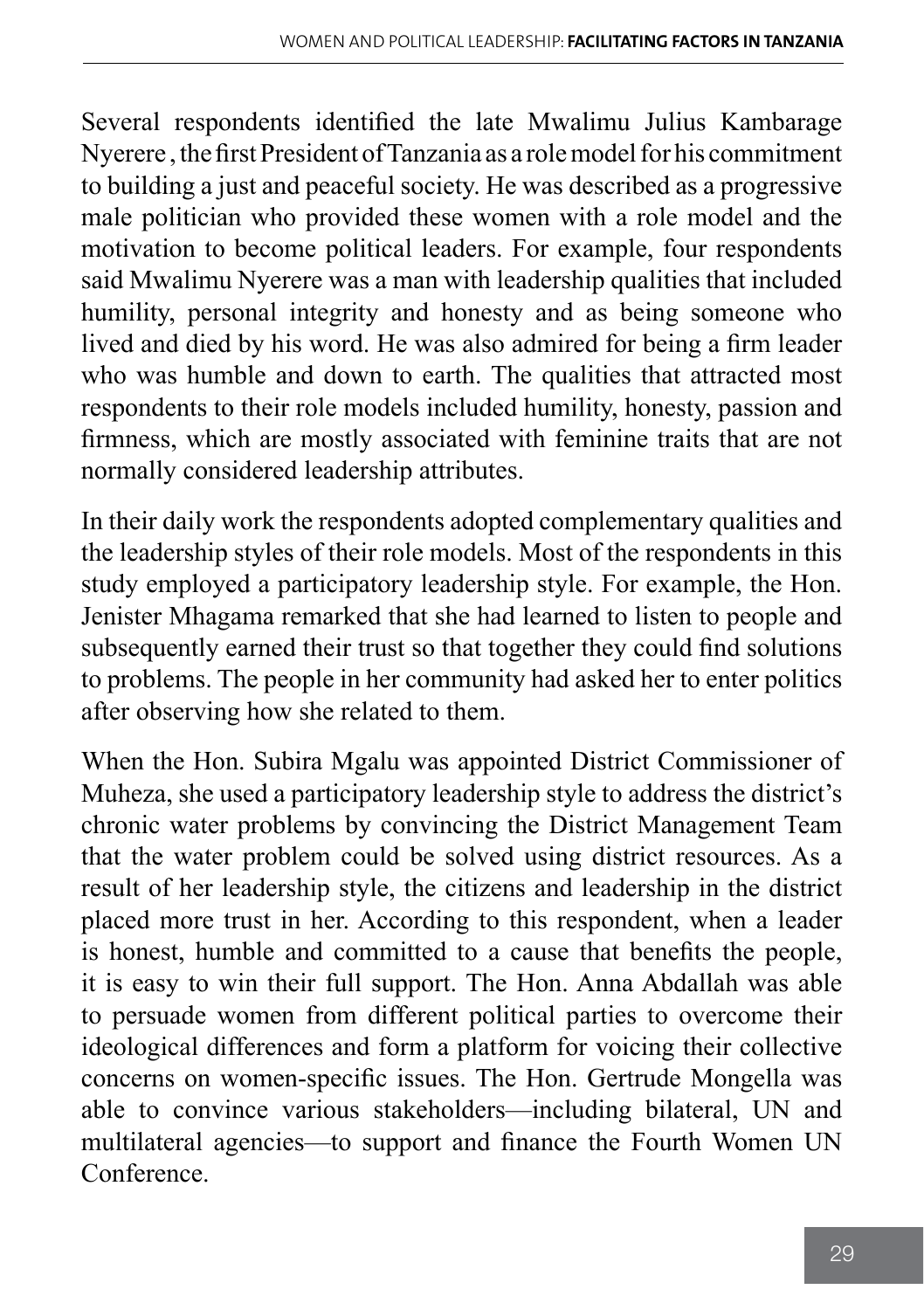The study findings in this area show that women political leaders leave behind footprints when they leave their positions, thus potentially contributing to changing disempowering situations at different levels. For instance, in sharing their varied experiences, all respondents admitted that they have had significant influence in the various positions they have occupied as women MPs and leaders. By joining forces with other women to push for progressive legislation and by supporting community-based initiatives that have implications for women's advancement, women in political leadership provide role models to other women—especially younger women.

Commenting on the footprint she left in politics, the Hon. Devotha Likokola remarks:

I am exiting formal politics a very proud person. I was a banker before I joined politics. I also tried my hand at business, and I wondered why formal banking shunned poor, hard-working women. It pained me to see how the micro-enterprises meant to support women ended up by impoverishing them. I took the opportunity of my position to advocate the formalisation of VICOBA [village community banks] and facilitated links between VICOBA and formal banking [the postal bank]. In this way I supported VICOBA to grow from a greatly marginalised programme to an economic empowerment movement. I have demonstrated beyond doubt that women are credit-worthy and trustworthy and that they have the potential to grow from engaging in projects for mere survival to leading big businesses.

The Hon. Angellah Kariuki believes that by becoming an MP at a young age she seems to have inspired young women, because they consult her and express their wish to join politics. As the Deputy Minister of the Ministry of Justice and Constitutional Affairs, she played a crucial role in ensuring the inclusion of gender equality principles and womenspecific issues in the new Constitution proposed during the Constitutional Assembly. The Hon. Al Shamai explained that she has helped to make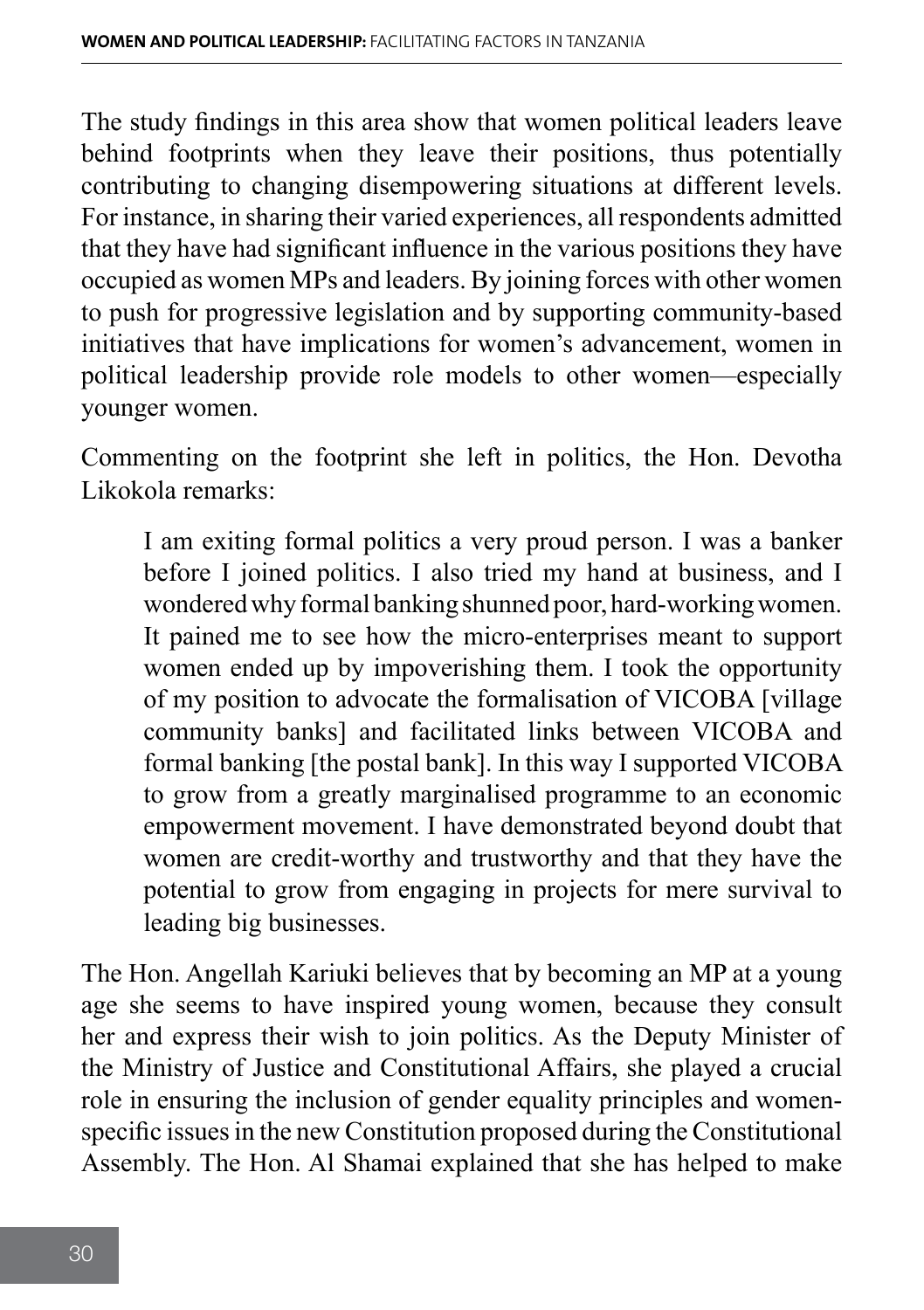issues of disability and albinism visible, including working to end violence against people who have disabilities or albinism. She is a role model to young women with albinism, as she inspires them to build up their self-esteem and work towards their own personal progress. The Hon. Gertrude Mongella believes that her work has resulted in a living force the Beijing Conference, which stirred up unprecedented energy in the global women's movement. Further, the Hon. Anna Abdallah believes that she has left a legacy in facilitating women parliamentarians to overcome their differences when it comes to women-specific issues. She has also supported many young women parliamentarians to understand the hidden rules of the game, encouraging them to be strong and uphold their personal integrity.

This is an important finding. The lack of role models is often cited as a barrier that prevents women—especially young women—from aspiring to leadership positions. Further, in a context where norms and attitudes continue to be informed by belief systems anchored in an ideology of male supremacy, women leaders need role models to inspire them to venture into the socially constructed male spaces, including politics.

### **3.2.2 The Role of Public Institutions**

The social construction of gender begins in the home, is reinforced in communities and schools, and is further legitimated at national institutional levels. However, the deconstruction of these roles can also occur at all these levels. This research sought to explore the extent to which the working environment, as perceived by the respondents, promoted or nurtured their political leadership skills. The research team probed the extent to which various public institutions had facilitated the engagement of women in politics. These institutions included formal schooling, parliaments and cabinets, formal and informal networks and political parties.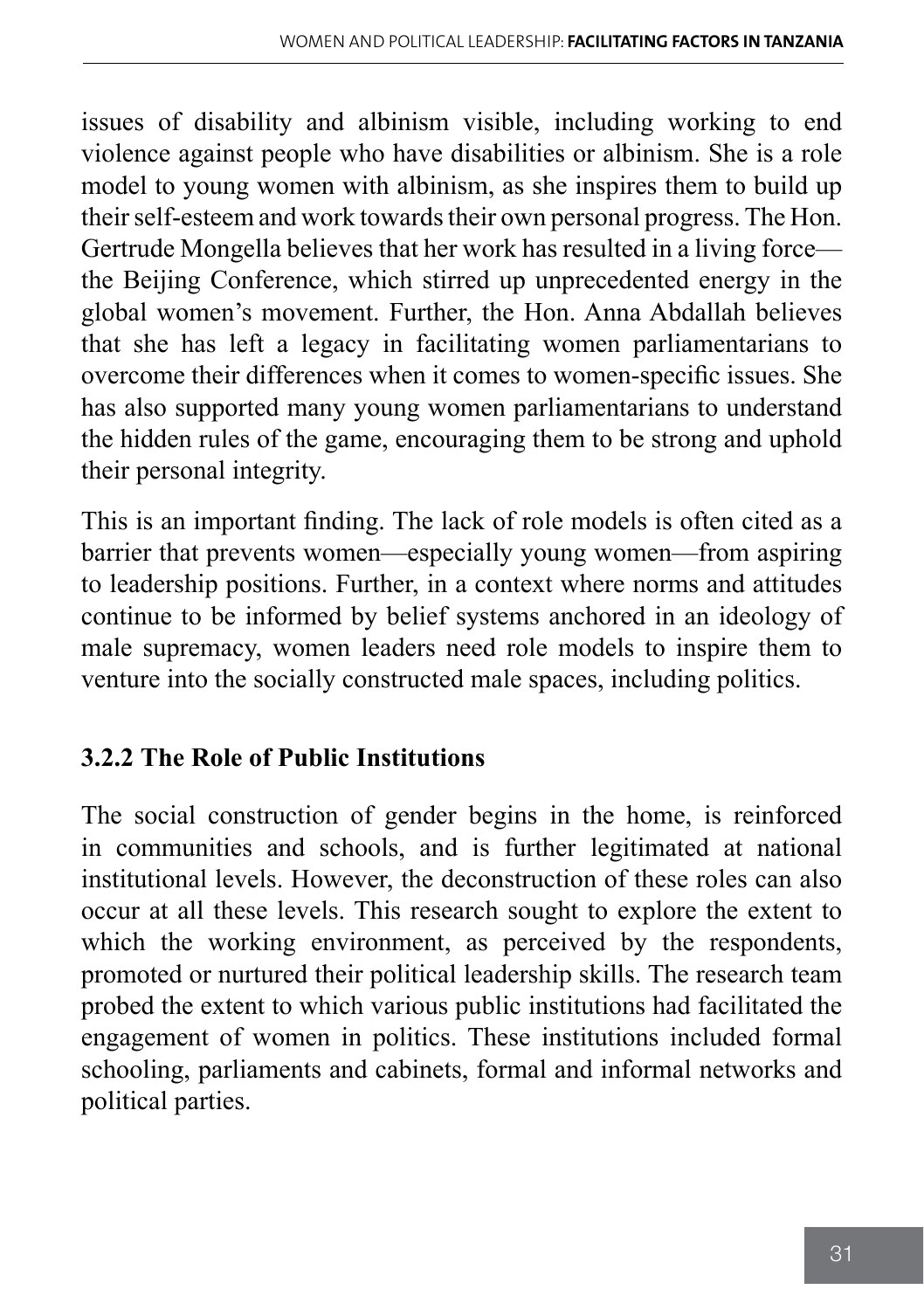#### *3.2.2.1 Schools and Teachers*

The school setting and women teachers in particular, play key roles in instilling in children knowledge, morals, ethical standards, responsibilities and work discipline, all of which contribute to women taking up politics. Teachers played a positive role in nurturing the leadership talents in women leaders. Most respondents (15 of 20) strongly agreed that schools and many of their women teachers provided them with an empowering space and institutional support for demonstrating and exercising their potential leadership attributes, building up their confidence, determination and motivation so they could prove their capabilities.

Specifically, all those who agreed with the statement claimed either that their teachers encouraged them to perform well, supported their leadership potential and allocated them leadership responsibilities, or were particularly hard on them by setting them high standards. For example, the Hon. Jenister Mhagama noted:

I acquired my leadership skills from the leadership positions I held during school. At primary school level I was a deputy head prefect; at secondary school I became a head girl; at college I became a vice-president.

This respondent was of the view that winning the vice-presidency position at school exposed her to many useful experiences and developed her campaigning skills. The college campaigns were tough and generally reflected the challenges that women face during campaigns in national elections. The leadership experience was also salutary because the college had a population of both sexes and different ages. As a result of her experiences, her confidence and communication skills were built up and all this prepared her for the real world where both men and women co-exist.

The Hon. Dr Mary Nagu explained:

My primary school teachers loved me, and this really inspired me to like schooling. Whenever I performed well, they would reward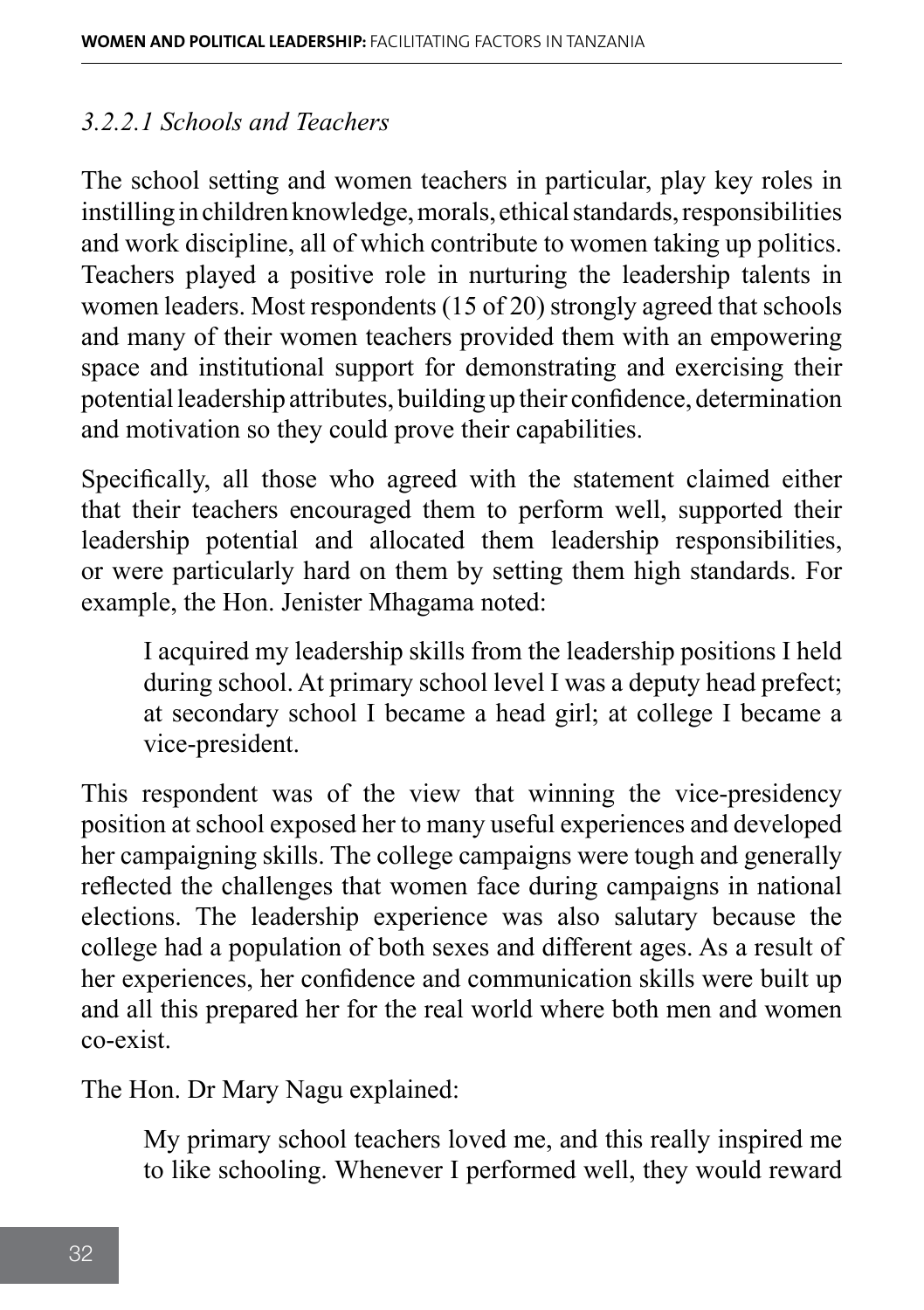me, and whenever I needed additional support, they would help me. In secondary school, I had eye problems and it was my teachers who discovered this and had me treated. I feel that this type of support provided me with a foundation for my future profession and later my political career.

Similarly, the Hon. Agripina Buyogera, who was the only MP from an opposition party representing a constituency, commented that the responsibilities given to her by her teachers played a great role in enhancing her confidence. At school she was a member of the then-ruling party's Young Pioneers, which was a recruitment ground for young party members. She said that the exercises gave her a certain level of confidence and endurance. She was also a school bandleader and a member of the school choir. She believed that all these activities enhanced her selfconfidence and gave her voice and courage. She considered that these experiences were a building block and foundation for her political career.

The Hon. Beatrice Shelukindo had a different experience. While her primary education enhanced her self-confidence, her secondary education did not:

My father was a church minister, so I was offered a scholarship to study at an English medium primary school, which had teaching methodologies which promoted my self-confidence, my voice and ability to question. But when I entered secondary school this worked against me. I had to confront an environment which silenced us, and whenever I dared to ask questions, I found myself in trouble with my teachers. So I was constantly being punished, but fortunately this experience did not kill what had been instilled in me during my primary education.

The experiences of these women political leaders are supported by most of the existing literature on the social construction of gender roles, which shows that teachers and the school in general play a double-edged role. Schools and teachers can support girls to question stereotypes by nurturing their leadership qualities, or they can reinforce the learned behaviour that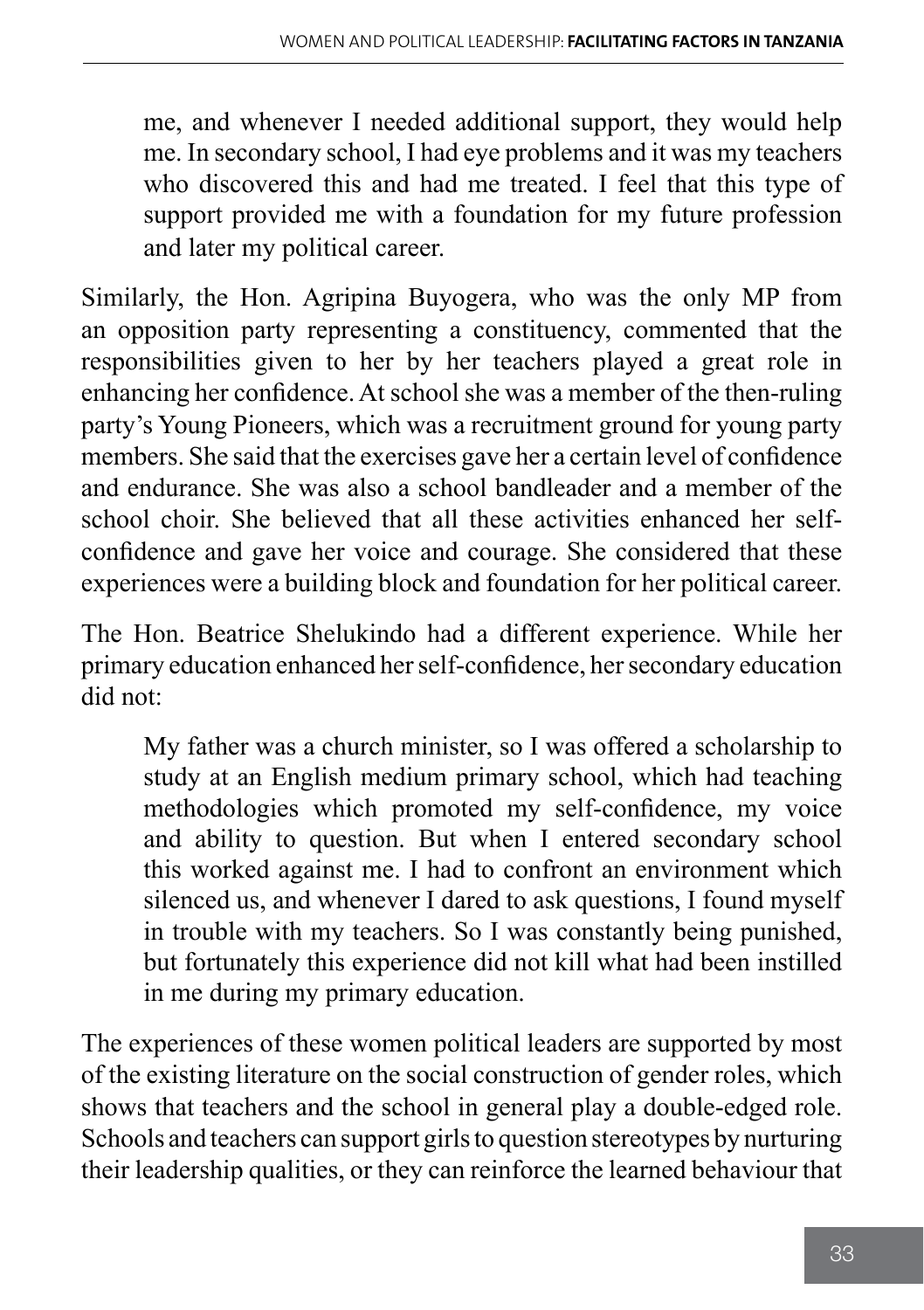discourages girls from uncovering their leadership potential, including political leadership.

#### *3.2.2.2 Political Parties*

Other than the women-specific units in political parties, particularly the UWT, the mainstream political party structures have not opened their doors to women and sometimes they even discourage women from engaging in politics. Most respondents were of the view that women with potential who are able to compete are fobbed off with a promise of being given special seats. In sharing their personal experiences in political parties they all referred to the special seat arrangement, which is used to deflect women away from representing a constituency. For example, the Hon. Magdalena Sakaya explained:

My political party has very clear gender equality principles, as spelt out in our Constitution and even in our policy documents. But, in practice, the decision-making processes within the party are basically male dominated and when it comes to nominating and supporting candidates, the equality principle is not applied.

Some of the respondents had joined opposition parties with the belief that they would open more doors to give them voice and opportunities for participation in decision making. As the Hon. Magdalena Sakaya remarked:

This is what made me join an opposition party. The environment in government and within the ruling party is suffocating. I did not want to join a party that would have suppressed my voice.

However, in contrast to this belief, opposition politics is still guided by patriarchal ideologies that sometimes marginalise women's leadership contributions.

The experiences described above, together with the works cited in the literature review, confirm that political parties act as gatekeepers in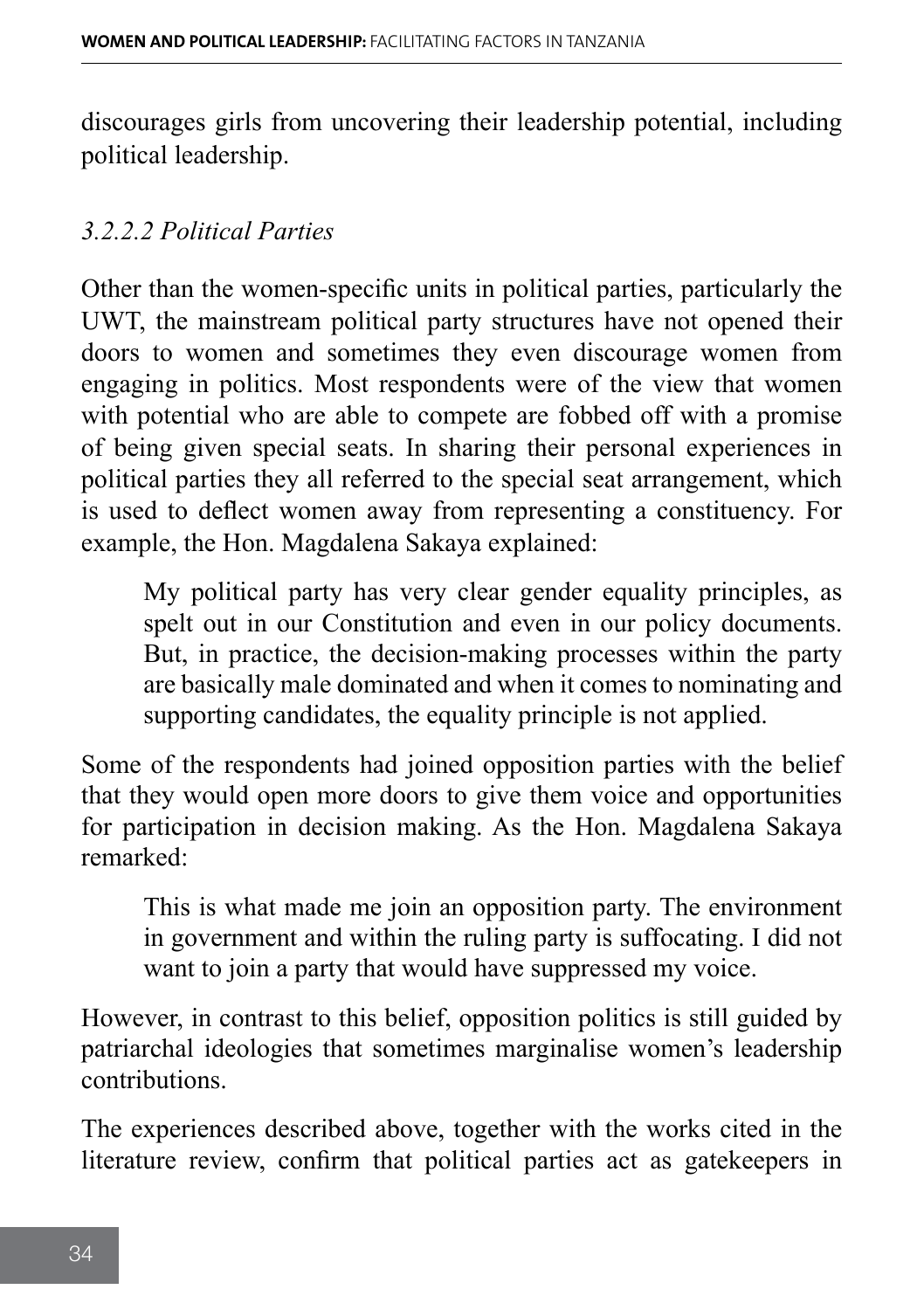deciding who can and cannot enter politics, who has access to political resources and who is discriminated against in terms of accessing such resources.

### *3.2.2.3 Supportive Networks*

Social and supportive networks are a key resource for women political leaders and they are useful ways of improving leadership at different levels. In total, 14 respondents strongly agreed that their networks were highly supportive in helping them to leadership positions, with only a few strongly disagreeing with the proposition. The usefulness of these networks varied. For instance, most of the respondents with more than 20 years of experience in Parliament singled out the women-specific body of the then-ruling party—popularly referred to as the UWT—as an important network that either pushes or supports individuals to enter politics, sometimes against their will.

Other respondents referred to women and gender-oriented CSOs that offer training, including the Tanzania Gender Network Programme (TGNP). Other informal networks included family, friends, religious organisations and professional networks. The support ranged from conversations in which the respondents were encouraged to make a decision, to more material support, including financial support during campaigns. Commenting on the need for supportive networks, the Hon. Anna Abdallah said:

When I entered politics the only supportive network was the UWT. The then-chairperson of UWT, the late mama Sophia Kawawa, used to headhunt educated women to join the party and enter politics. She also provided support to a few of us in politics whenever there were tensions. With time, there emerged other civil society organisations, such as TGNP and T-WCPT-WCP (also known as T-WCP). The latter is a cross-party network that brings together women from all political parties. What we emphasise is, regardless of our political differences, women need to support each other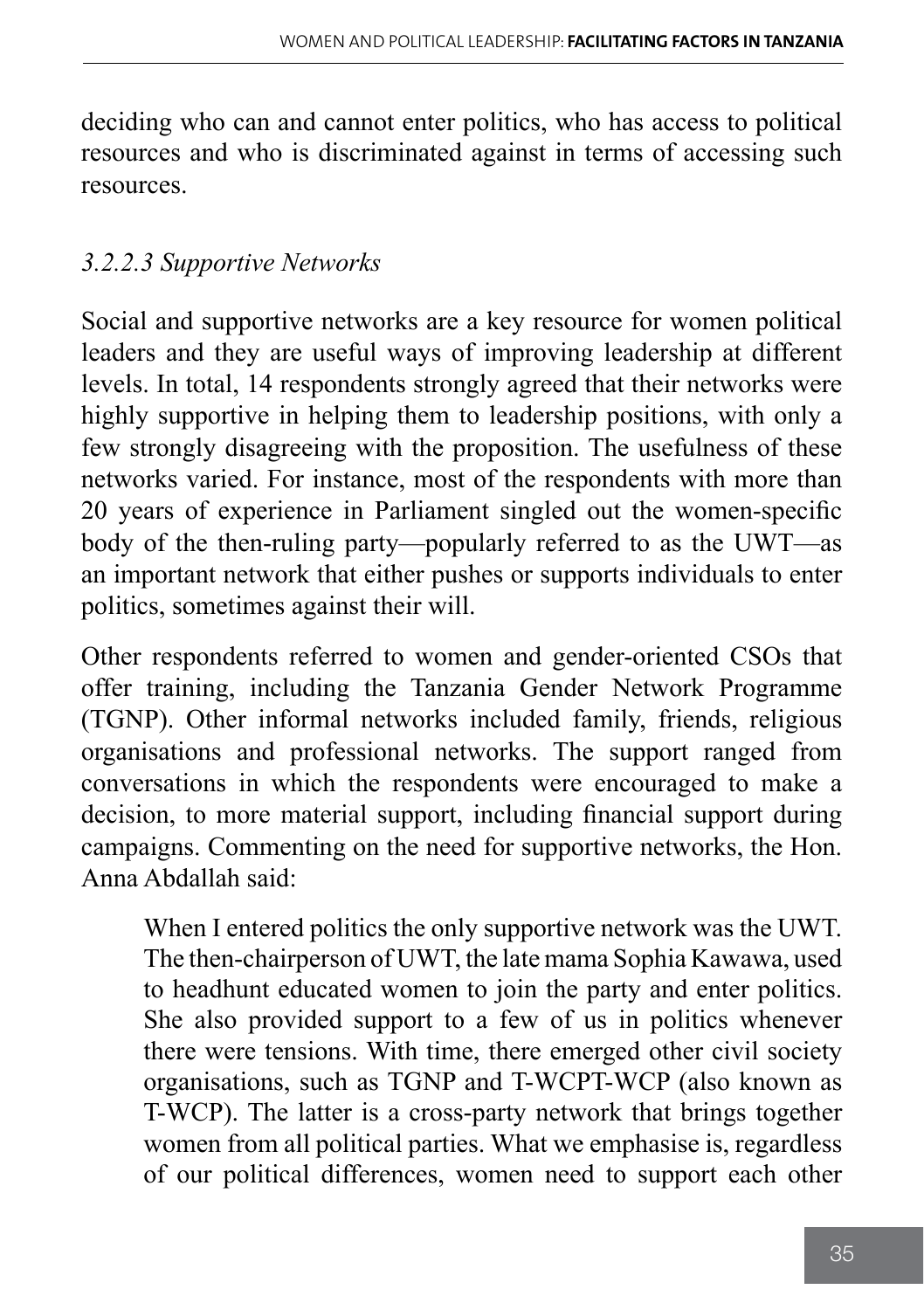and, when women-specific issues are tabled we need to bury our differences. This is what facilitated pushing through laws such as the sexual offence bill.

The Hon. Assumpter Mshama noted that, initially she did not have any supportive networks:

I was working as a cabin crew member in the President's aircraft—a job that isolated me from all social networks. It was not until I decided to quit the job and joined UWT as a district chairperson that I started working with women's groups, which were to be my networks.

The Hon. Grace Puja, a presidential nominee, said that she was exposed to gender-specific and women-specific issues as a member of a women's research group at the University of Dar es Salaam, which started as a collective learning space for women members of academia.

These findings confirm that the social networks in the women's movement (non-governmental, community-based and grassroots women's organisations) and beyond contribute richly to promoting women's leadership when these potential and supportive platforms are well used. Both informal and formal networks have been instrumental in providing a space for women to prepare themselves for political leadership positions.

### *3.2.2.4 Parliament*

Parliament is a strategic learning space where women political leaders can strengthen their leadership competencies and skills. All our respondents noted that being in Parliament exposed them to various experiences by being offered different responsibilities, including ministerial positions, members of parliamentary committees, and regional and district commissioners. Some respondents were also appointed as members to global networks and institutions, such as the IPU, and they subsequently acquired the experience and knowledge that has nurtured their leadership skills. For instance, the Hon. Anna Abdallah was given various positions, including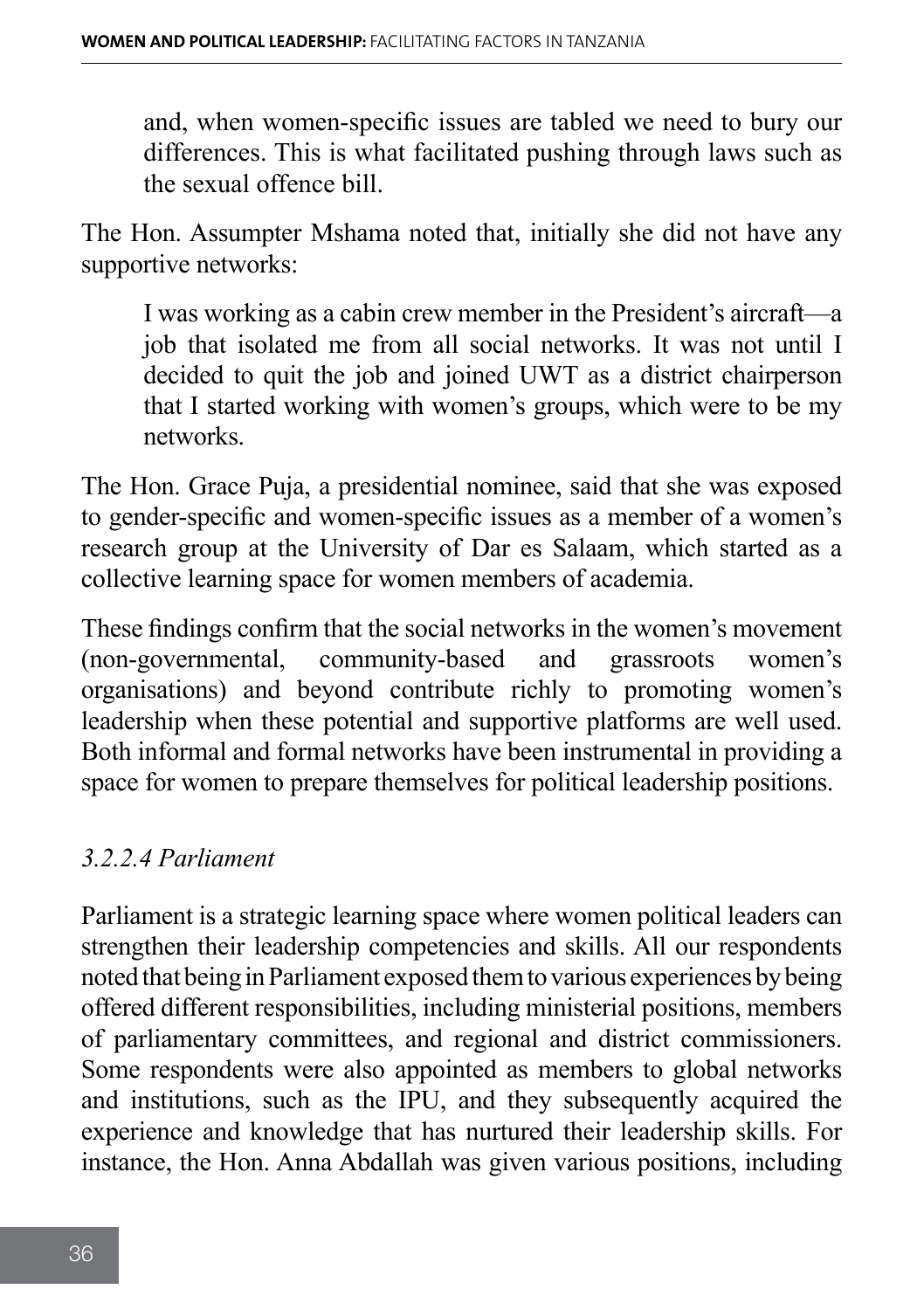that of Minister, Regional Commissioner, and chairperson of various parliamentary committees, as well being appointed to join missions on various official parliamentary visits. Subsequently she became a mentor for many MPs.

The Hon. Susan Lyimo entered Parliament as a very junior member of staff from the University of Dar es Salaam, but was later appointed representative of the University Council. She was given a variety of opportunities and positions, including that of shadow Minister of Education and member of the IPU, and she participated in a number of training sessions within and outside the country. She commented:

It's true that Parliament has nurtured my leadership skills. As a shadow Minister of Education, I have to do a lot more than the minister himself—like searching for evidence, developing arguments and producing an alternative budget. In this way, I must admit, I have improved my research skills, enhanced my analytical capacities and built up my self-confidence.

The Hon. Gertrude Mongella rose from a college tutor to an MP, a High Commissioner to India, UN posts and the first President of the Pan-African Parliament. This journey was made possible in various ways, but initially it particularly derived from being an MP.

The Hon. Devotha Likokola says that she was not born a leader but acquired leadership skills through practice and her involvement in Parliament. When she was a banker she had never held an administrative position, but she was flexible and able to perform other tasks and whenever there was a vacant position, she was called upon to act in that position. However, she had a passion for supporting women in areas of economic empowerment. Joining Parliament and undergoing various courses of training enabled her to use her position to influence the formalisation of women's microfinance institution, VICOBA, and now she is president of the international association of VICOBA.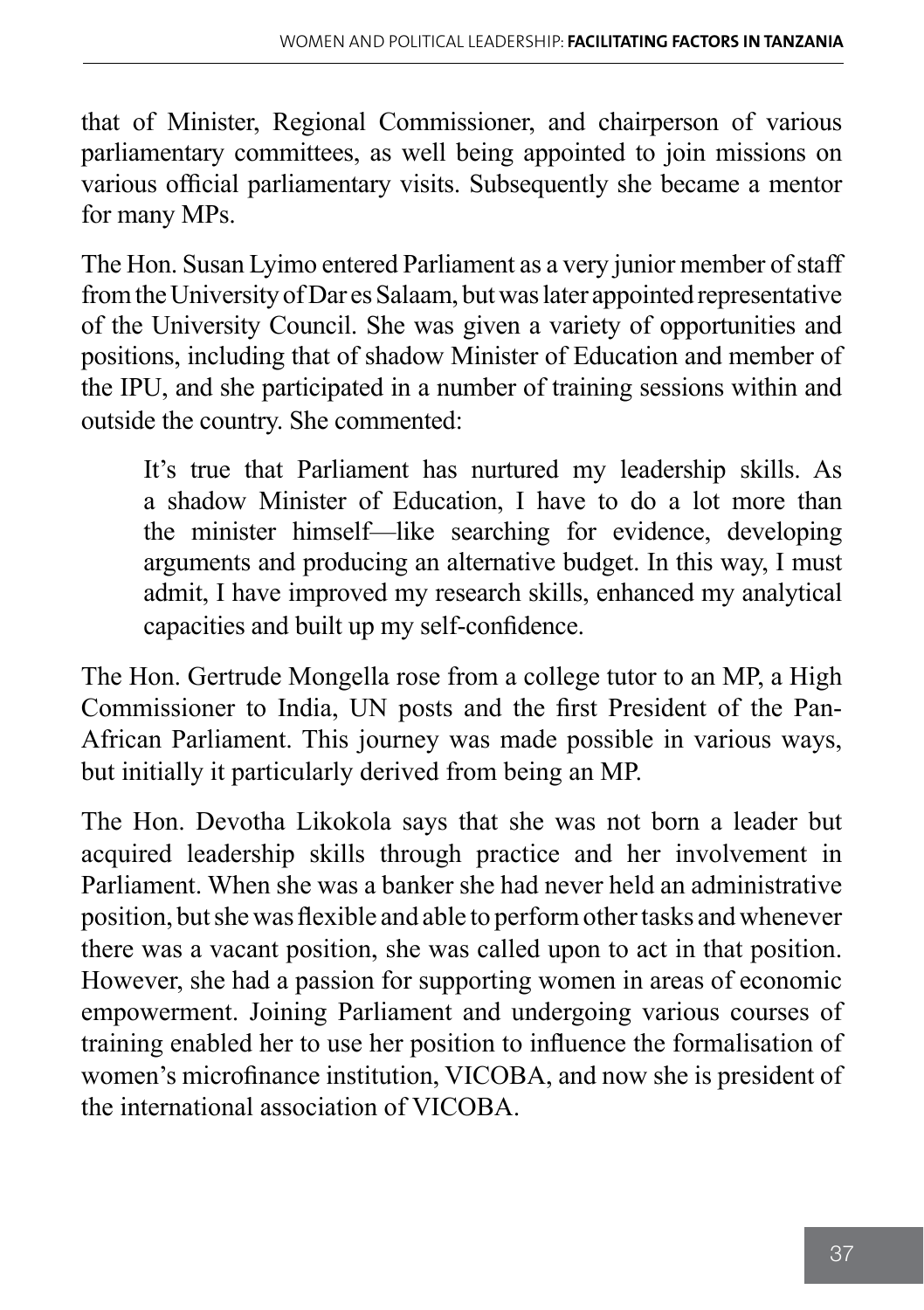#### **3.2.3 The Role of Personal Traits and Competencies**

This section explores the personal factors—such as traits and competencies—that facilitated these individual women to become involved in politics. The respondents were given a chance to share their personal views about their strengths, passions and capabilities that motivated them to venture into the political arena.

Each individual woman who shared her story had different personal traits and values that inspired her to join politics and determined her style of leadership. All our respondents were self-motivated individuals who challenged the status quo, and had a strong passion to change various features of their milieu. For example, the Hon. Devotha Likokola transformed the attitude that women were not credit-worthy by encouraging the development of microfinance institutions. The Hon. Gertrude Mongella reached the highest level of decision-making because she was frustrated at working in hierarchical systems that did not permit questioning:

When I was working as a tutor, whenever I questioned the rationale behind certain decisions, the principal would say, 'this is an order from above'. I always wondered where this abstract 'above' was. I asked myself, where is this above? I have to be there, even if its heaven, as all of us will end up there anyway.

When the Hon. Angellah Kariuki first wanted to join politics, she could not use family resources to do so, but instead of being discouraged, she sold some of her own property and continued without financial support from her immediate family.

The Hon. Beatrice Shellukindo knew that the Maasai community was guided by very rigid patriarchal and age-set hierarchal systems that restricted women from decision making. She was able to use her cultural knowledge to win the support of an elderly Maasai man, who subsequently convinced younger community members to vote for her:

A good number of my constituency members are Maasai. In this cultural setting, Maasai men refused to participate in meetings where both genders were present. I realised I needed to identify an elderly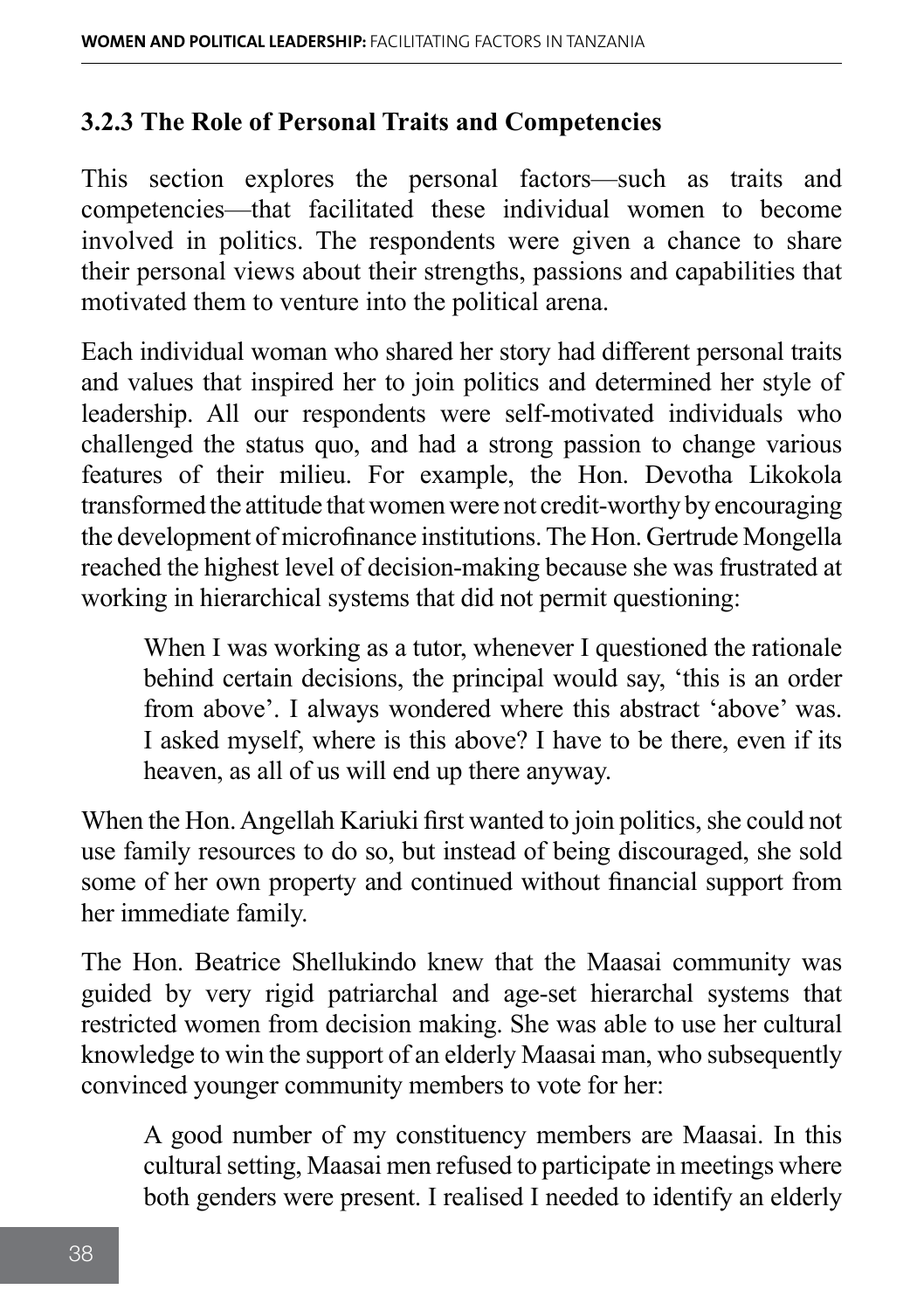male Maasai to ask for permission to meet the Maasai elders when I wanted them to vote for me. I had to learn the art of communicating with them. I managed to inspire the elders, and they initiated me as a woman of their community. In the Maasai age-set system, once the elders decide, the younger ones cannot go against the decision. In this way, I have been able to work with these communities using their age-set system.

When UWT women persuaded the Hon. Dr Mary Nagu to quit her wellpaid managerial job for politics, she agreed, taking this as a call to serve women. The Hon. Anna Abdallah had noticed that patriarchal ideology used the tactic of divide and rule to prevent women's issues from being addressed. She decided to overcome this by encouraging women across parties to join forces to fight for their rights. This resulted in the formation of the cross-party forum, T-WCPT-WCP.

Collectively, the women in this study share a passion for serving others, a desire and openness to change the status quo, and a determination to make a difference. Most are strong-willed and self-motivated individuals who are extremely passionate in defending their beliefs and yet employ participatory approaches in decision making. Such values and traits have been instrumental in shaping their leadership styles.

## *3.2.3.1 Role of Education*

The study results indicate that education is a salient gateway for women's access to and effective participation in various leadership positions, including political leadership. Of the 20 respondents, only one had a schoolleaving certificate without other training, while three had a certificate and other professional training, four had a diploma and other training, five had bachelor's degrees, four had master's degrees, and three had doctorates<sup>2</sup>. Having a higher level of education enabled them to engage with bills when

<sup>&</sup>lt;sup>2</sup> The respondents had specialised in a wide range of subjects, including engineering, law, management, public health, pharmacy, economics, agriculture, management, accountancy, mental health and home economics. This implies that there was no specific subject needed to prepare these individual women for political positions.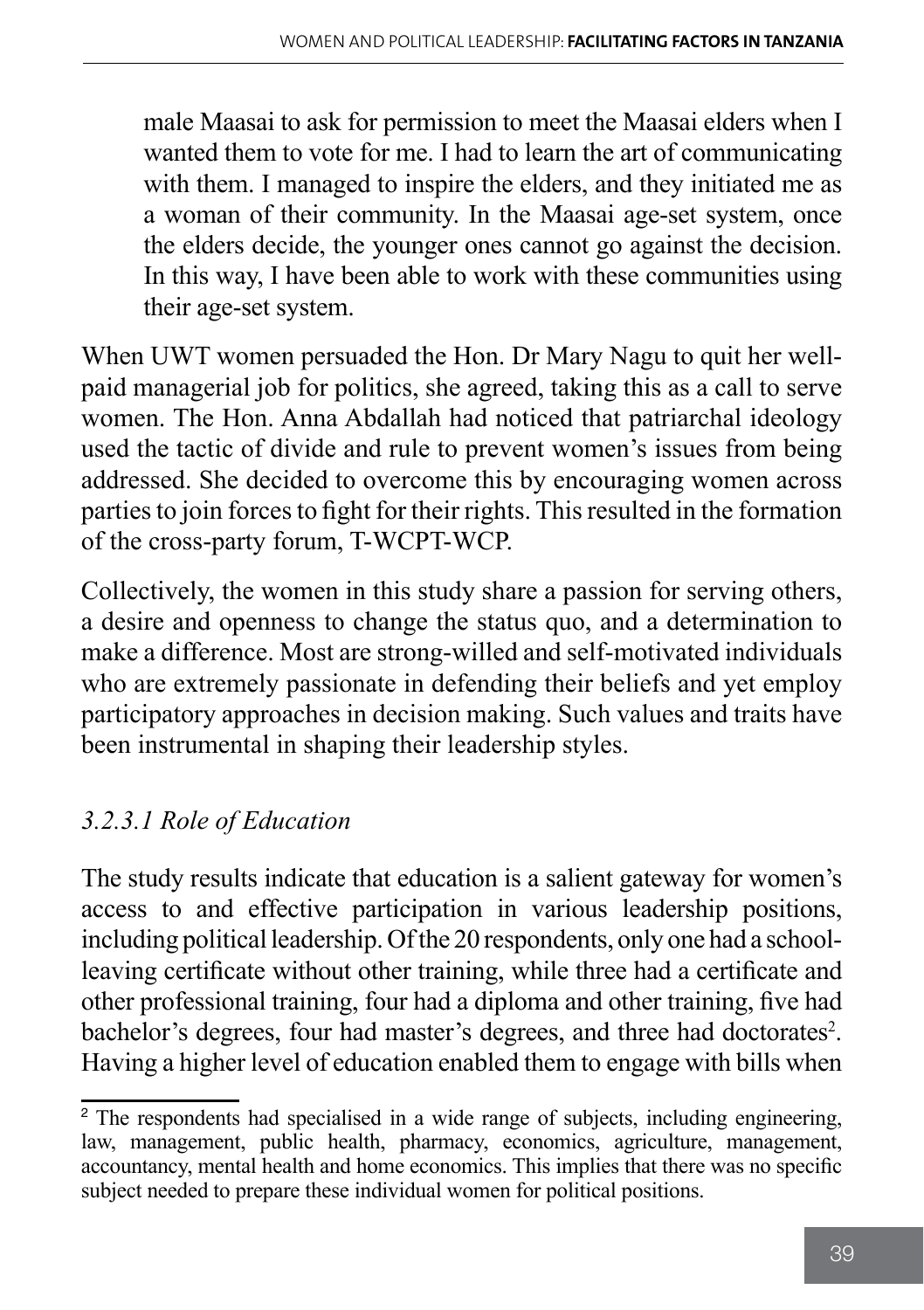tabled, participate effectively in committees and articulate issues from their respective constituencies. Well-educated female MPs stand a higher chance of being appointed to positions of power, including ministerial positions, regional commissioners and ambassadors. For example, the Hon. Anna Abdallah believed that her educational level facilitated her entering politics and being assigned to various responsibilities:

After completing Class 12, I went to the USA to study sociology, after which I went to the UK to study home economics. During my time, there were very few women with this type of education in the country. I was appointed the first woman Regional Commissioner, and later appointed as Minister in the President's office, and have served in various committees during my 40 years of experience in our Parliament.

The Hon. Subira Mgalu considers that her qualification as a certified public accountant has exposed her to various management positions at a young age and, because she excelled in these roles, it was easy for her to get support for the bid for the position of district commissioner. Her skills in financial management enabled her to play an oversight role in supervising local government resources, which made her district stand out as one of the best, with clean Auditor General's reports.

It is clear from this that education has a role in promoting girls' and women's political participation. Firstly, the educational system can support men and women in overcoming the cultural barriers that lead to discriminatory practices at home. Secondly, an educational system can support teachers to discover and nurture leadership talents among both girls and boys, promote their empowerment and build their competencies both within the school and beyond.

# **3.3 Key Challenges Identified by Respondents**

While there are many rhetorical gestures about empowering women in leadership positions, the context has not been adequately transformed to facilitate women's entry into politics. Thus, the working environment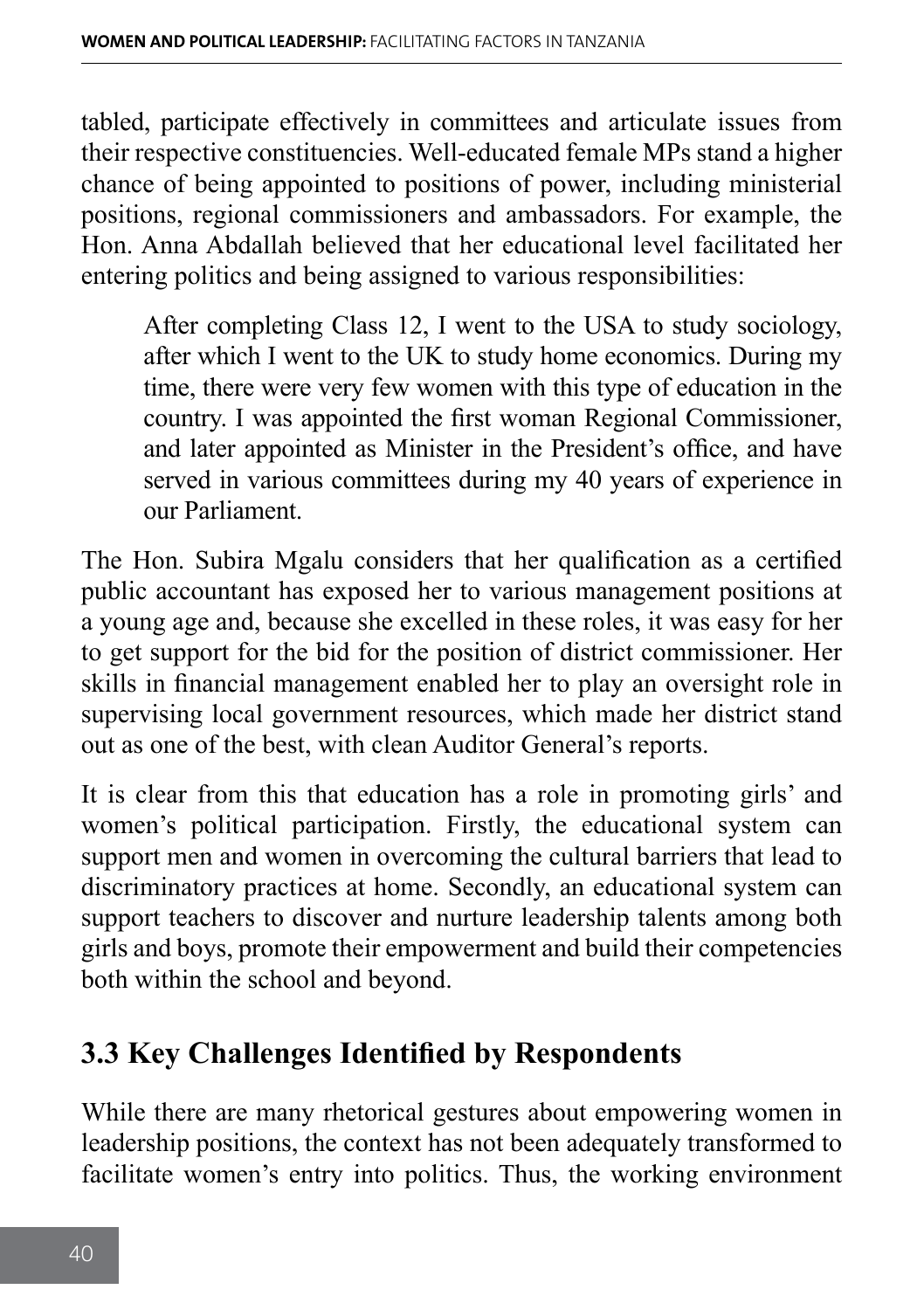remains a challenge to women. As all the respondents confirmed, the journey to obtaining a political position remains a challenge.

Furthermore, the electoral regime does not provide a conducive environment for women to enter politics through the competitive constituency system. For instance, some respondents stated that political party structures do not support the large-scale entry of women into politics. This forced the women members of political parties to form T-WCP in order to address and advocate for more inclusive political party structures. 'Through T-WCP, we have decided to bury our party ideologies when addressing discriminatory practices within our parties and in other structures' said the Hon. Anna Abdallah.

The third challenge is to overcome fears related to the way that the society at large views politics—particularly electoral politics. The masculinised construction of politics is that it is a dirty game that respectable women are not expected to play. For instance, the Hon. Anna Abdallah stated that the electoral process—and particularly the campaign—is rough for women and at times becomes dirty. There are many barriers that can discourage women: 'Either your male competitor showers you with lots of insulting words, or they use fellow women to "pull you down" by using sexist and derogatory language to discourage you during the campaign'.

The younger respondents mentioned that balancing work-life roles was a major challenge to those choosing to join politics or to be effective upon entering politics. The Hon. Angellah Kairuki and the Hon. Subira Mgalu noted that women with a family have a double burden, as they have to divide their time between caring for young children and a demanding political job. Society expects women to perform the two roles perfectly and, if they do not meet the constructed standards, they are judged for being unable to deliver on these roles.

Related to the above is the perception of society on the role of parliamentarians, and the role of women MPs in particular. Masculinised politics in a resource-starved economic context tends to construe the role of parliamentarians as that of delivering services, such as water, education and health. MPs and representative organs of the state are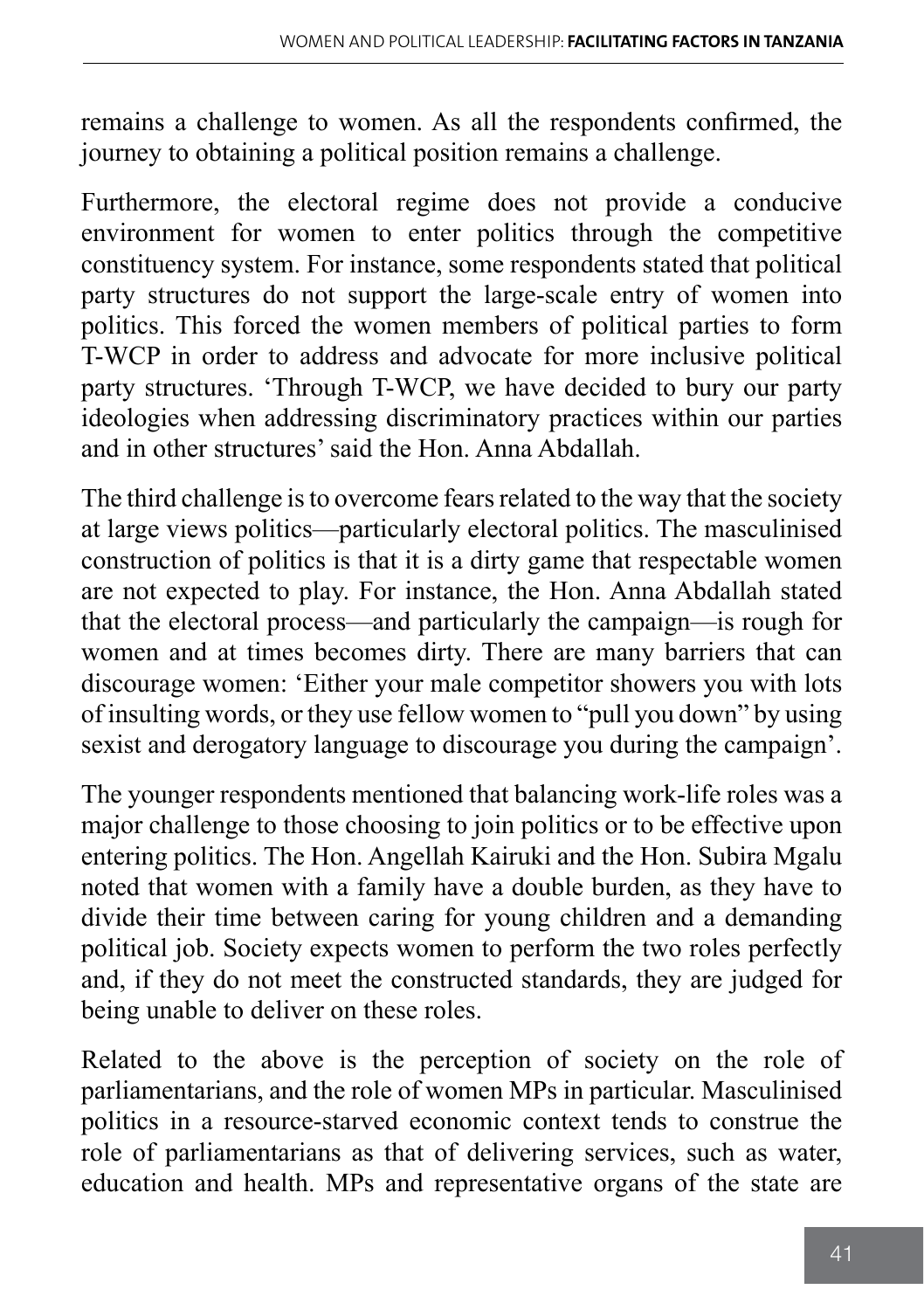considered to be the problem solvers of the practical needs of the society; hence, campaigns are guided by numerous political promises. The Hon. Devotha Likokola stated that women have to demonstrate beyond doubt that they will deliver such services. This has prompted many women, particularly those who represent a constituency, to undertake a lot of groundwork at community level to create a community power base and gain credibility prior to standing as a parliamentary candidate. Hence, the power base of women lies in social capital networks, including networks such as VICOBA and savings and credit cooperatives.

In general the education system does not work to liberate students from the cultural norms and beliefs that hold back one gender. Thus, girls have to rely on individual teachers to discover and support their talent and most students go through the system without such support. It needs a transformative educational system to empower and liberate students and to develop the leadership talents of both girls and boys.

The other challenge raised was the invisibility of the contributions made by the few women in political positions in their communities or in the institutions in which they work. Most of the stories shared by the women in this study do not make the news headlines—a feature that prevents the consumers of media from having an insight into the contributions that women have made in their political spaces.

The analysis and challenges described in this chapter inform the conclusions and recommendations in the chapter that follows.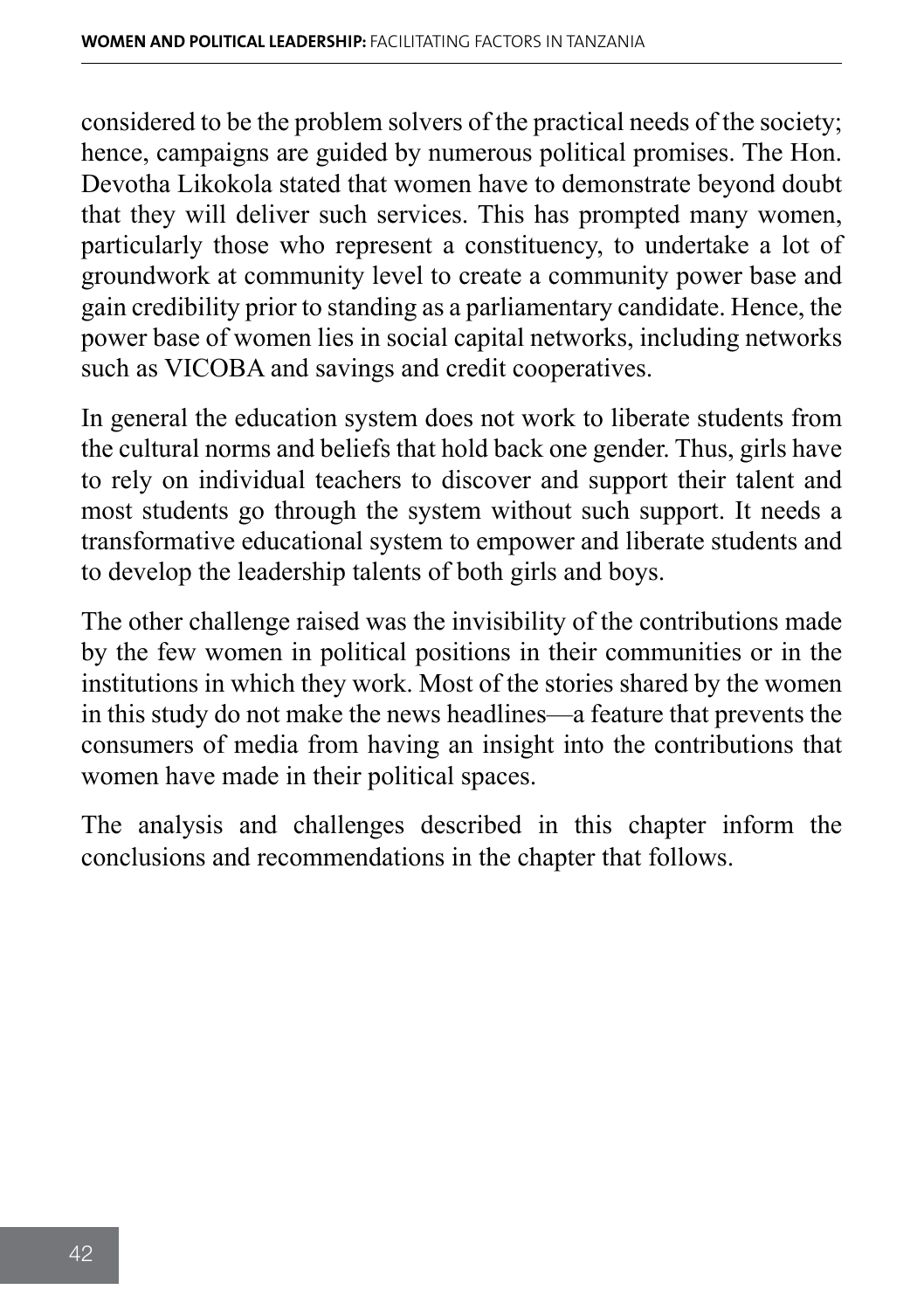# **Chapter 4: Conclusions and Recommendations**

# **4.1 Conclusions**

All the study respondents agreed that the path to political leadership is like climbing a hill through thorn bushes, where each stage involves cutting through a multitude of thorns before progressing to the next stage, and each individual handling situations in a unique manner. All respondents admitted that the context remains a challenge, and that social and cultural norms and beliefs continue to create structural obstacles that limit women's access to the political sphere. While the rhetoric of empowering women is widespread, the context has not been transformed to facilitate their entry to leadership positions, and the work environment remains difficult. Further, the political contributions that women have made remain invisible. Nevertheless, the equal participation of women and men in political leadership is crucial to realising women's democratic rights and contributing to the overall economic performance of the country.

This study identified some of the factors that facilitate women's attainment of political leadership. These factors need to be recognised in order to inform interventions to support women to access political leadership positions.

Individual factors: The decision to engage in political spaces is determined largely by the personal traits women possess that help them to overcome systemic, structural and institutional barriers to their political ambitions. These traits include: i) the personal goals they set themselves and their determination to make a difference; ii) the knowledge, competencies and skills they have for undertaking a political career; and iii)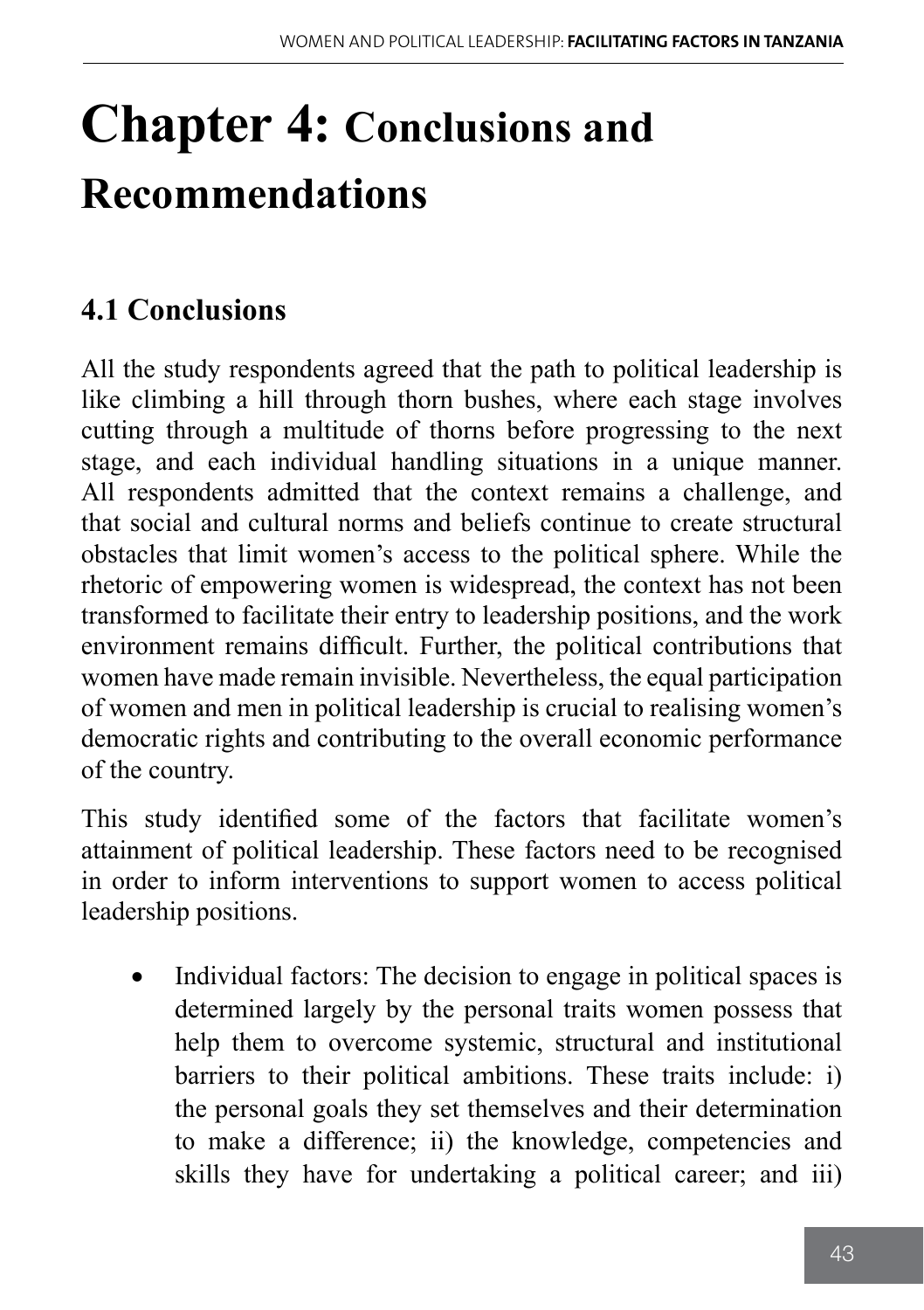the resources or capacity they have to mobilise resources for electoral campaigns.

- Family and community factors: The groundwork for women's political leadership lies in socialisation processes that begin in the family and community. This study found that the roles of fathers and spouses were important. This underscores the need for interventions that target men to champion women who want to participate in politics.
- Critical structural factors: These factors include the educational system, legal frameworks, political parties, Parliament, and social and civil society networks.

The study observed that the women leaders who participated in the survey brought valuable qualities to the political sphere. In particular, their listening skills, humility, down-to-earth nature and participatory approaches to problem solving were fundamental qualities for the transformational leadership needed to realize Tanzania's sustainable development. However, these competencies and contributions have not been made visible. Our informants' narratives, therefore, and the stories of other women leaders could be used as an advocacy tool to change the mind-set of women and men with negative attitudes about women in leadership positions.

The evidence indicated that the route by which the women entered positions of power tended to determine their degree of political influence. For example, the study found that women who entered Parliament through election to a constituency had greater opportunity to influence their communities than those who entered through special seats. Winning a constituency appeared to confer additional rights for appointment to higher-level political positions than women who entered through special seats.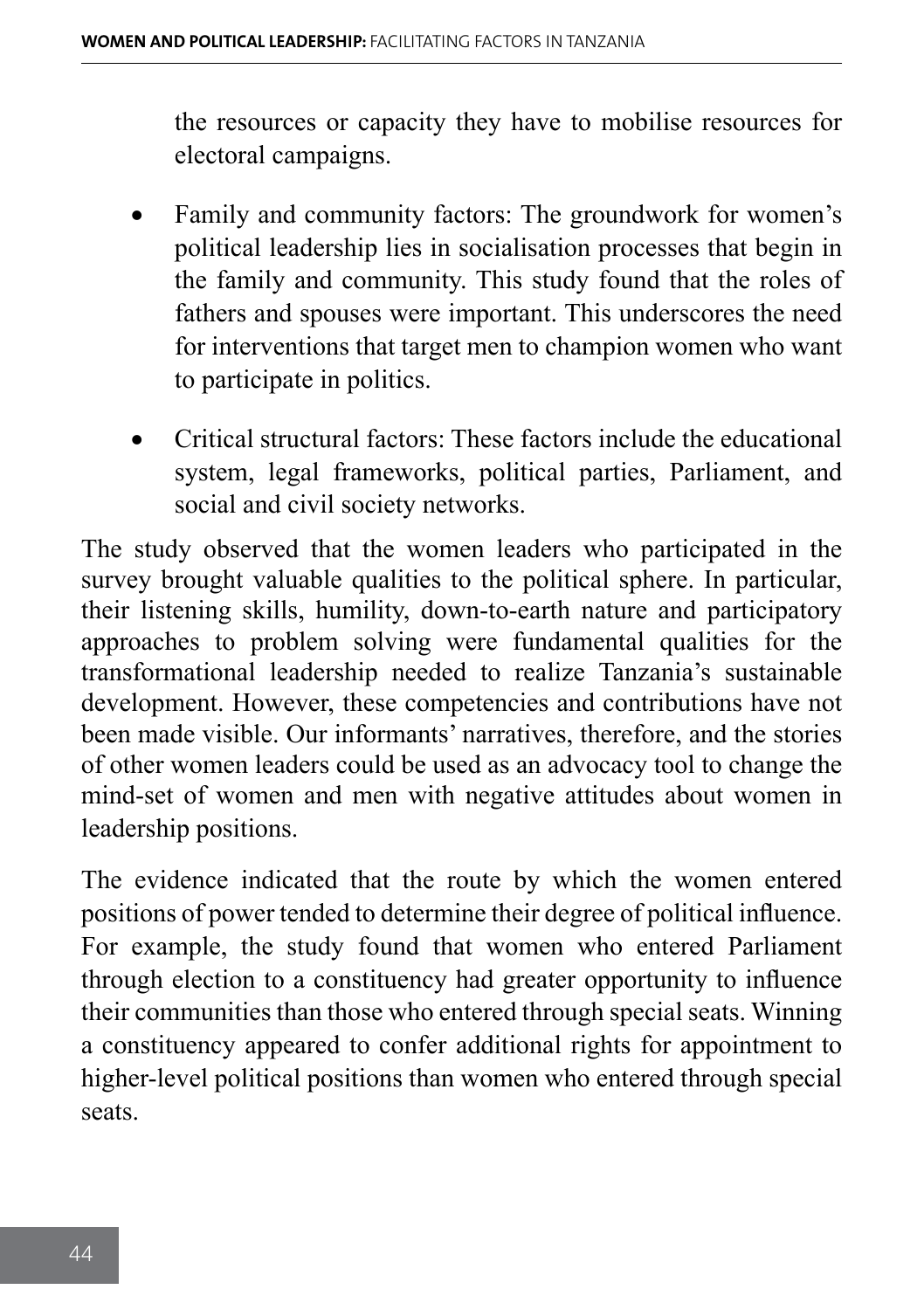## **4.2 Recommendations for government policy makers**

Based on the evidence collected by the study, the research team makes the following recommendations to actively promote women's empowerment and leadership in Tanzania.

- Mainstream the collection of sex- and age-disaggregated data within the routine data management and reporting systems of all central government ministries, department and agencies (MDAs) and local government authorities (LGAs). The availability of accurate data will enable the identification of areas in the life-cycle of women during which gender disparities are greatest and inform the design of interventions to empower girls and women.
- Raise gender awareness through effective programmes of education and mass communication to transform the mind-set of girls, boys, men and women that places a disproportionate burden of household responsibility on girls and women, limits their educational and economic opportunities, and legitimates the politics of exclusion. In this respect, it will be necessary to include programmes that target men and identify male champions of women's social and political rights.
- Taking advantage of the ongoing constitutional review process, ensure that the new constitution enshrines gender-equitable principles in accordance with the country's international, regional and national commitments, including the African Union's *Agenda 2063*, the *Convention on the Elimination of All Forms of Discrimination Against Women (CEDAW)*, and the *Beijing Platform for Action*.
- Enforce all relevant laws to ensure that women and men have the same rights to make decisions and control their lives and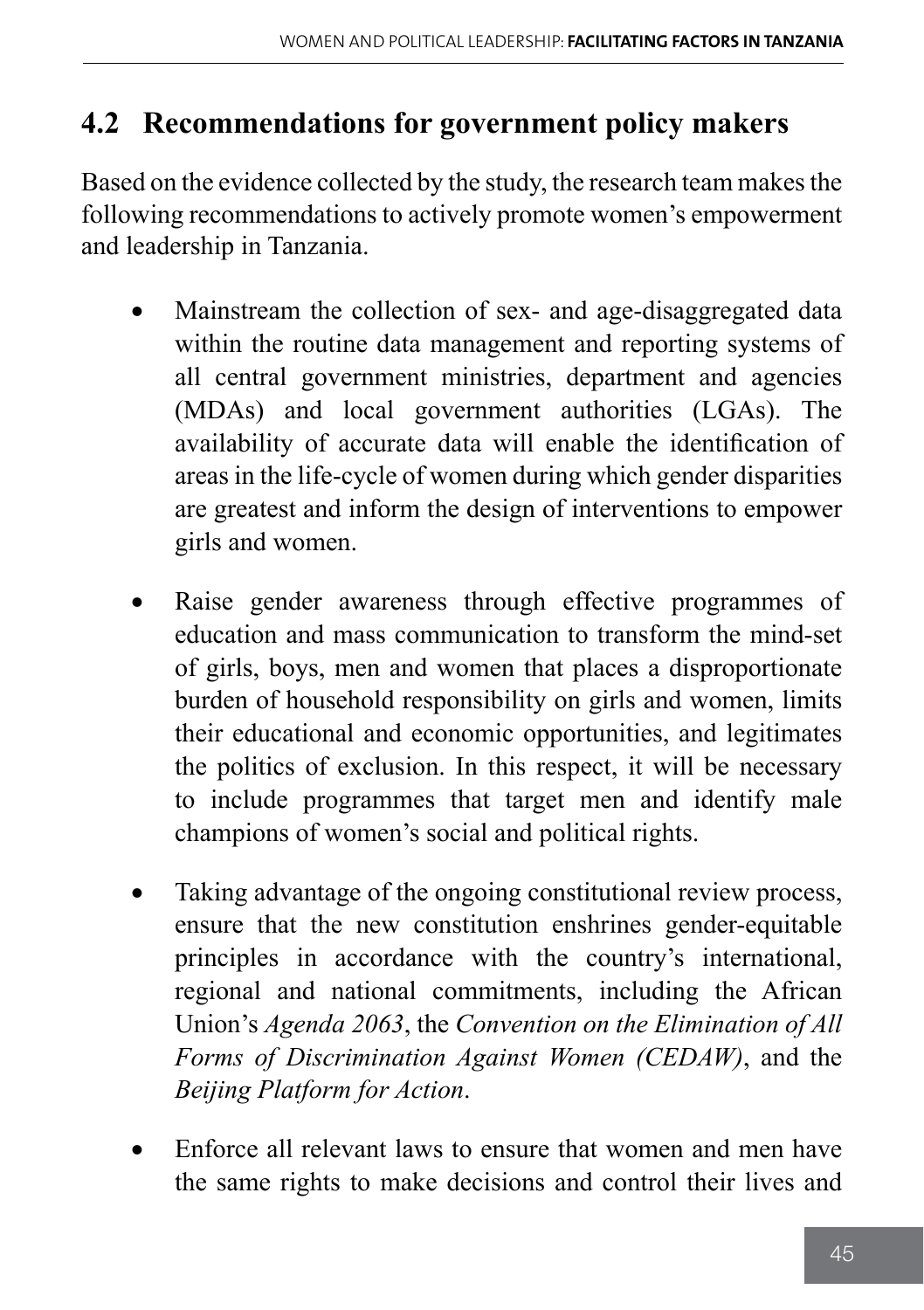livelihoods, and to eliminate all forms of gender-based violence and discrimination. These include women's equal rights within marriage, and their rights to own, inherit and administer land, sign contracts, register and manage businesses, and access credit and financial services. In particular, following the landmark decision of the High Court of Tanzania in 2016, the *Marriage Act (1971)* will need to be revised to raise the minimum age of marriage for women to 18 years of age.

- As per the *Women and Gender Development Policy (2000)* and accompanying *National Strategy for Gender Development* ensure that gender concerns are incorporated into all government policies, plans, strategies and programmes so as to address gender inequalities in Tanzania. In particular, the implementation of gender-sensitive planning and budgetary processes in all ministries, regional and local authorities will be an essential component to ensure that adequate resources are directed toward closing gender gaps. Strengthening the role of gender focal points in sectoral ministries and other government structures will further contribute to the process of gender mainstreaming.
- Ensure that women are increasingly involved in decisionmaking processes at all administrative levels. In this respect, the continued implementation of the *Local Government Reform Program* to empower local communities and authorities to identify and implement development activities in line with local priorities will be vitally important in promoting women's political participation from the grassroots level up to national representation.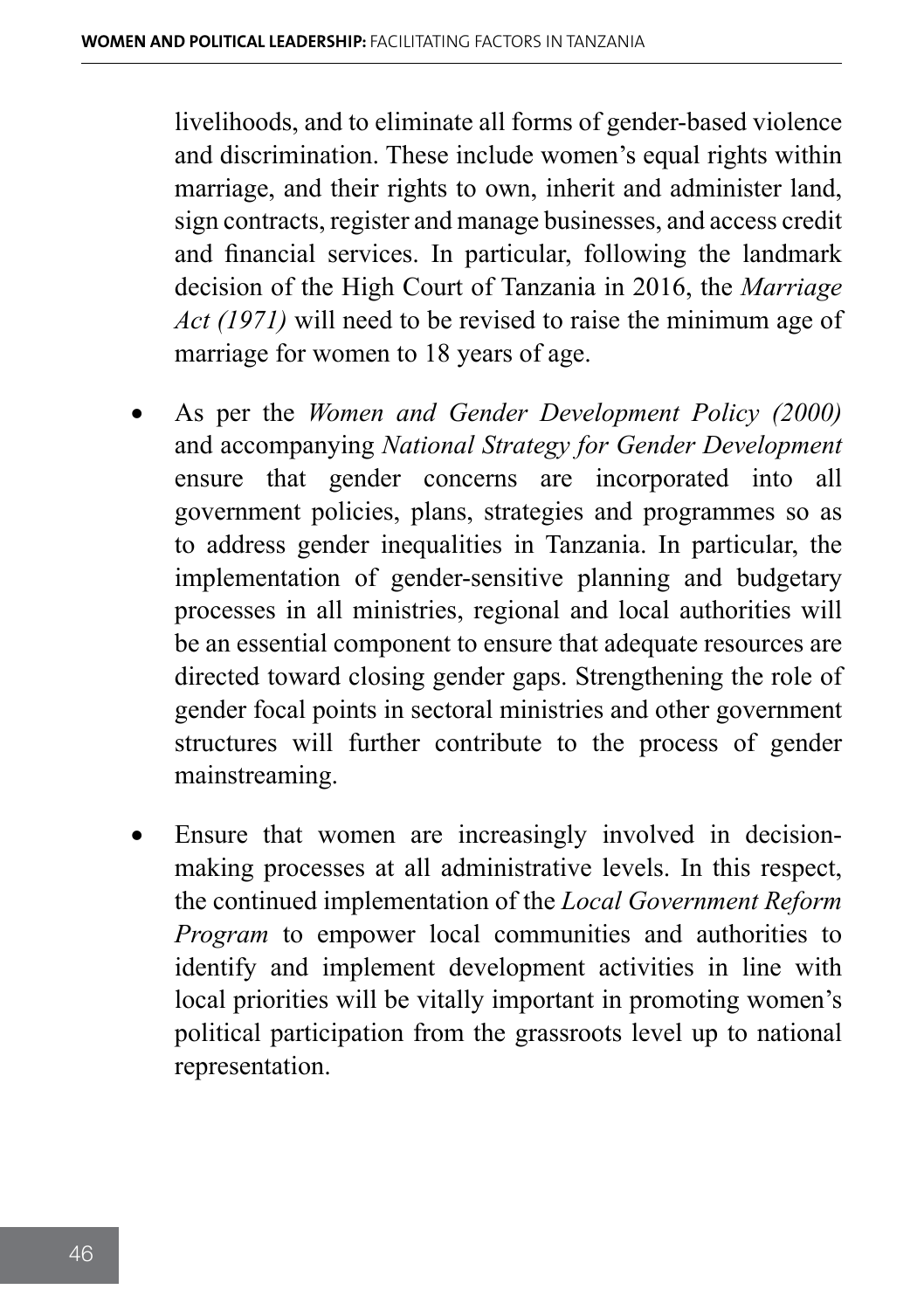- Put in place programmes and mechanisms that address structural issues that hinder women from entering civil and political leadership. Critically, interventions will be required to improve women's access to economic resources, remove legal and social impediments to their participation in the country's transformation, and ensure their right to control their own lives within and outside the household. In particular, the education system will need to provide opportunities for girls and young women to complete secondary education and transition to tertiary-level studies, and the health system will need to ensure women's access to essential health and reproductive services, including comprehensive family planning services.
- Build awareness of the benefits that women bring to leadership roles, advocate for the equal representation of women and men (50:50) in political participation and leadership, and establish leadership and mentoring programmes that support aspiring young women leaders.
- Support research on the structural impediments to women's effective participation in both public and private institutions, and document and disseminate best practices on promoting women's leadership.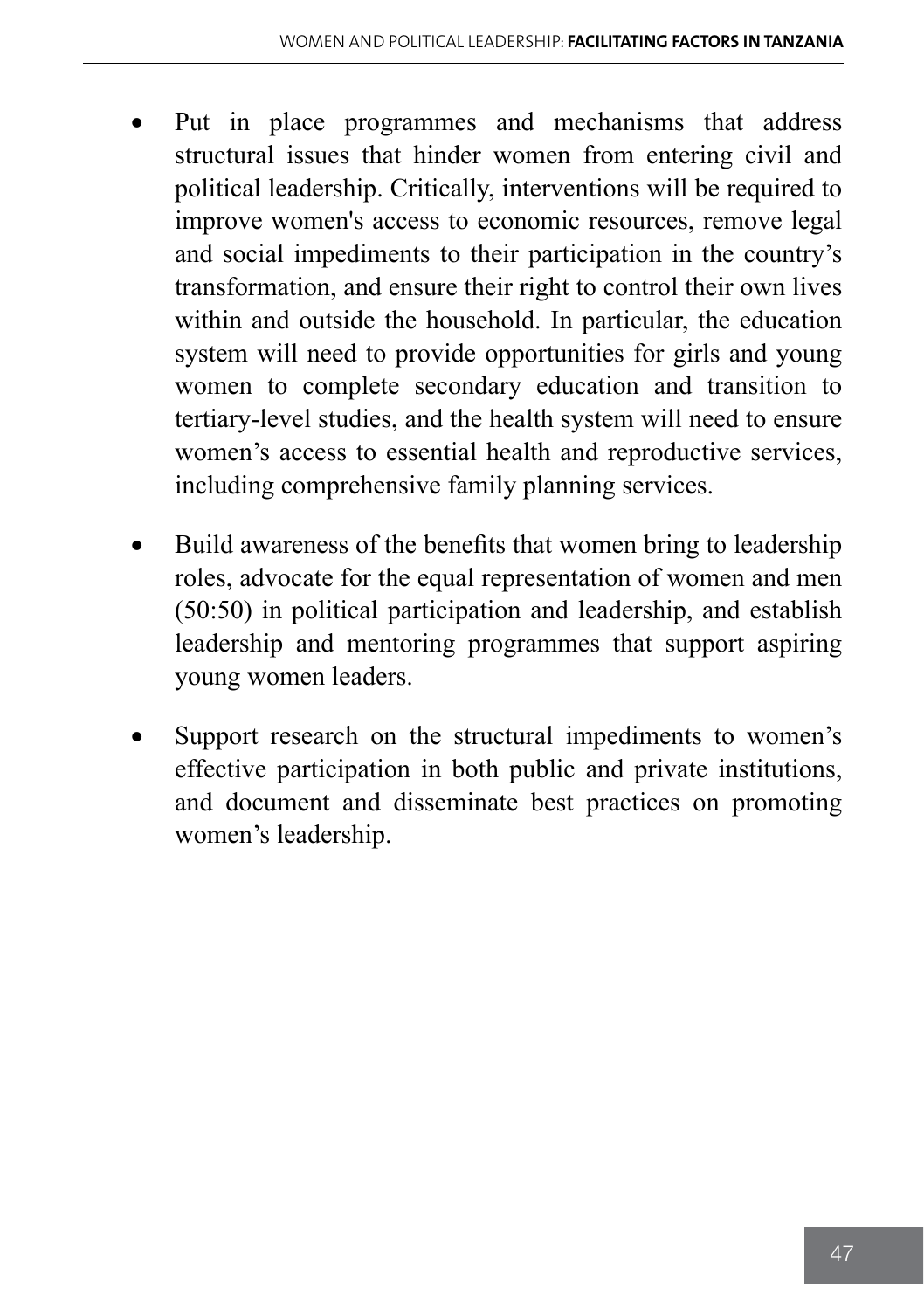# **References**

Becker, C., 2015. The Kahina: the female face of Berber history. [Online]. Available at: http://www.mizanproject.org/the-kahina-thefemale-face-of-berber-history/. [Accessed 6 June 2015].

Bird, K., 2011. Life histories: A resource park. [Online]. Chronic Poverty Research Centre. Available at http://www.chronicpoverty. org/uploads/publication\_files/Life%20histories%20resource%20 pack.pdf [Accessed 12 November 2015].

Burns, N., Schlozman, K. L., & Verba, S., 1997. The public consequences of private inequality: family life and citizen participation. *American Political Science Review,* **91**, 2, pp. 373– 389.

Czudnowski, M., 1975. Political recruitment. In: F. I. Greenstein and N. Polsby eds, *Handbook of Political Science*. Vol 2. *Micropolitical Theory*. pp. 155–242. Reading, MA: Addison-Wesley.

Dlamini-Zuma, N., 2015. *New Leadership for Global Change*. Women in Parliament Global Forum Summit, Addis Ababa, Ethiopia,.[Online]. Available at: [http://www.womeninparliaments.](http://www.womeninparliaments.org/wp-content/uploads/2015/02/WIP-Annual-Summit-2015-Draft-Preliminary-Programme-1202151.pdf) [org/wp-content/uploads/2015/02/WIP-Annual-Summit-2015-Draft-](http://www.womeninparliaments.org/wp-content/uploads/2015/02/WIP-Annual-Summit-2015-Draft-Preliminary-Programme-1202151.pdf)[Preliminary-Programme-1202151.pdf.](http://www.womeninparliaments.org/wp-content/uploads/2015/02/WIP-Annual-Summit-2015-Draft-Preliminary-Programme-1202151.pdf) [Accessed 6 June 2016]

Flick, U., Kardoff, E., & Steinke, I., 2004. *A Companion to Qualitative Research*. London: Sage. pp. 195–202.

Forbes., 2015. The world's most powerful women 2015 [Online]. Available at: https://en.wikipedia.org/wiki/Forbes list of The World%27s 100 Most Powerful Women#2015<sup>-28top\_10</sub></sup> selection.29 [Accessed 4 June 2016].

Freire, P., 2005. *Education for Critical Consciousness*. 5<sup>th</sup> edn. London: Sheer & Ward.

Gabriel, D., 2007. Sisters in the struggle: celebrating African female resistance to slavery, colonisation and the legacies of chattel enslavement. [Online]. Colourful Network. Available at: http://www. colourfulnetwork.net/print/?i=98&c=Feature&n=bbo&a=print. [Accessed 15 March 2015].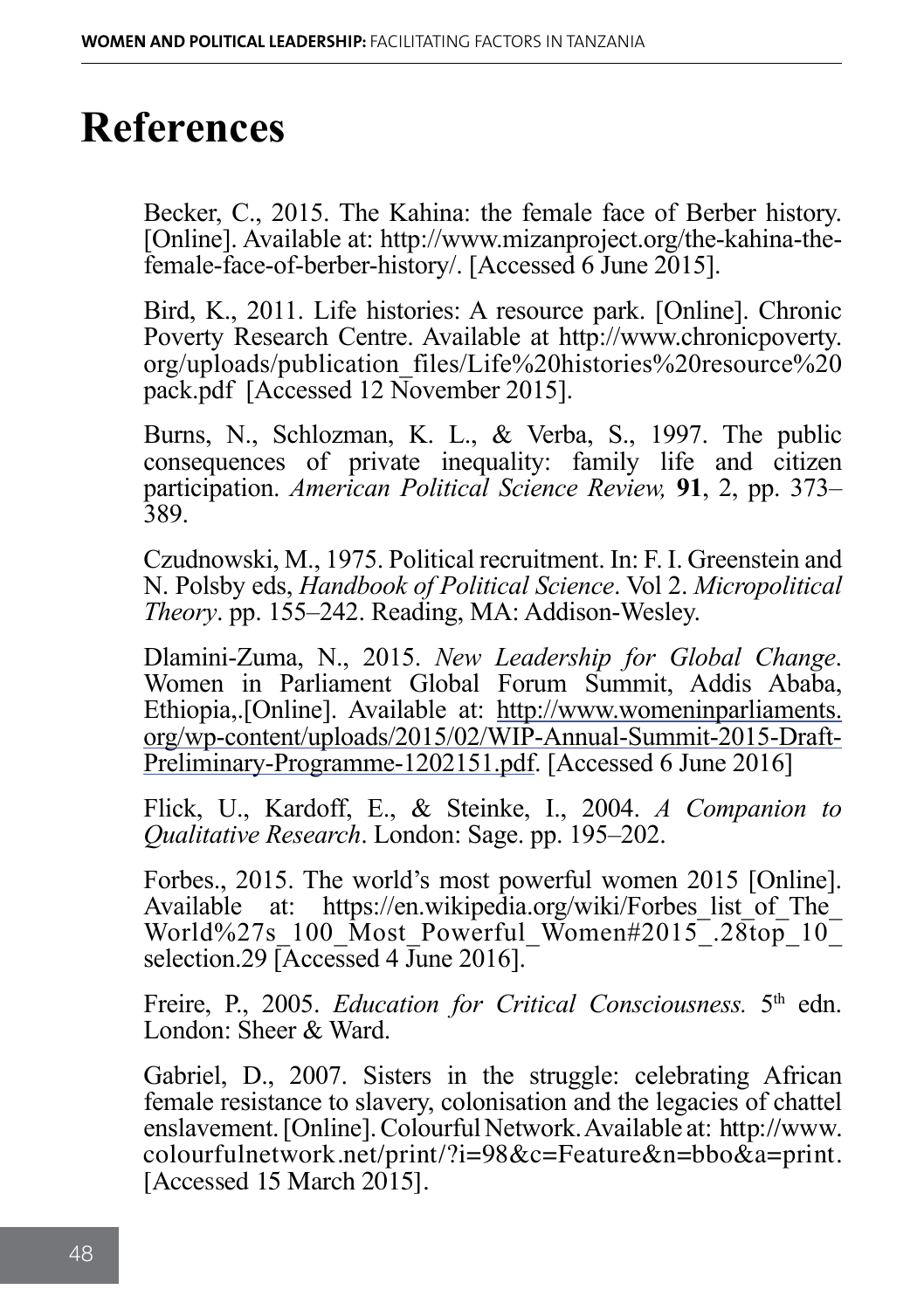Goetz, P., 2003. The effects of bilingualism on theory of mind development. *Bilingualism: Language and Cognition*. 6, 1, pp 1–15.

International Institute for Democracy and Electoral Assistance., 2014. Global database of quotas for women [Online]. Available at: http://www.idea.int/quota. [Accessed 24 August 2015].

Inter-Parliamentary Union (IPU)., 2015. Archives of statistical data for respective years [Online]. Available at: http://www.ipu.org/ wmn-e/world-arc.. [Accessed 23 July 2016].

Kandusi, C., & Waiganjo, E., 2015. Socio-cultural factors affecting Maasai women participation in decision making in Tanzania. A case study of Longido District. *International Journal of Scientific & Technology Research.* **4**, 6, pp. 15–19

Kruse, K., (2013). What is leadership*?* [Online]. Available at: http:// www.professorpeaches.com/wp-content/uploads/2015/02/What-isleadership-Forbes.pdf [Accessed 4 November 2015].

BusinessDictionary., 2015. Leadership*.* [Online]. Available at: http:// www.businessdictionary.com/definition/leadership.html [Accessed 10 November 2015].

Lavine, O. L., 1982. Parental power as a potential influence on girls' career. *Child Development*. **53**, 3, pp 658–663.

Longwe, S., 1991. Gender awareness: the missing element in the third world development program. In: C. March & T. Wallace, eds, 1991. *Changing Perceptions: New Writings on Gender and Development*. Oxfam: Oxford.

Lovenduski, J., & Norris, P., 1993. *Gender and Party Politics*. London: Sage.

McCrae, R., and Costa, P., 1996. Toward new generation of personality theories: the theoretical context for the five-factor model. In: Wiggins, G. S. ed., *The Five-Factor Model of Personality: Theoretical Perspectives*, pp. 51–87. New York: Guilford.

Maitland, R., 2006. Electoral quotas: frequency and effectiveness. In: Dahlerup, D. ed., *Women, Quotas and Politics*. New York: Routledge.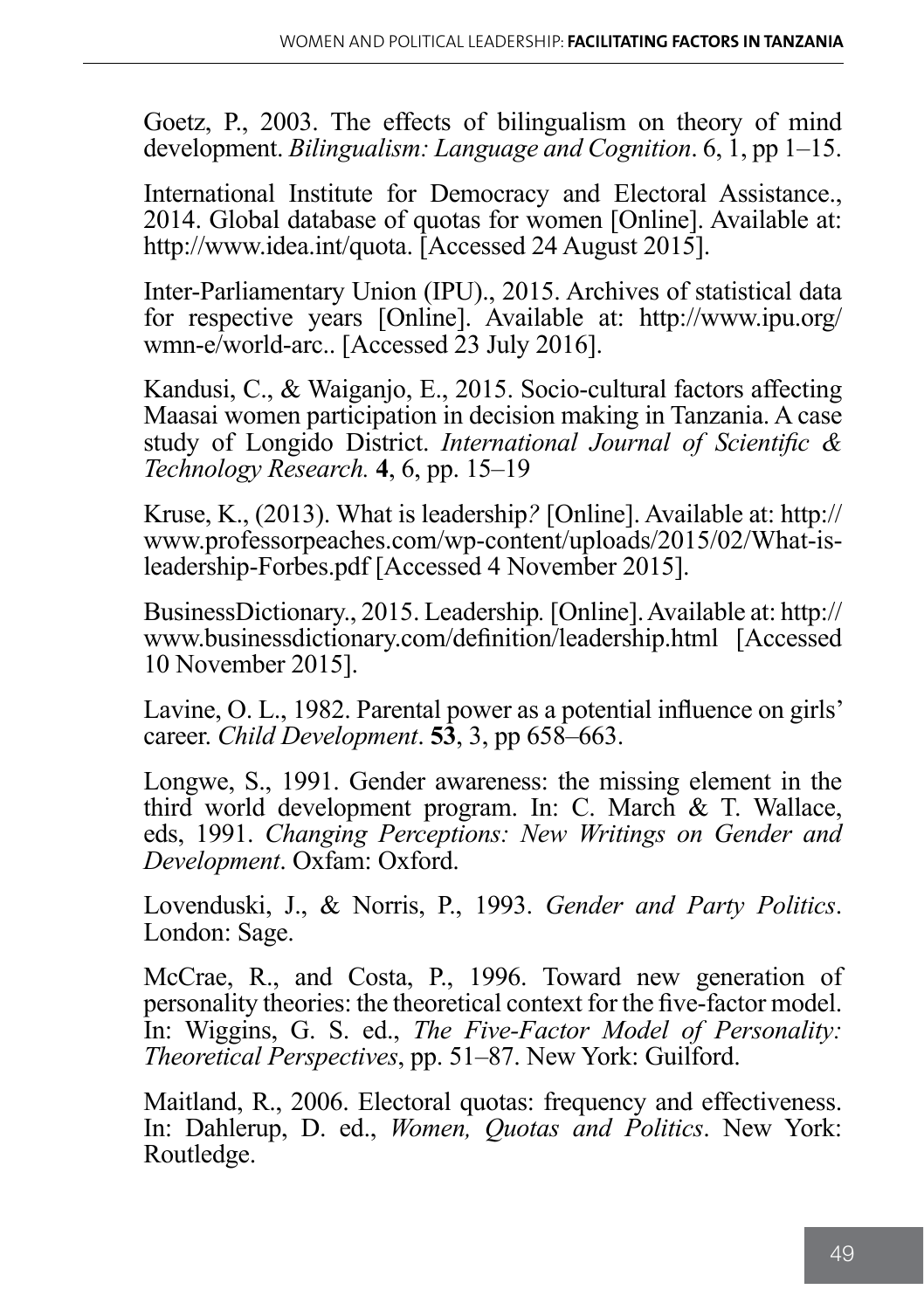Makulilo, A., 2009. Whose affirmative action is affirmative? Lessons from Tanzania. *CEU Political Science Journal*. **4**, 4, pp. 607–637.

Makulilo, A. 2014. Baseline survey for nomination of women, youth and people with disability (PWDs) in the 2010 elections. Research Report by Tanzania Centre for Democracy. Dar es Salaam. Tanzania

Matland, R., 1998. Enhancing women's political participation: legislative recruitment and electoral systems. In: A. Karam, ed., *Women in Parliament: Beyond Numbers*. Stockholm: Institute for Democracy and Electoral Assistance.

Matland, R., 2006. Quotas: frequency and effectiveness. In: D. Dahlerup, ed. *Gender Quotas: A Key to Equality***?** Oxford: Routledge.

Matland, R., & Studlar, T. D., 2004. The determinants of legislative turnover: a cross national study. *British Journal of Political Science* **34**, 1, pp. 87–108.

Meena, R., 1996. Situation analysis of education of girls/women in Tanzania. *Utafiti. News Series*. **3**, 2, pp. 39–90.

Meena, R., 2003. The politics of quotas in Tanzania. In: J. Ballington, ed., *Forum Conference on the Implementation of Quotas: African Experiences*. Stockholm: IDEA.

Meena, R. and Makulilo, A. 2015. *Guidelines for Nomination of Candidates in Decision Making in Tanzania.* Research Report by Tanzania Centre for Democracy.

Mlambo-Ngcuka, P., 2015. Gender equality is a shared vision of social justice and human rights. Transcript, UN Women. Available at: http://www.unwomen.org/en/news/stories/2015/3/pga-ed-speech. [Accessed 12 June 2016].

Moore, A., 2013. 10 Fearless black female warriors throughout history. [Online]. Available at: http://atlantablackstar.com/2013/10/29/10 fearless-black-female-warriors-throughout-history/. [Accessed 15 March 2015].

National Electoral Commission., 2015. Report of the National Electoral Commission on the 2015 Presidential, Parliamentary and Councillors' Elections. Dar es Salaam: NEC.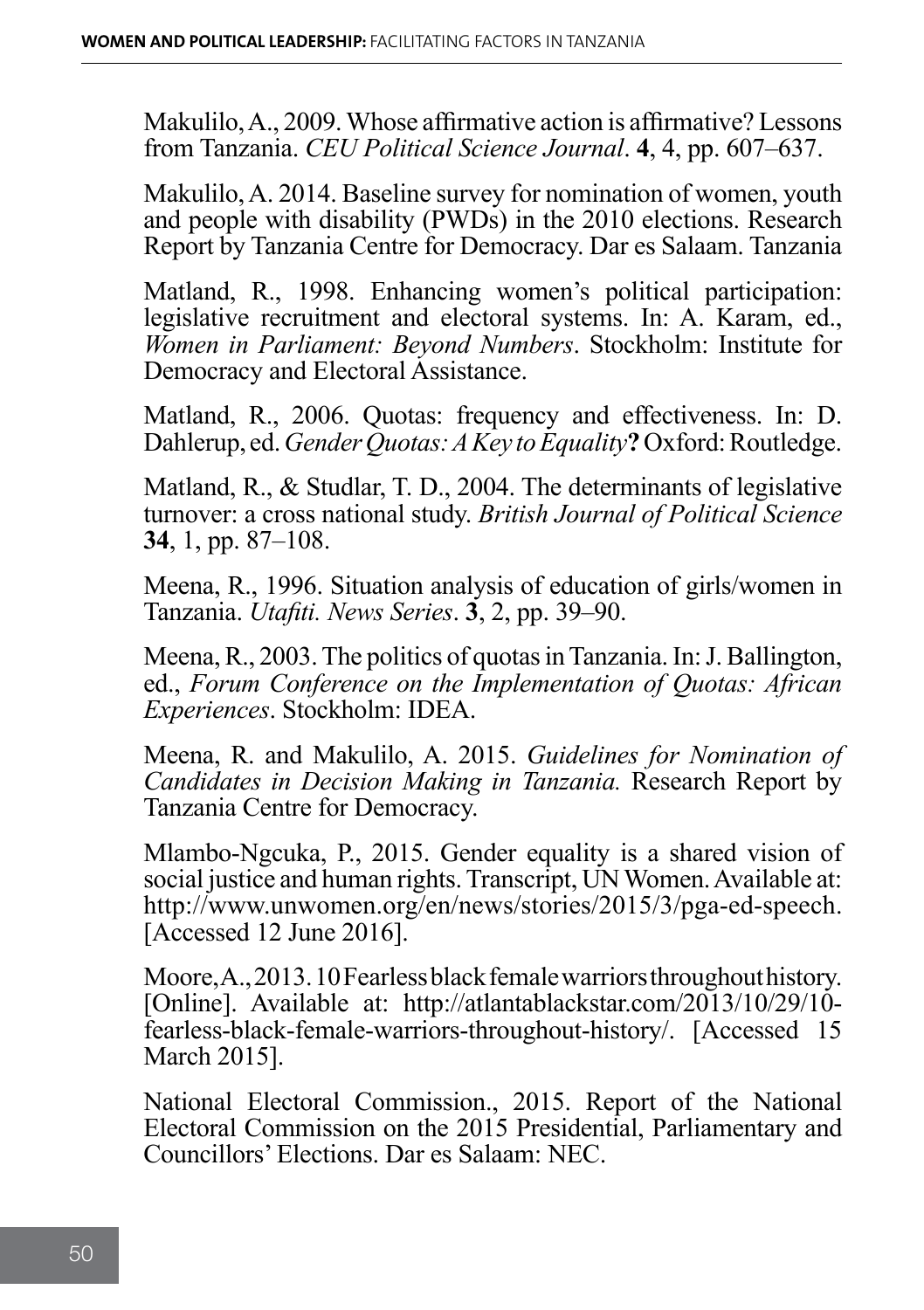Peterson, V. S., & Runyan, A. S., 1993*. Global Gender Issues; Dilemmas in World Politics.* Colorado and Oxford: Westview Press.

Roccas, S., Sagiv, L., Schwartz, S. H., & Knafo, A. 2002. *The Big Five personality factors and personal values.* Personality and Social Psychology Bulletin, 28, pp 789-801.

Schwartz, S. H., 1992. Universals in the content and structure of values: theory and empirical tests in 20 countries. *Advances in Experimental Social Psychology*. **25**, pp. 1–65.

Shaw, D., & Shiu, E., 2002. The role of ethical obligation and self‐identity in ethical consumer choice. *International Journal of Consumer Studies,* **26**, 2, pp. 109–116.

Sidney, V., Burns, N., & Schlozman, K. L., 1997. Knowing and caring about politics: gender and political engagement. *Journal of Politics.* **59**, 4, pp. 1051–72.

Steele, J., & Barling, J., 1996. Influence of maternal gender role beliefs and role satisfaction on daughters' vocational interest. *Sex Roles*. **34**, 9, pp. 637–648.

Sylva, K., 1994. A curriculum for early learning. In: Ball, C. ed. *Startright: The Importance of Early Learning*, London: Royal Society for the Encouragement of Arts, Manufactures, and Commerce.

UN., 1995. *Beijing Declaration and Platform for Action* [Online]. Available at: http://www.unwomen.org/~/media/headquarters/ attachments/sections/csw/pfa\_e\_final\_web.pdf. [Accessed 27 August 2015].